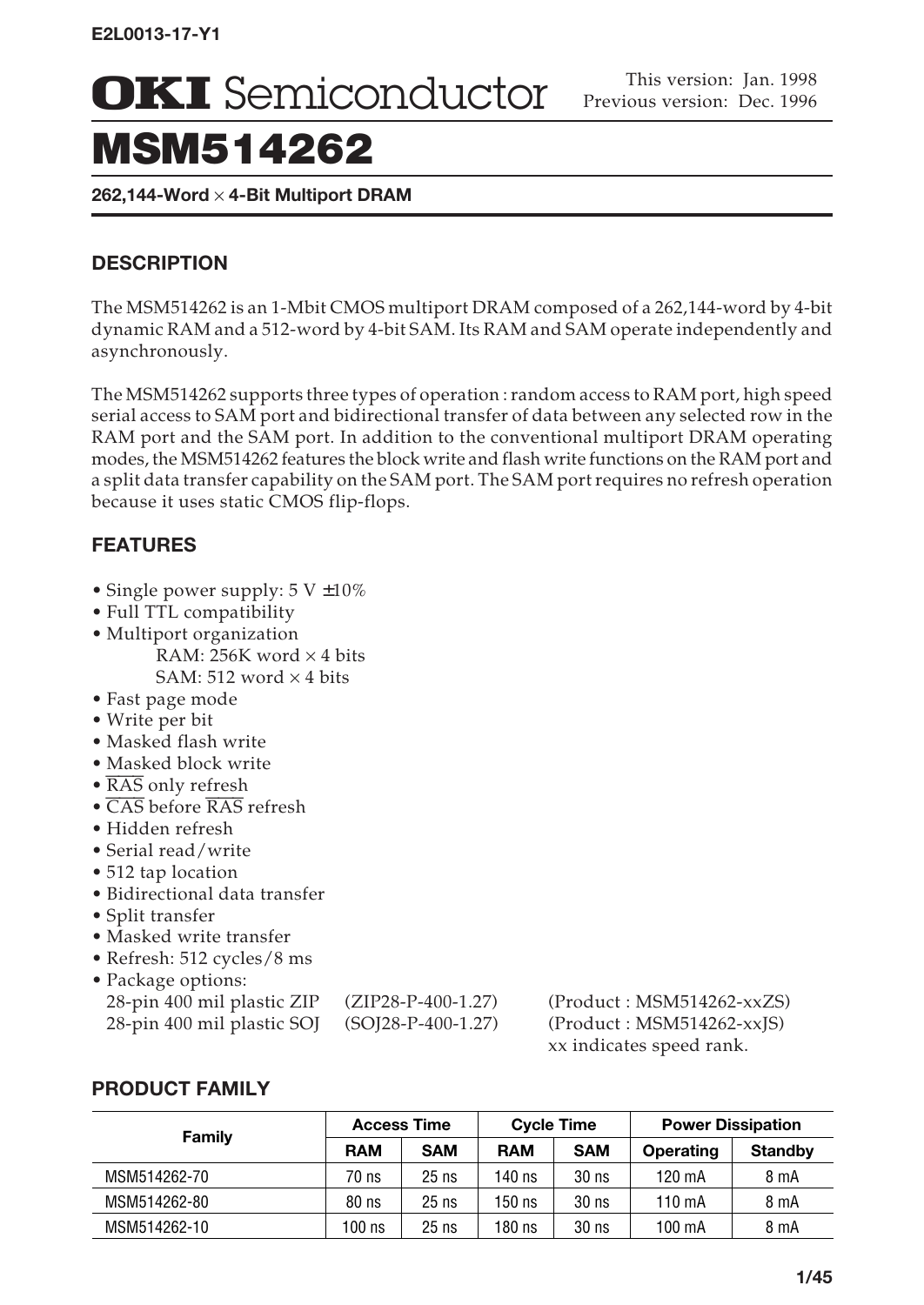# **PIN CONFIGURATION (TOP VIEW)**





28-Pin Plastic SOJ

28-Pin Plastic ZIP

| <b>Pin Name</b>  | <b>Function</b>                |  |  |  |  |
|------------------|--------------------------------|--|--|--|--|
| A0 - A8          | Address Input                  |  |  |  |  |
| <b>RAS</b>       | <b>Row Address Strobe</b>      |  |  |  |  |
| $\overline{CAS}$ | Column Address Strobe          |  |  |  |  |
| DT/OE            | Transfer/Output Enable         |  |  |  |  |
| WB/WE            | Mask/Write Fnable              |  |  |  |  |
| DSF              | Special Function Input         |  |  |  |  |
| W1/I01 - W4/I04  | RAM Inputs/Outputs             |  |  |  |  |
| SC               | Serial Clock                   |  |  |  |  |
| <b>SE</b>        | <b>SAM Port Enable</b>         |  |  |  |  |
| SI01 - SI04      | <b>SAM Inputs/Ourputs</b>      |  |  |  |  |
| QSF              | <b>Special Function Output</b> |  |  |  |  |
| Vcc              | Power Supply (5 V)             |  |  |  |  |
| V <sub>SS</sub>  | Ground (0 V)                   |  |  |  |  |
| ΝC               | <b>No Connection</b>           |  |  |  |  |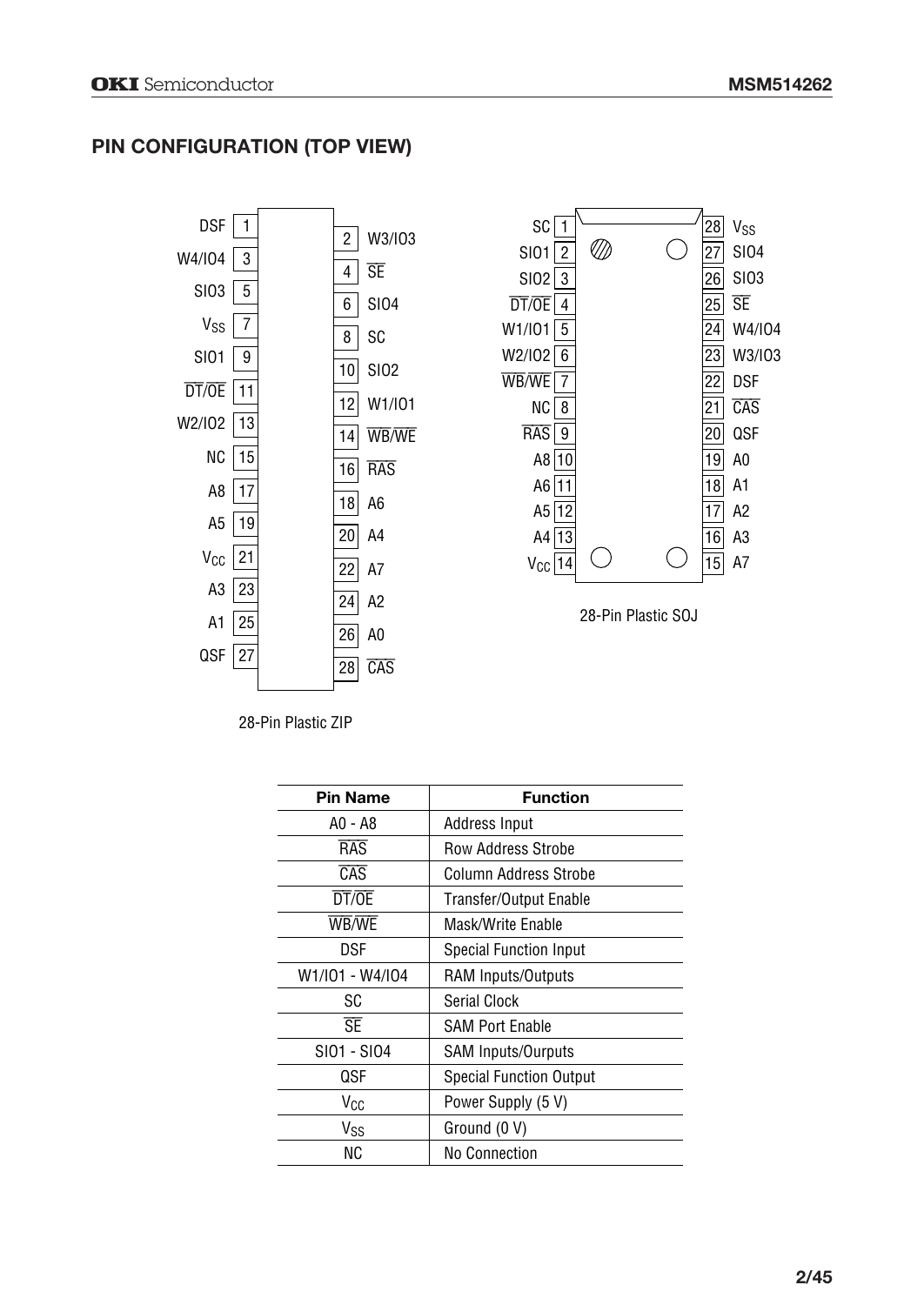

**3/45**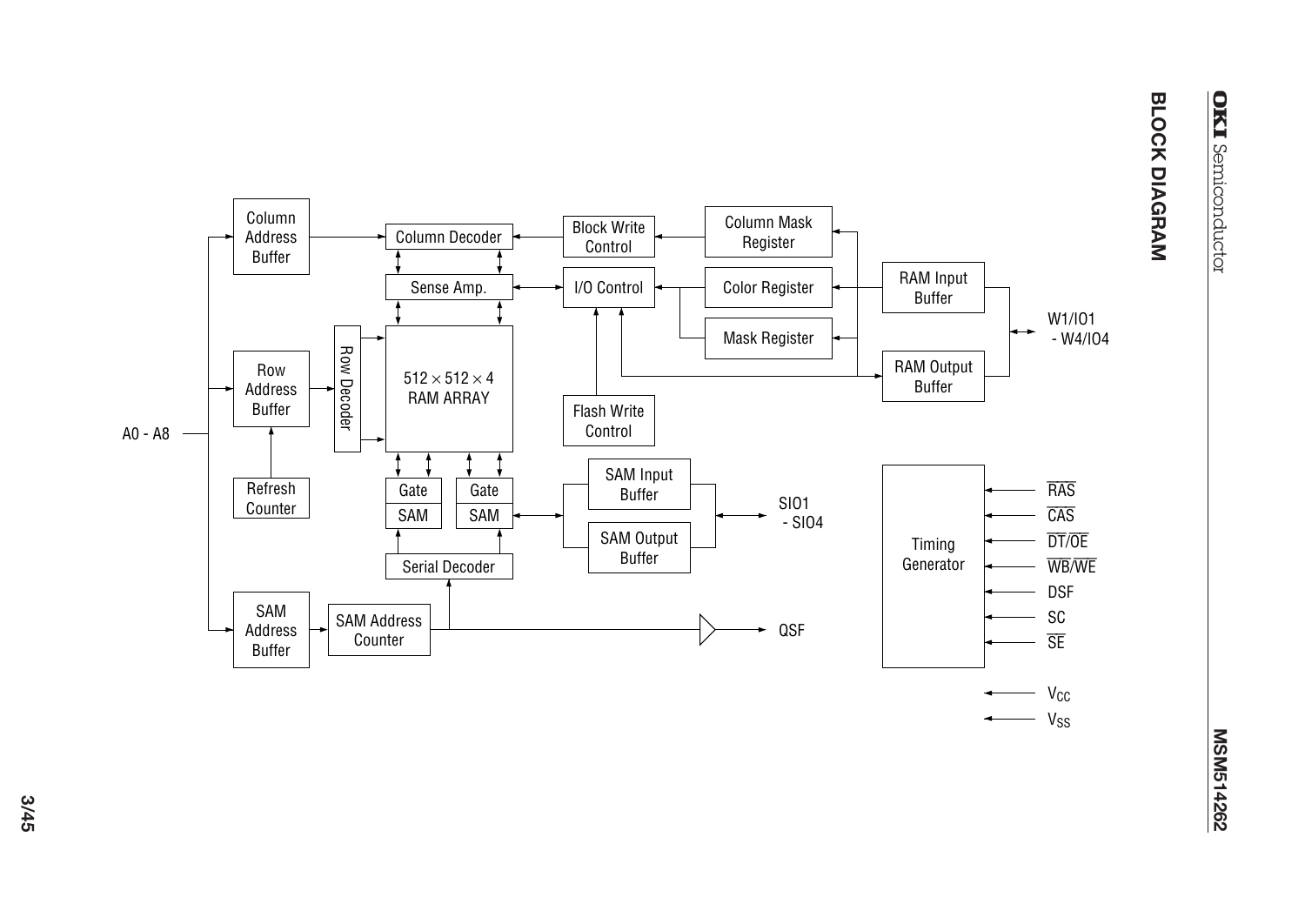# **ELECTRICAL CHARACTERISTICS**

## **Absolute Maximum Ratings**

| Absolute Maximum Ratings     |                           |                    |                 | (Note: 16) |
|------------------------------|---------------------------|--------------------|-----------------|------------|
| <b>Parameter</b>             | <b>Symbol</b>             | <b>Condition</b>   | Rating          | Unit       |
| Input Output Voltage         | Vт                        | $Ta = 25^{\circ}C$ | $-1.0$ to $7.0$ |            |
| <b>Output Current</b>        | los                       | $Ta = 25^{\circ}C$ | 50              | mA         |
| <b>Power Dissipation</b>     | $P_D$                     | $Ta = 25^{\circ}C$ |                 | W          |
| <b>Operating Temperature</b> | $\mathsf{r}_\mathsf{opr}$ |                    | 0 to 70         | °۲         |
| Storage Temperature          | $\mathsf{T}_{\text{stg}}$ |                    | $-55$ to 150    | °۲         |

# **Recommended Operating Condition**

(Ta = 0°C to 70°C) (Note: 17)

| <b>Parameter</b>            | Symbol          | Min.   | Typ. | Max. | Unit |
|-----------------------------|-----------------|--------|------|------|------|
| <b>Power Supply Voltage</b> | Vcc             | 4.5    | 5.0  | ხ.ხ  |      |
| Input High Voltage          | V <sub>IH</sub> | 2.4    |      | 6.5  |      |
| Input Low Voltage           | VIL             | $-1.0$ |      | 0.8  |      |

#### **Capacitance**

 $(V_{CC} = 5 V \pm 10\%, f = 1 MHz, Ta = 25°C)$ 

| <b>Parameter</b>          | Symbol     | Min. | Max. | Unit |
|---------------------------|------------|------|------|------|
| Input Capacitance         | UI         |      |      | Dŀ   |
| Input/Output Capacitance  | Cı/o       |      |      | рŀ   |
| <b>Output Capacitance</b> | $C0($ QSF) |      |      | рŀ   |

Note: This parameter is periodically sampled and is not 100% tested.

## **DC Characteristics 1**

| <b>Parameter</b>         | Symbol          | <b>Condition</b>                   | Min.  | Max. | <b>Unit</b> |
|--------------------------|-----------------|------------------------------------|-------|------|-------------|
| Output "H" Level Voltage | V <sub>OH</sub> | $I_{OH} = -2$ mA                   | 2.4   |      | ۷           |
| Output "L" Level Voltage | V <sub>OL</sub> | $I_{OL} = 2 mA$                    |       | 0.4  |             |
|                          |                 | $0 \leq V_{IN} \leq V_{CC}$        |       |      |             |
| Input Leakage Current    | ĪЦ              | All other pins not                 | $-10$ | 10   |             |
|                          |                 | under test = $0 V$                 |       |      | μA          |
|                          |                 | $0 \leq V_{\text{OUT}} \leq 5.5$ V | $-10$ | 10   |             |
| Output Leakage Current   | ILO             | <b>Output Disable</b>              |       |      |             |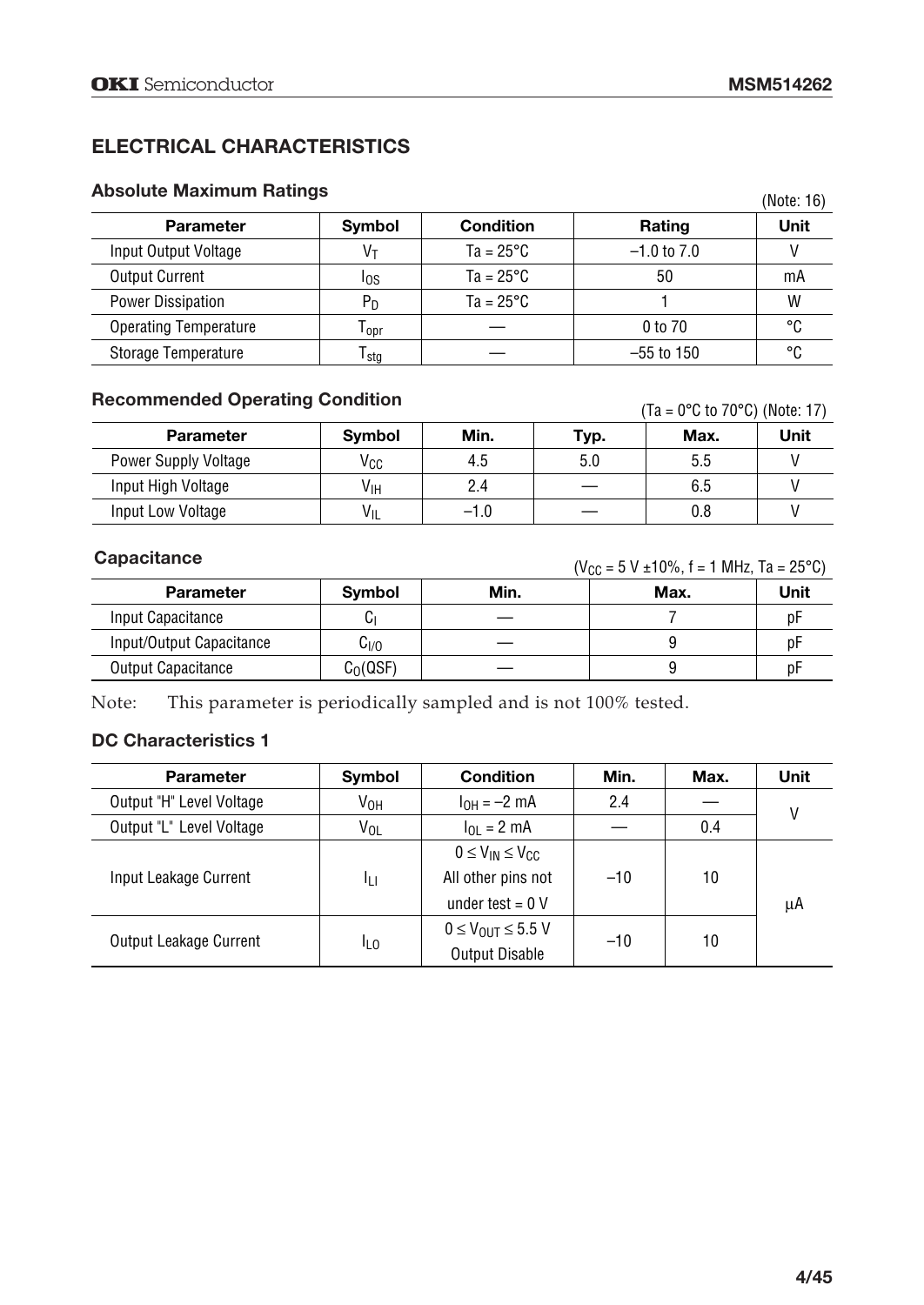## **DC Characteristics 2**

| DU Unaracterístics 2                                                                                                                |            | $(V_{CC} = 5 V \pm 10\%, Ta = 0\degree C$ to 70 $\degree C$ ) |       |      |      |    |           |
|-------------------------------------------------------------------------------------------------------------------------------------|------------|---------------------------------------------------------------|-------|------|------|----|-----------|
|                                                                                                                                     | <b>SAM</b> | <b>Symbol</b>                                                 | $-70$ | -80  | -10  |    | Unit Note |
| Item (RAM)                                                                                                                          |            |                                                               | Max.  | Max. | Max. |    |           |
| <b>Operating Current</b>                                                                                                            | Standby    | I <sub>CC1</sub>                                              | 85    | 75   | 65   |    | 1, 2      |
| $(RAS, CAS$ Cycling, $t_{RC}$ = $t_{RC}$ min.)                                                                                      | Active     | I <sub>CC1A</sub>                                             | 120   | 110  | 100  |    | 1, 2      |
| <b>Standby Current</b>                                                                                                              | Standby    | I <sub>CC2</sub>                                              | 8     | 8    | 8    |    | 3         |
| $(RAS, CAS = VIH)$                                                                                                                  | Active     | I <sub>CC2A</sub>                                             | 50    | 45   | 40   |    | 1, 2      |
| RAS Only Refresh Current                                                                                                            | Standby    | $_{\text{ICG3}}$                                              | 85    | 75   | 65   |    | 1, 2      |
| ( $\overline{\text{RAS}}$ Cycling, $\overline{\text{CAS}}$ = V <sub>IH</sub> , t <sub>RC</sub> = t <sub>RC</sub> min.)              | Active     | I <sub>CC3A</sub>                                             | 120   | 110  | 100  |    | 1, 2      |
| Page Mode Current                                                                                                                   | Standby    | lcc4                                                          | 70    | 65   | 60   |    | 1, 2      |
| $(RAS = VIL, \overline{CAS} Cyclicing, t_{PC} = t_{PC} min.)$                                                                       | Active     | I <sub>CC4A</sub>                                             | 120   | 110  | 100  | mA | 1, 2      |
| CAS before RAS Refresh Current                                                                                                      | Standby    | $I_{CC5}$                                                     | 85    | 75   | 65   |    | 1, 2      |
| ( $\overline{\text{RAS}}$ Cycling, $\overline{\text{CAS}}$ before $\overline{\text{RAS}}$ , t <sub>RC</sub> = t <sub>RC</sub> min.) | Active     | I <sub>CC5A</sub>                                             | 120   | 110  | 100  |    | 1, 2      |
| Data Transfer Current                                                                                                               | Standby    | $_{\text{LCG}}$                                               | 85    | 75   | 65   |    | 1, 2      |
| $(\overline{\text{RAS}}, \overline{\text{CAS}}$ Cycling, $t_{\text{RC}} = t_{\text{RC}}$ min.)                                      | Active     | I <sub>CC6A</sub>                                             | 120   | 110  | 100  |    | 1, 2      |
| <b>Flash Write Current</b>                                                                                                          | Standby    | $I_{CC7}$                                                     | 85    | 75   | 65   |    | 1, 2      |
| $(RAS, \overline{CAS}$ Cycling, $t_{RC} = t_{RC}$ min.)                                                                             | Active     | I <sub>CC7A</sub>                                             | 120   | 110  | 100  |    | 1, 2      |
| <b>Block Write Current</b>                                                                                                          | Standby    | $_{\rm lCG8}$                                                 | 85    | 75   | 65   |    | 1, 2      |
| $(\overline{\text{RAS}}, \overline{\text{CAS}})$ Cycling, $t_{\text{RC}} = t_{\text{RC}}$ min.)                                     | Active     | <b>ICC8A</b>                                                  | 120   | 110  | 100  |    | 1, 2      |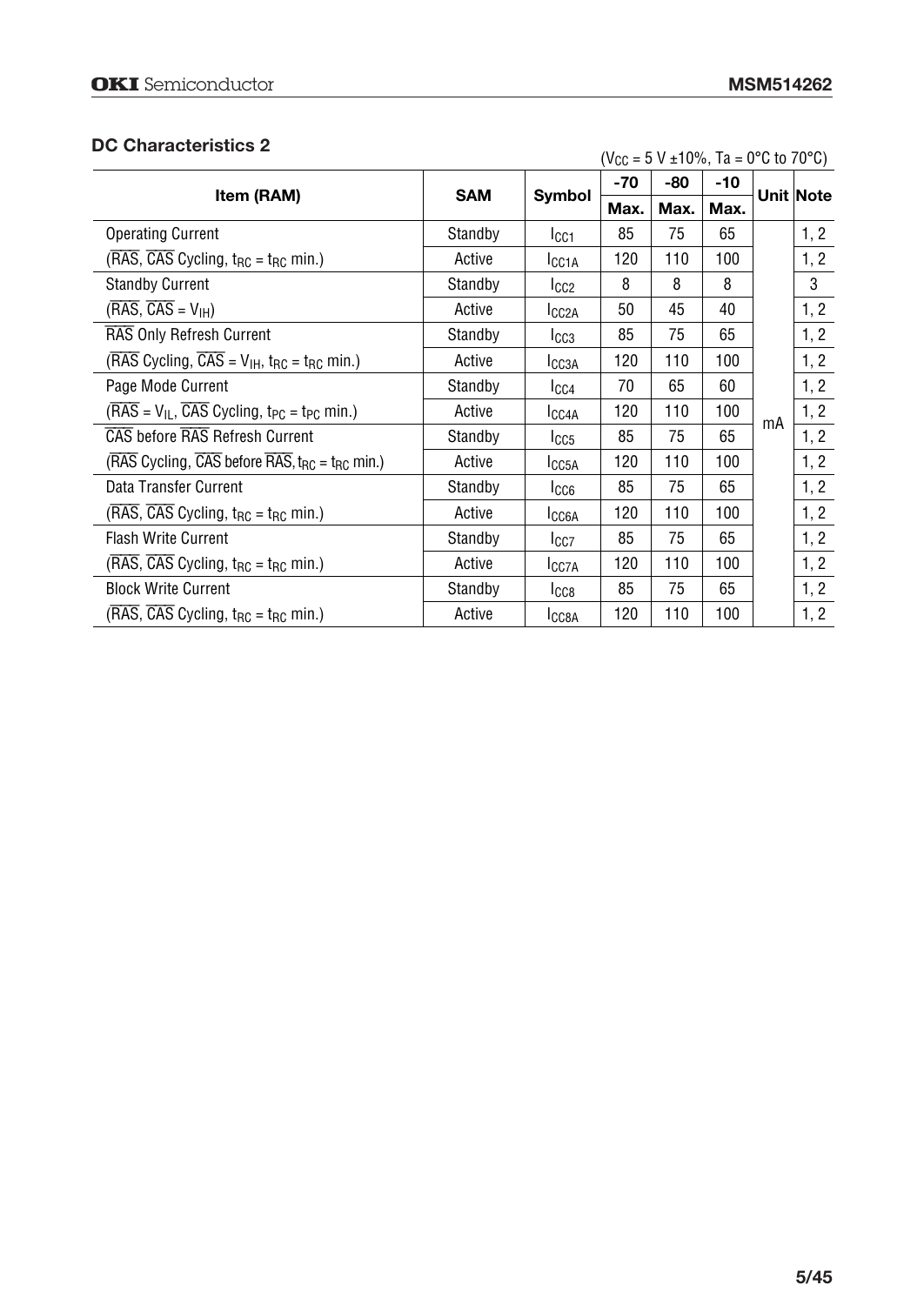# **AC Characteristics (1/3)**

| AU UNDIRIGUEIISUUS (170)                    |                   | $(V_{CC} = 5 V \pm 10\%, Ta = 0\degree C$ to 70 $\degree C$ ) Note 4, 5, 6 |                          |                          |                               |           |                          |    |           |
|---------------------------------------------|-------------------|----------------------------------------------------------------------------|--------------------------|--------------------------|-------------------------------|-----------|--------------------------|----|-----------|
|                                             |                   |                                                                            | $-70$                    |                          | $-80$                         | $-10$     |                          |    |           |
| <b>Parameter</b>                            | Symbol            |                                                                            |                          |                          | Min. Max. Min. Max. Min. Max. |           |                          |    | Unit Note |
| Random Read or Write Cycle Time             | $t_{\rm RC}$      | 140                                                                        |                          | 150                      |                               | 180       |                          | ns |           |
| Read Modify Write Cycle Time                | t <sub>RWC</sub>  | 195                                                                        |                          | 195                      |                               | 235       |                          | ns |           |
| Fast Page Mode Cycle Time                   | t <sub>PC</sub>   | 45                                                                         |                          | 50                       |                               | 55        |                          | ns |           |
| Fast Page Mode Read Modify Write Cycle Time | t <sub>PRWC</sub> | 90                                                                         | $\overline{\phantom{0}}$ | 90                       |                               | 100       |                          | ns |           |
| <b>Access Time from RAS</b>                 | t <sub>RAC</sub>  | —                                                                          | 70                       | $\overline{\phantom{0}}$ | 80                            |           | 100                      | ns | 7, 13     |
| <b>Access Time from Column Address</b>      | t <sub>AA</sub>   |                                                                            | 35                       |                          | 40                            |           | 55                       | ns | 7, 13     |
| Access Time from CAS                        | t <sub>CAC</sub>  |                                                                            | 20                       |                          | 25                            |           | 25                       | ns | 7, 14     |
| Access Time from CAS Precharge              | t <sub>CPA</sub>  |                                                                            | 40                       |                          | 45                            |           | 50                       | ns | 7, 14     |
| Output Buffer Turn-off Delay                | t <sub>OFF</sub>  | 0                                                                          | 20                       | 0                        | 20                            | 0         | 20                       | ns | 9         |
| Transition Time (Rise and Fall)             | tτ                | 3                                                                          | 35                       | 3                        | 35                            | 3         | 35                       | ns | 6         |
| RAS Precharge Time                          | t <sub>RP</sub>   | 60                                                                         | $\overline{\phantom{0}}$ | 60                       |                               | 70        | $\overline{\phantom{0}}$ | ns |           |
| RAS Pulse Width                             | t <sub>RAS</sub>  | 70                                                                         | 10k                      | 80                       | 10k                           | 100       | 10k                      | ns |           |
| RAS Pulse Width (Fast Page Mode Only)       | t <sub>RASP</sub> | 70                                                                         | 100k                     | 80                       | 100k                          | 100       | 100k                     | ns |           |
| RAS Hold Time                               | $t_{RSH}$         | 20                                                                         |                          | 25                       |                               | 25        |                          | ns |           |
| CAS Hold Time                               | t <sub>CSH</sub>  | 70                                                                         | $\overline{\phantom{0}}$ | 80                       |                               | 100       |                          | ns |           |
| <b>CAS Pulse Width</b>                      | t <sub>CAS</sub>  | 20                                                                         | 10k                      | 25                       | 10k                           | 25        | 10k                      | ns |           |
| RAS to CAS Delay Time                       | t <sub>RCD</sub>  | 20                                                                         | 50                       | 20                       | 55                            | 20        | 75                       | ns | 13        |
| RAS to Column Address Delay Time            | t <sub>rad</sub>  | 15                                                                         | 35                       | 15                       | 40                            | 20        | 50                       | ns | 13        |
| Column Address to RAS Lead Time             | t <sub>ral</sub>  | 35                                                                         |                          | 40                       |                               | 55        |                          | ns |           |
| CAS to RAS Precharge Time                   | t <sub>CRP</sub>  | 10                                                                         | $\overline{\phantom{0}}$ | 10                       |                               | 10        | —                        | ns |           |
| <b>CAS</b> Precharge Time                   | t <sub>CPN</sub>  | 10                                                                         |                          | 10                       |                               | 10        |                          | ns |           |
| CAS Precharge Time (Fast Page Mode)         | tcp               | 10                                                                         |                          | 10                       |                               | 10        | $\overline{\phantom{0}}$ | ns |           |
| Row Address Set-up Time                     | t <sub>ASR</sub>  | $\pmb{0}$                                                                  |                          | 0                        |                               | 0         | $\overline{\phantom{0}}$ | ns |           |
| Row Address Hold Time                       | t <sub>RAH</sub>  | 10                                                                         | $\overline{\phantom{0}}$ | 10                       |                               | 10        | $\overline{\phantom{0}}$ | ns |           |
| Column Address Set-up Time                  | t <sub>ASC</sub>  | $\pmb{0}$                                                                  |                          | $\mathbf 0$              |                               | 0         |                          | ns |           |
| <b>Column Address Hold Time</b>             | t <sub>CAH</sub>  | 15                                                                         | $\overline{\phantom{0}}$ | 15                       |                               | 15        |                          | ns |           |
| Column Address Hold Time referenced to RAS  | t <sub>AR</sub>   | 55                                                                         | —                        | 55                       | $\overline{\phantom{0}}$      | 70        | $\overline{\phantom{0}}$ | ns |           |
| Read Command Set-up Time                    | t <sub>RCS</sub>  | 0                                                                          |                          | 0                        |                               | 0         |                          | ns |           |
| <b>Read Command Hold Time</b>               | t <sub>RCH</sub>  | 0                                                                          |                          | 0                        |                               | $\pmb{0}$ |                          | ns | 10        |
| Read Command Hold Time referenced to RAS    | <b>T</b> RRH      | 0                                                                          |                          | 0                        |                               | 0         |                          | ns | 10        |
| Write Command Hold Time                     | t <sub>wcH</sub>  | 15                                                                         |                          | 15                       |                               | 15        |                          | ns |           |
| Write Command Hold Time referenced to RAS   | twcR              | 55                                                                         |                          | 55                       |                               | 70        |                          | ns |           |
| Write Command Pulse Width                   | t <sub>WP</sub>   | 15                                                                         |                          | 15                       |                               | 15        |                          | ns |           |
| Write Command to RAS Lead Time              | t <sub>RWL</sub>  | 20                                                                         |                          | 20                       |                               | 25        |                          | ns |           |
| Write Command to CAS Lead Time              | t <sub>CWL</sub>  | 20                                                                         |                          | 20                       |                               | 25        |                          | ns |           |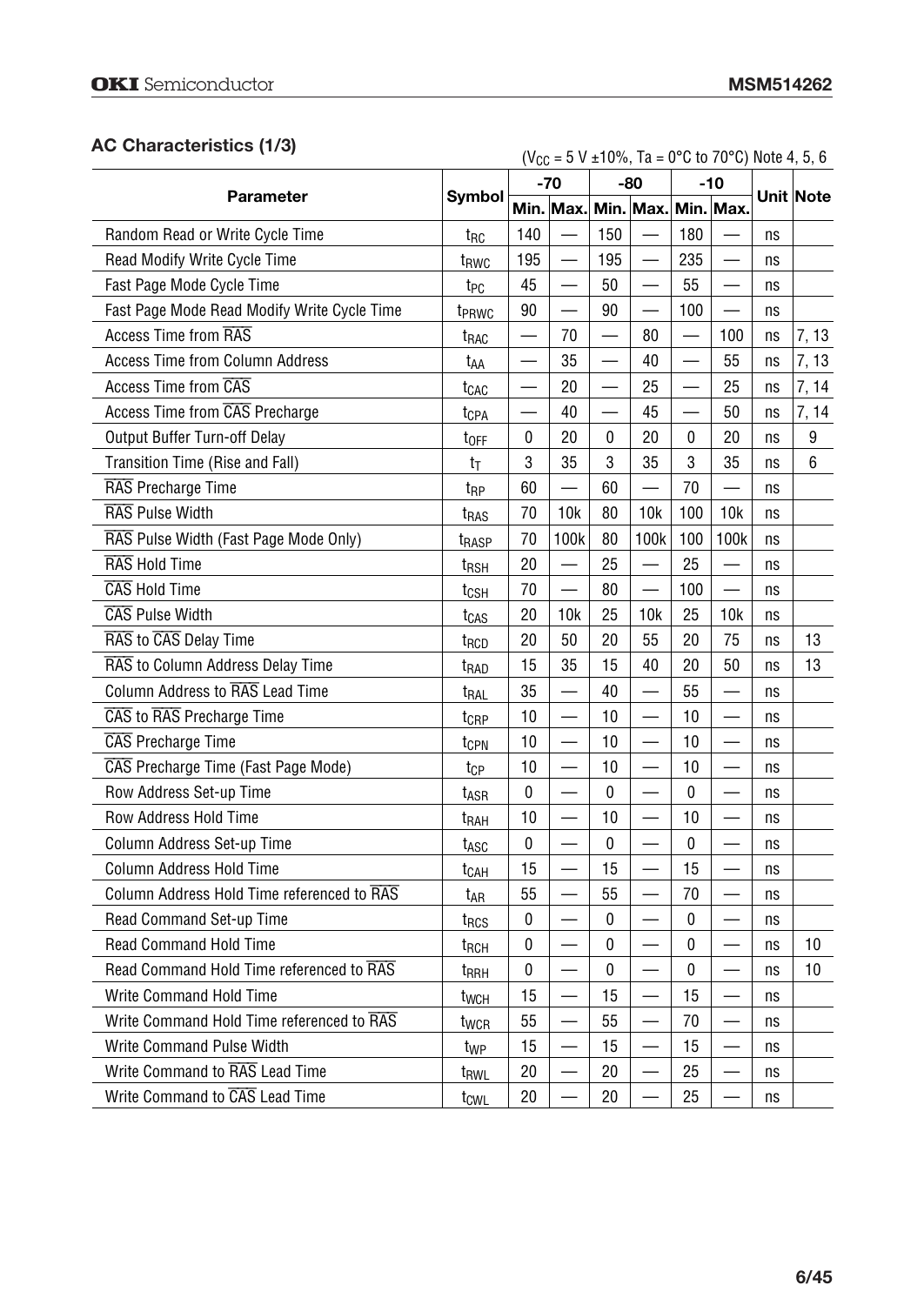# **AC Characteristics (2/3)**

| AC Characterístics (2/3)                      |                  |     |                               |           | $(V_{CC} = 5 V \pm 10\%, Ta = 0\degree C$ to 70 $\degree C$ ) Note 4, 5, 6 |               |                          |    |                  |
|-----------------------------------------------|------------------|-----|-------------------------------|-----------|----------------------------------------------------------------------------|---------------|--------------------------|----|------------------|
|                                               |                  |     | $-70$                         |           | $-80$                                                                      | $-10$         |                          |    |                  |
| <b>Parameter</b>                              | <b>Symbol</b>    |     | Min. Max. Min. Max. Min. Max. |           |                                                                            |               |                          |    | <b>Unit Note</b> |
| Data Set-up Time                              | t <sub>DS</sub>  | 0   |                               | 0         |                                                                            | 0             |                          | ns | 11               |
| Data Hold Time                                | t <sub>DH</sub>  | 15  |                               | 15        |                                                                            | 15            |                          | ns | 11               |
| Data Hold Time referenced to RAS              | t <sub>DHR</sub> | 55  |                               | 55        |                                                                            | 70            |                          | ns |                  |
| Write Command Set-up Time                     | twcs             | 0   |                               | $\pmb{0}$ | $\overline{\phantom{0}}$                                                   | $\pmb{0}$     |                          | ns | 12               |
| RAS to WE Delay Time                          | t <sub>RWD</sub> | 100 |                               | 100       | $\overline{\phantom{0}}$                                                   | 130           |                          | ns | 12               |
| Column Address to WE Delay Time               | t <sub>AWD</sub> | 65  |                               | 65        | —                                                                          | 80            |                          | ns | 12               |
| CAS to WE Delay Time                          | tcwp             | 45  | $\overline{\phantom{0}}$      | 45        | $\overline{\phantom{0}}$                                                   | 55            |                          | ns | 12               |
| Data to CAS Delay Time                        | t <sub>DZC</sub> | 0   |                               | 0         | $\overline{\phantom{0}}$                                                   | $\bf{0}$      |                          | ns |                  |
| Data to OE Delay Time                         | t <sub>DZO</sub> | 0   |                               | 0         |                                                                            | 0             |                          | ns |                  |
| Access Time from OE                           | t <sub>OEA</sub> |     | 20                            |           | 20                                                                         | $\frac{1}{2}$ | 25                       | ns | 7                |
| Output Buffer Turn-off Delay from OE          | t <sub>OEZ</sub> | 0   | 10                            | 0         | 10                                                                         | $\mathbf 0$   | 20                       | ns | 9                |
| OE to Data Delay Time                         | toed             | 10  |                               | 10        | —                                                                          | 20            |                          | ns |                  |
| <b>OE</b> Command Hold Time                   | t <sub>OEH</sub> | 10  | $\overline{\phantom{0}}$      | 10        | $\overline{\phantom{0}}$                                                   | 20            |                          | ns |                  |
| RAS Hold Time referenced to OE                | t <sub>ROH</sub> | 15  | $\overline{\phantom{0}}$      | 15        | $\overline{\phantom{0}}$                                                   | 15            |                          | ns |                  |
| CAS Set-up Time for CAS before RAS Cycle      | t <sub>CSR</sub> | 10  |                               | 10        | $\overline{\phantom{0}}$                                                   | 10            |                          | ns |                  |
| CAS Hold Time for CAS before RAS Cycle        | t <sub>CHR</sub> | 10  |                               | 10        |                                                                            | 10            |                          | ns |                  |
| RAS Precharge to CAS Active Time              | t <sub>RPC</sub> | 0   |                               | 0         | $\overline{\phantom{0}}$                                                   | $\pmb{0}$     |                          | ns |                  |
| <b>Refresh Period</b>                         | t <sub>REF</sub> |     | 8                             |           | 8                                                                          |               | 8                        | ms |                  |
| <b>WB</b> Set-up Time                         | t <sub>wsR</sub> | 0   |                               | 0         |                                                                            | $\mathbf 0$   |                          | ns |                  |
| <b>WB</b> Hold Time                           | t <sub>RWH</sub> | 15  |                               | 15        | $\overline{\phantom{0}}$                                                   | 15            |                          | ns |                  |
| DSF Set-up Time referenced to RAS             | t <sub>FSR</sub> | 0   |                               | 0         |                                                                            | 0             | $\overline{\phantom{0}}$ | ns |                  |
| DSF Hold Time referenced to RAS (1)           | t <sub>RFH</sub> | 15  |                               | 15        |                                                                            | 15            |                          | ns |                  |
| DSF Hold Time referenced to RAS (2)           | t <sub>FHR</sub> | 55  |                               | 55        | $\overline{\phantom{0}}$                                                   | 70            | $\overline{\phantom{0}}$ | ns |                  |
| DSF Set-up Time referenced to CAS             | t <sub>FSC</sub> | 0   |                               | $\pmb{0}$ | $\overline{\phantom{0}}$                                                   | $\pmb{0}$     | $\overline{\phantom{0}}$ | ns |                  |
| DSF Hold Time referenced to CAS               | t <sub>CFH</sub> | 15  |                               | 15        |                                                                            | 15            |                          | ns |                  |
| Write Per Bit Mask Data Set-up Time           | t <sub>MS</sub>  | 0   |                               | 0         |                                                                            | 0             |                          | ns |                  |
| Write Per Bit Mask Data Hold Time             | tмн              | 15  |                               | 15        |                                                                            | 15            |                          | ns |                  |
| DT High Set-up Time                           | t <sub>THS</sub> | 0   |                               | 0         |                                                                            | $\pmb{0}$     |                          | ns |                  |
| DT High Hold Time                             | t <sub>THH</sub> | 15  |                               | 15        |                                                                            | 15            |                          | ns |                  |
| DT Low Set-up Time                            | t <sub>TLS</sub> | 0   |                               | 0         |                                                                            | 0             |                          | ns |                  |
| DT Low Hold Time                              | t <sub>t</sub>   | 15  | 10k                           | 15        | 10k                                                                        | 15            | 10k                      | ns |                  |
| DT Low Hold Time referenced to RAS            |                  |     |                               |           |                                                                            |               |                          |    |                  |
| (Real Time Read Transfer)                     | t <sub>RTH</sub> | 60  | 10k                           | 65        | 10k                                                                        | 80            | 10k                      | ns |                  |
| DT Low Hold Time referenced to Column Address |                  |     |                               |           |                                                                            |               |                          |    |                  |
| (Real Time Read Transfer)                     | t <sub>ATH</sub> | 25  |                               | 30        |                                                                            | 30            |                          | ns |                  |
| DT Low Hold Time referenced to CAS            |                  |     |                               |           |                                                                            |               |                          |    |                  |
| (Real Time Read Transfer)                     | tcth             | 20  |                               | 25        |                                                                            | 25            |                          | ns |                  |
| SE Set-up Time referenced to RAS              | t <sub>ESR</sub> | 0   |                               | 0         |                                                                            | 0             |                          | ns |                  |
| SE Hold Time referenced to RAS                | t <sub>REH</sub> | 15  |                               | 15        |                                                                            | 15            |                          | ns |                  |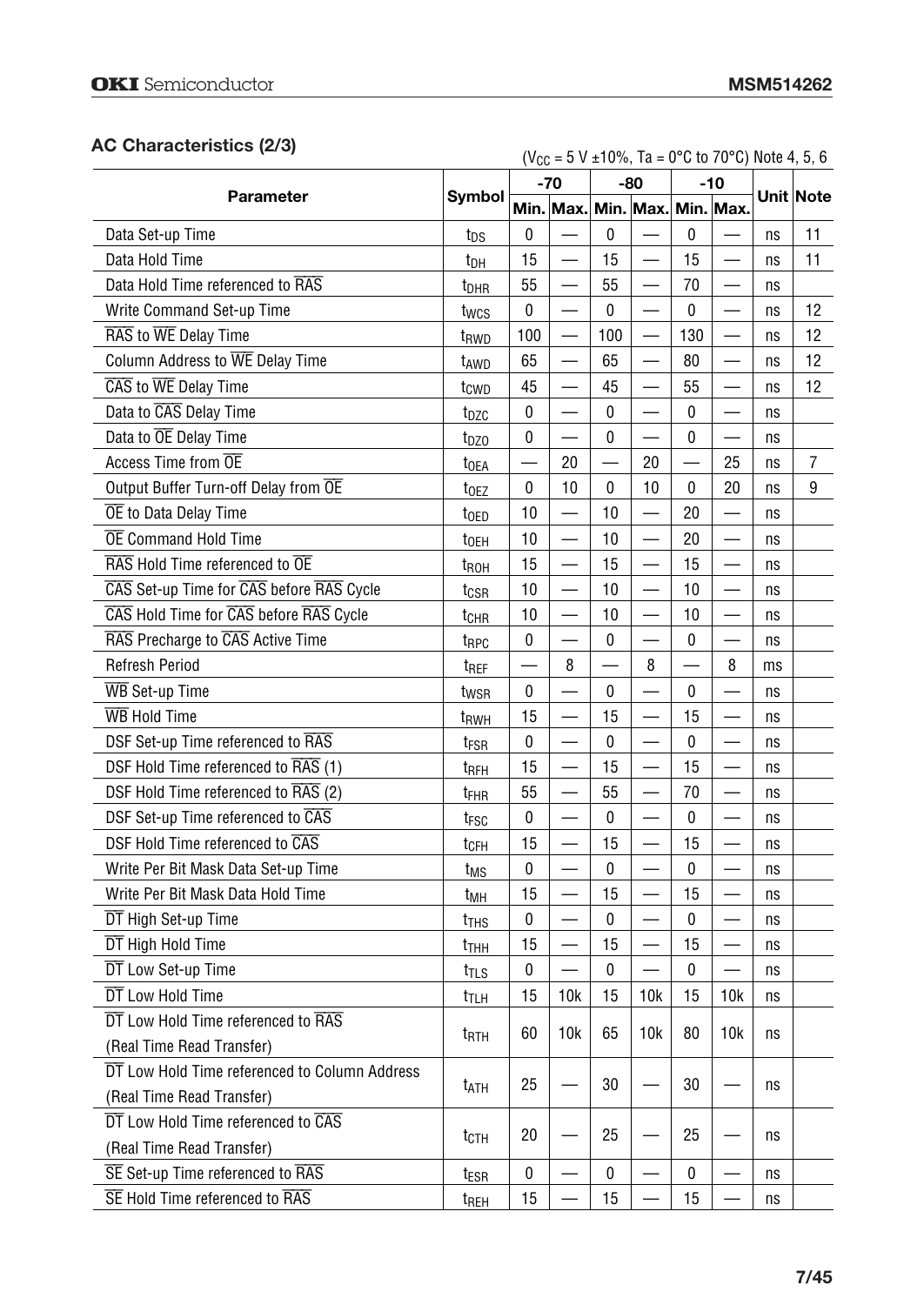# **AC Characteristics (3/3)**

| AC Characteristics (3/3)                              |                   |    |                          |                          | $(V_{CC} = 5 V \pm 10\%, Ta = 0\degree C$ to 70 $\degree C$ ) Note 4, 5, 6 |           |                          |    |           |
|-------------------------------------------------------|-------------------|----|--------------------------|--------------------------|----------------------------------------------------------------------------|-----------|--------------------------|----|-----------|
|                                                       |                   |    | $-70$                    | $-80$                    |                                                                            |           | $-10$                    |    |           |
| <b>Parameter</b>                                      | Symbol            |    |                          |                          | Min. Max. Min. Max. Min. Max.                                              |           |                          |    | Unit Note |
| DT to RAS Precharge Time                              | t <sub>TRP</sub>  | 60 |                          | 60                       |                                                                            | 70        |                          | ns |           |
| DT Precharge Time                                     | t <sub>TP</sub>   | 20 |                          | 20                       | $\overline{\phantom{0}}$                                                   | 30        |                          | ns |           |
| RAS to First SC Delay Time (Read Transfer)            | t <sub>RSD</sub>  | 70 |                          | 80                       | $\overline{\phantom{0}}$                                                   | 100       |                          | ns |           |
| Column Address to First SC Delay Time (Read Transfer) | tasd              | 45 |                          | 45                       |                                                                            | 50        |                          | ns |           |
| CAS to First SC Delay Time (Read Transfer)            | t <sub>CSD</sub>  | 20 |                          | 25                       |                                                                            | 25        |                          | ns |           |
| Last SC to DT Lead Time (Real Time Read Transfer)     | $t_{\text{TSL}}$  | 5  | —                        | 5                        | —<br>—                                                                     | 5         |                          | ns |           |
| DT to First SC Delay Time (Read Transfer)             | t <sub>TSD</sub>  | 15 |                          | 15                       | $\overline{\phantom{0}}$                                                   | 15        |                          | ns |           |
| Last SC to RAS Set-up Time (Serial Input)             | t <sub>SRS</sub>  | 25 | $\overline{\phantom{0}}$ | 25                       | $\overline{\phantom{0}}$                                                   | 30        |                          | ns |           |
| RAS to First SC Delay Time (Serial Input)             | tsrd              | 20 | —                        | 20                       | $\overline{\phantom{0}}$                                                   | 25        | $\overline{\phantom{0}}$ | ns |           |
| RAS to Serial Input Delay Time                        | t <sub>SDD</sub>  | 40 | $\overline{\phantom{0}}$ | 40                       |                                                                            | 50        |                          | ns |           |
| Serial Output Buffer Turn-off Delay from RAS          | t <sub>SDZ</sub>  | 10 | 40                       | 10                       | 40                                                                         | 10        | 50                       | ns | 9         |
| (Pseudo Write Transfer)                               |                   |    |                          |                          |                                                                            |           |                          |    |           |
| SC Cycle Time                                         | tscc              | 30 |                          | 30                       | $\overline{\phantom{0}}$                                                   | 30        |                          | ns |           |
| SC Pulse Width (SC High Time)                         | $t_{SC}$          | 10 |                          | 10                       | $\overline{\phantom{0}}$                                                   | 10        |                          | ns |           |
| SC Precharge Time (SC Low Time)                       | t <sub>SCP</sub>  | 10 | $\overline{\phantom{0}}$ | 10                       | $\overline{\phantom{0}}$                                                   | 10        |                          | ns |           |
| Access Time from SC                                   | t <sub>SCA</sub>  |    | 25                       |                          | 25                                                                         |           | 25                       | ns | 8         |
| Serial Output Hold Time from SC                       | t <sub>soh</sub>  | 5  |                          | 5                        |                                                                            | 5         |                          | ns |           |
| Serial Input Set-up Time                              | tsps              | 0  | $\overline{\phantom{0}}$ | 0                        | $\overline{\phantom{0}}$                                                   | $\pmb{0}$ |                          | ns |           |
| Serial Input Hold Time                                | t <sub>SDH</sub>  | 15 | $\overline{\phantom{0}}$ | 15                       | $\overline{\phantom{0}}$                                                   | 15        |                          | ns |           |
| Access Time from SE                                   | t <sub>SEA</sub>  |    | 25                       |                          | 25                                                                         |           | 25                       | ns | 8         |
| <b>SE Pulse Width</b>                                 | t <sub>SE</sub>   | 25 | $\overline{\phantom{0}}$ | 25                       |                                                                            | 25        | $\overline{\phantom{0}}$ | ns |           |
| <b>SE</b> Precharge Time                              | $t_{\sf SEP}$     | 25 |                          | 25                       |                                                                            | 25        |                          | ns |           |
| Serial Output Buffer Turn-off Delay from SE           | tsez              | 0  | 20                       | 0                        | 20                                                                         | 0         | 20                       | ns | 9         |
| Serial Input to <b>SE</b> Delay Time                  | t <sub>SZE</sub>  | 0  |                          | 0                        | —                                                                          | 0         |                          | ns |           |
| Serial Input to First SC Delay Time                   | tszs              | 0  |                          | $\pmb{0}$                |                                                                            | $\pmb{0}$ |                          | ns |           |
| Serial Write Enable Set-up Time                       | tsws              | 5  |                          | 5                        | $\overline{\phantom{0}}$                                                   | 5         |                          | ns |           |
| Serial Write Enable Hold Time                         | t <sub>swh</sub>  | 15 | $\overline{\phantom{0}}$ | 15                       |                                                                            | 15        |                          | ns |           |
| Serial Write Disable Set-up Time                      | tswis             | 5  |                          | 5                        | $\overline{\phantom{0}}$                                                   | 5         |                          | ns |           |
| Serial Write Disable Hold Time                        | t <sub>swiH</sub> | 15 |                          | 15                       |                                                                            | 15        |                          | ns |           |
| Split Transfer Set-up Time                            | tsts              | 25 |                          | 30                       |                                                                            | 30        |                          | ns |           |
| Split Transfer Hold Time                              | t <sub>STH</sub>  | 25 |                          | 30                       |                                                                            | 30        |                          | ns |           |
| SC-QSF Delay Time                                     | tsop              |    | 25                       | $\overline{\phantom{0}}$ | 25                                                                         |           | 25                       | ns |           |
| DT-QSF Delay Time                                     | trop              |    | 25                       |                          | 25                                                                         |           | 25                       | ns |           |
| CAS-QSF Delay Time                                    | t <sub>cop</sub>  |    | 35                       |                          | 35                                                                         |           | 35                       | ns |           |
| RAS-QSF Delay Time                                    | t <sub>RQD</sub>  |    | 75                       |                          | 75                                                                         |           | 85                       | ns |           |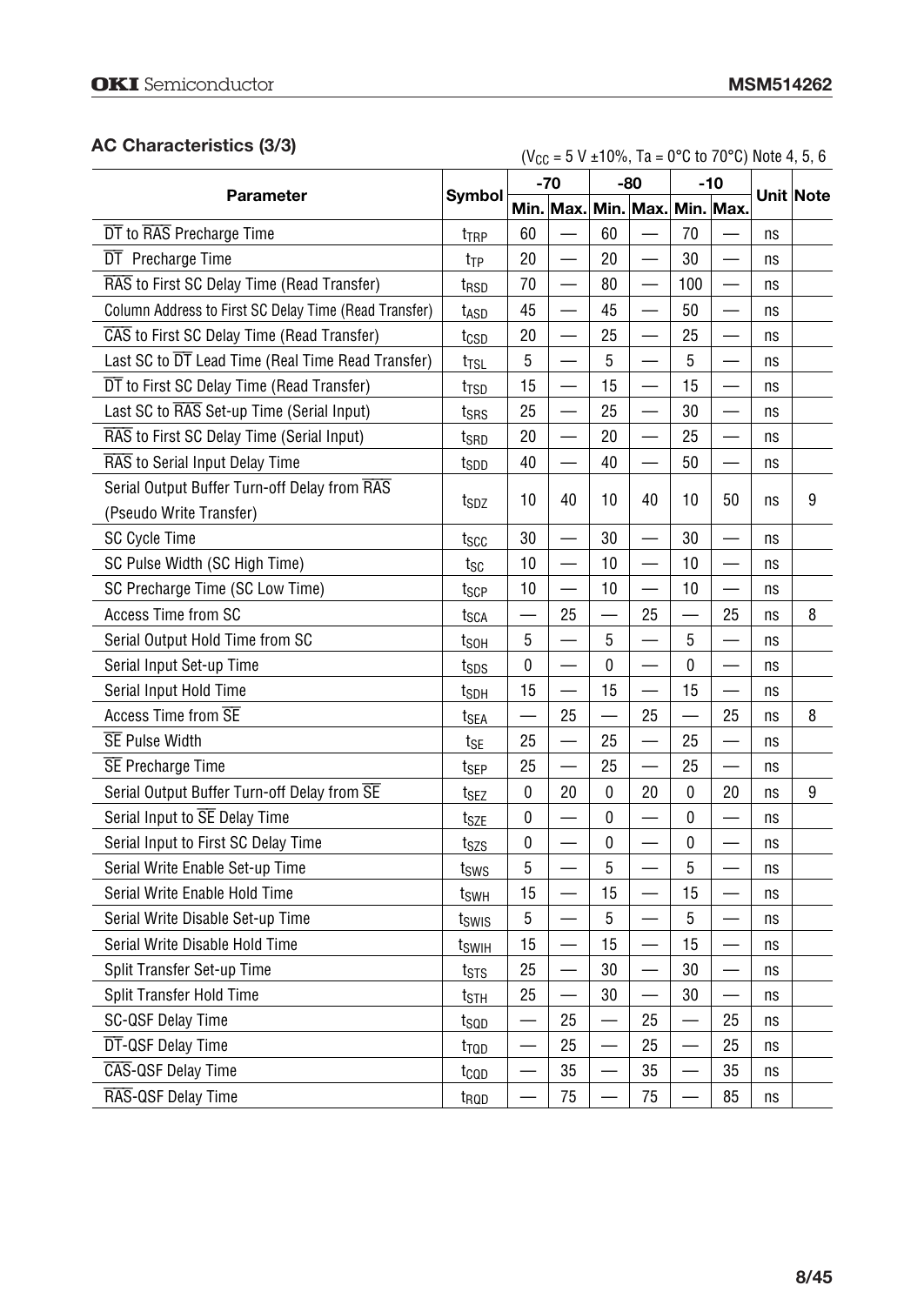- Notes: 1. These parameters depend on output loading. Specified values are obtained with the output open.
	- 2. These parameters are masured at minimum cycle test.
	- 3.  $I_{CC2}$  (Max.) are mesured under the condition of TTL input level.
	- 4.  $V_{IH}$  (Min.) and  $V_{II}$  (Max.) are reference levels for measuring timing of input signals. Also, transition times are measured between  $V<sub>IH</sub>$  and  $V<sub>IL</sub>$ .
	- 5. An initial pause of 200  $\mu$ s is required after power-up followed by any 8  $\overline{\text{RAS}}$  cycles  $(DT/\overline{OE}$  "high") and any 8 SC cycles before proper divice operation is achieved. In the case of using an internal refresh counter, a minimum of  $8 \overline{\text{CAS}}$  before  $\overline{\text{RAS}}$ initialization cycles in stead of  $8 \overline{\text{RAS}}$  cycles are required.
	- 6. AC measurements assume  $t_T = 5$  ns.
	- 7. RAM port outputs are mesured with a load equivalent to 1 TTL load and 100 pF. Output reference levels are  $V_{OH}/V_{OL} = 2.4 V/0.8 V$ .
	- 8. SAM port outputs are measured with a load equivalent to 1 TTL load and 30 pF. Output reference levels are  $V_{OH}/V_{OL}$  = 2.0 V/0.8 V.
	- 9.  $t_{OFF}$  (Max.),  $t_{OEZ}$  (Max.),  $t_{SDZ}$  (Max.) and  $t_{SEZ}$  (Max.) difine the time at which the outputs achieve the open circuit condition and are not reference to output voltage levels.
	- 10. Either  $t_{RCH}$  or  $t_{RRH}$  must be satisfied for a read cycle.
	- 11. These parameters are referenced to  $\overline{CAS}$  leading edge of early write cycles and to  $\overline{WB}/\overline{WE}$  leading edge in  $\overline{OE}$  controlled write cycles and read modify write cycles.
	- 12.  $t_{WCS}$ ,  $t_{RWD}$ ,  $t_{CWD}$  and  $t_{AWD}$  are not restrictive operating parameters. They are included in the data sheet as electrical characteristics only. If t<sub>WCS</sub>  $\geq$  t<sub>WCS</sub> (Min.), the cycle is an early write cycle, and the data out pin will remain open circuit (high impedance) throughout the entire cycle : If  $t_{RWD} \geq t_{RWD}$ (Min.),  $t_{CWD} \ge t_{CWD}$  (Min.) and  $t_{AWD} \ge t_{AWD}$  (Min.) the cycle is a read-write cycle and the data out will contain data read from the selected cell : If neither of the above sets of conditions is satisfied, the condition of the data out (at access time) is indterminate.
	- 13. Operation within the t<sub>RCD</sub> (Max.) limit ensures that t<sub>RAC</sub> (Max.) can be met. t<sub>RCD</sub> (Max.) is specified as a reference point only : If t<sub>RCD</sub> is greater than the specified t<sub>RCD</sub> (Max.) limit, then access time is controlled by  $t_{CAC}$ .
	- 14. Operation within the t<sub>RAD</sub> (Max.) limit ensures that t<sub>RAC</sub> (Max.) can be met. t<sub>RAD</sub> (Max.) is specified as a reference point only : If  $t_{\rm RAD}$  is greater than the specified  $t_{\rm RAD}$ (Max.) limit, then access time is controlled by  $t_{AA}$ .
	- 15. Input levels at the AC parameter measurement are 3.0 V/0 V.
	- 16. Stresses greater than those listed under "Absolute Maximum Ratings" may cause permenent damege to the device.
	- 17. All voltages are referenced to  $V_{SS}$ .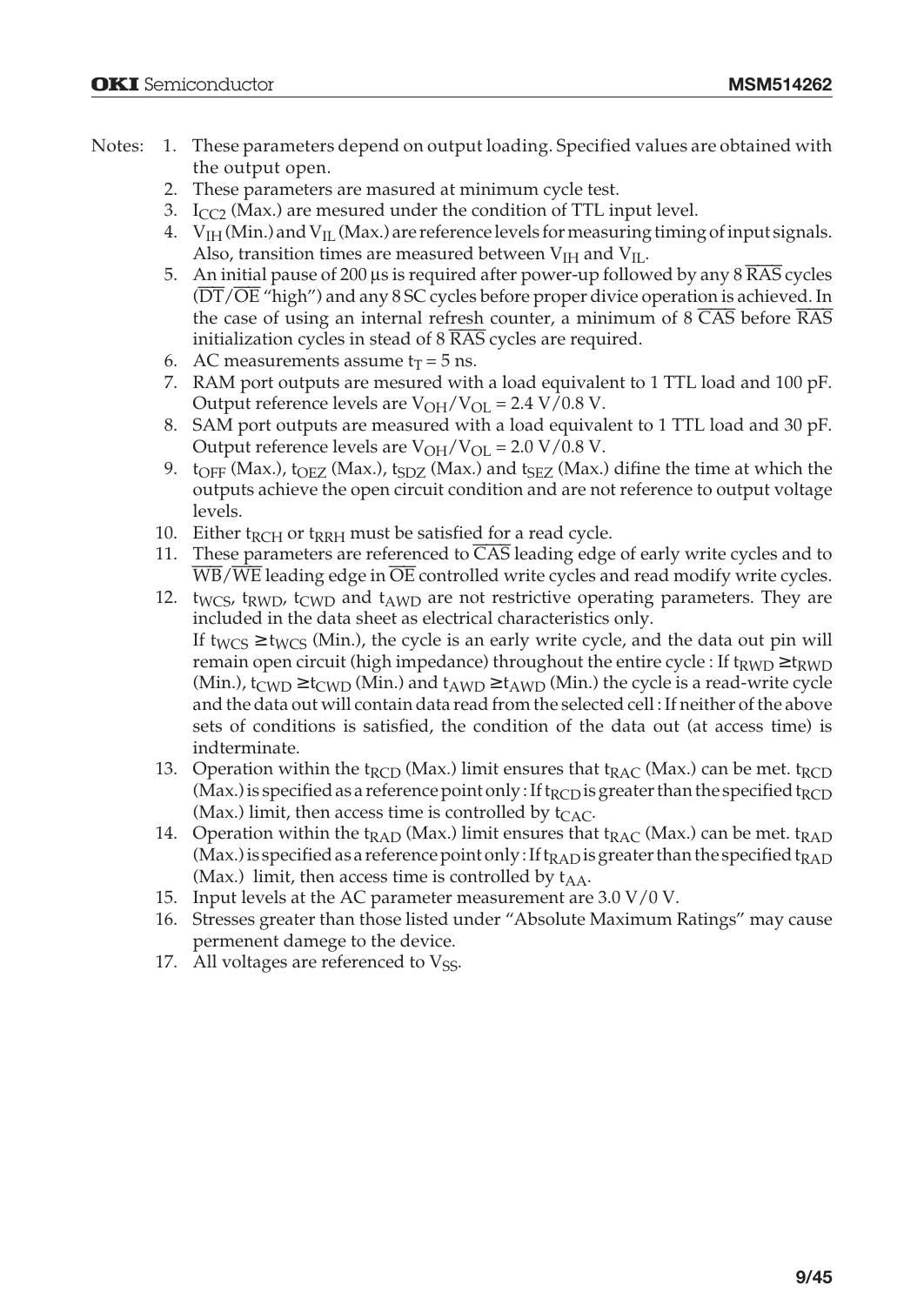# **TIMING WAVEFORM**

#### **Read Cycle**

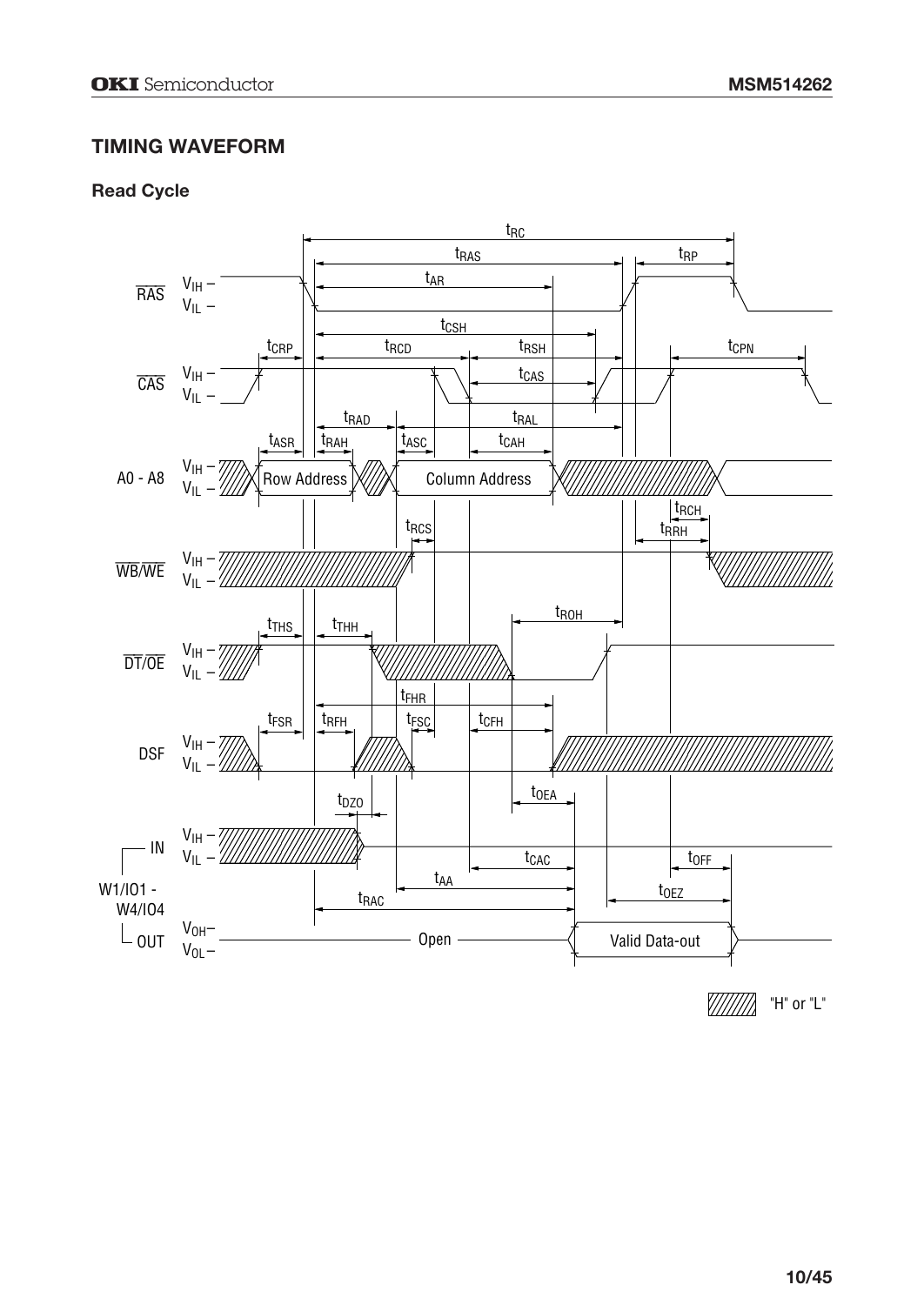# **Write Cycle (Early Write)**



V//////// "H" or "L"

| *1 WB/WE | W1/I01 - W4/I04 | Cycle         |
|----------|-----------------|---------------|
|          | WM1 data        | Write per Bit |
|          | Don't Care      | Normal Write  |

WM1 data: 0: Write Disable 1: Write Enable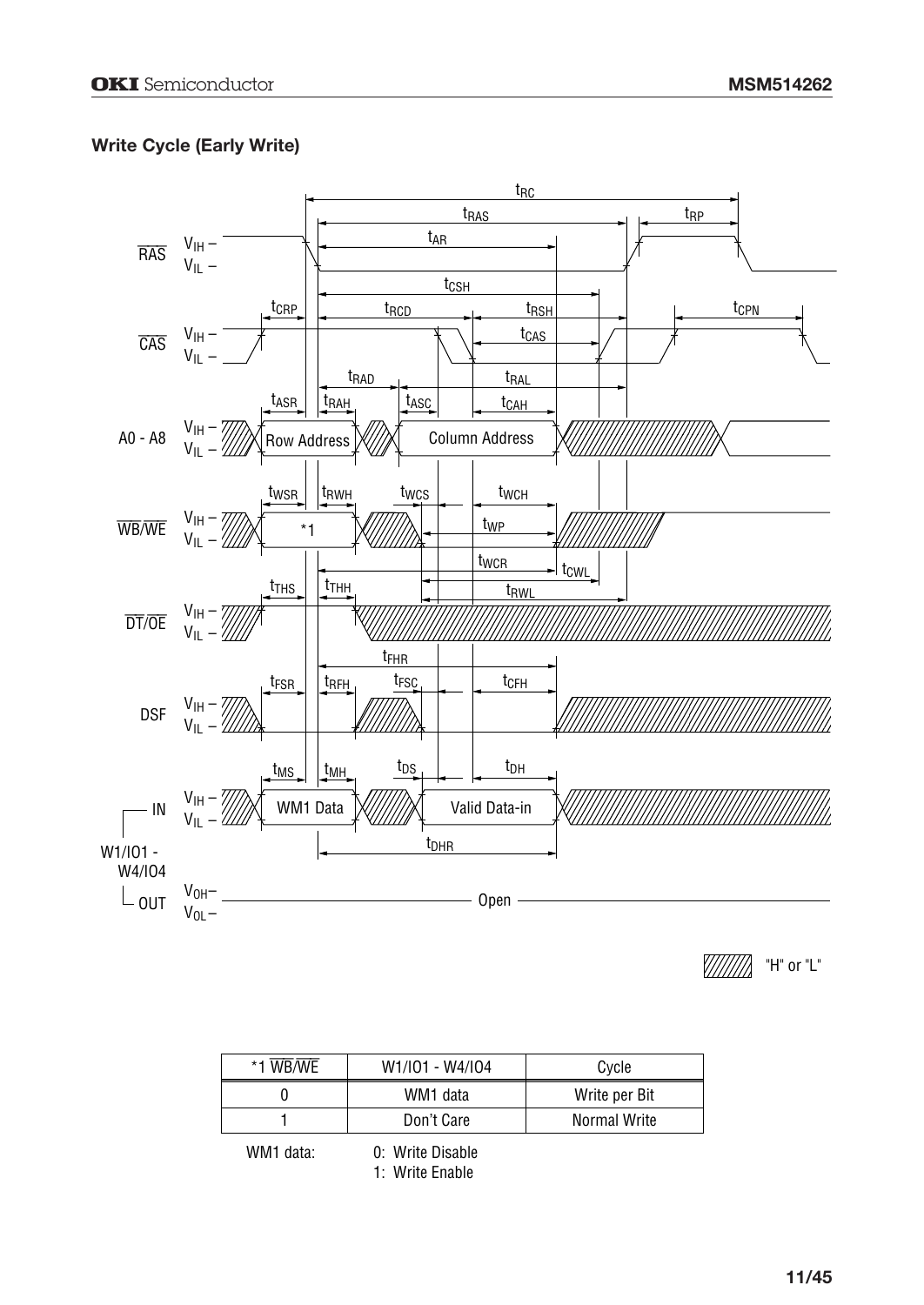# **Write Cycle (**OE **Controlled Write)**



"H" or "L"

| *1 WB/WE | W1/I01 - W4/I04 | Cycle         |  |  |  |  |
|----------|-----------------|---------------|--|--|--|--|
|          | WM1 data        | Write per Bit |  |  |  |  |
|          | Don't Care      | Normal Write  |  |  |  |  |

WM1 data: 0: Write Disable 1: Write Enable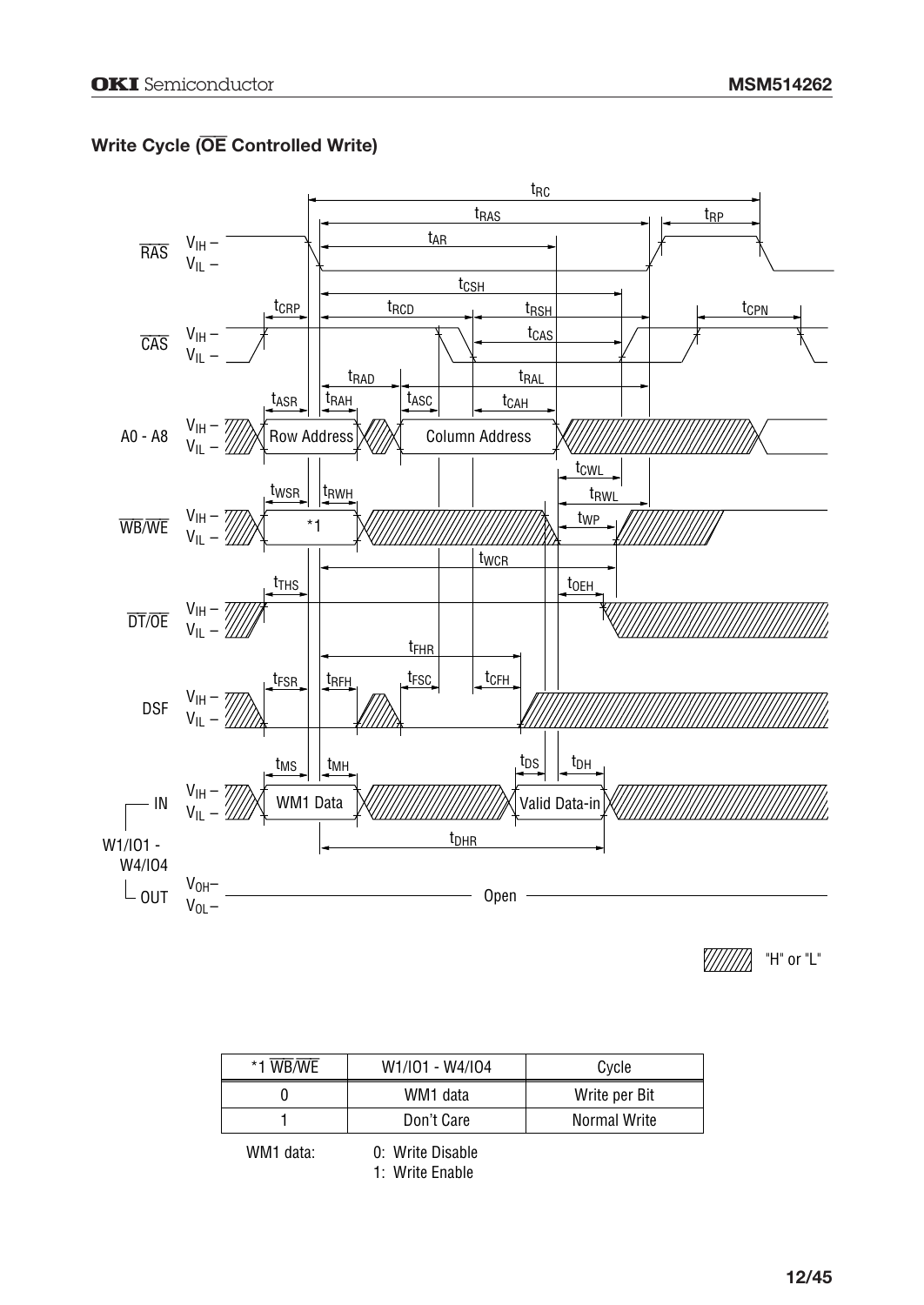## **Read Modify Write Cycle**



"H" or "L"

| *1 WB/WE | W1/I01 - W4/I04 | Cycle         |  |  |  |
|----------|-----------------|---------------|--|--|--|
|          | WM1 data        | Write per Bit |  |  |  |
|          | Don't Care      | Normal Write  |  |  |  |

WM1 data: 0: Write Disable 1: Write Enable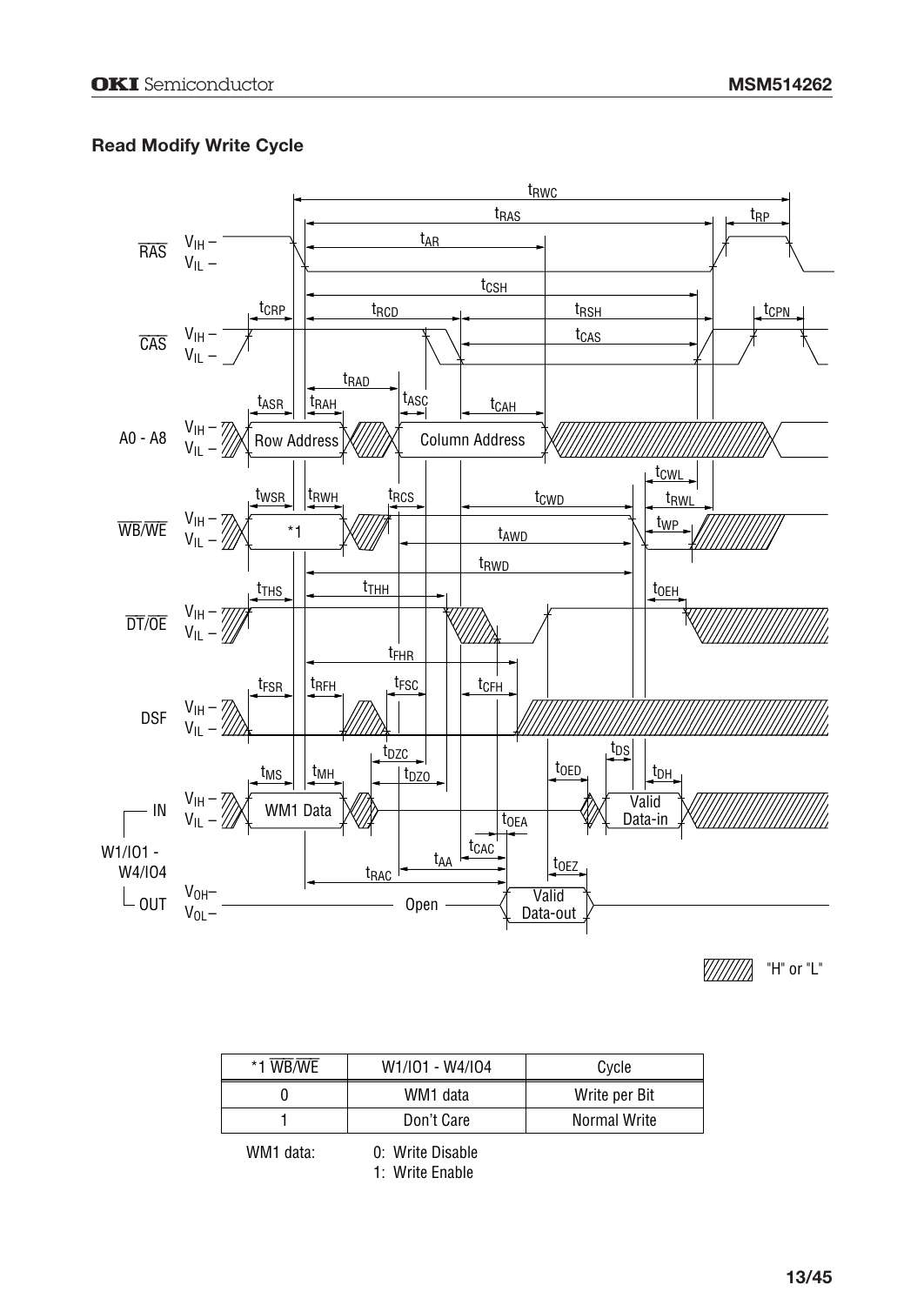## **Fast Page Mode Read Cycle**



V//////// "H" or "L"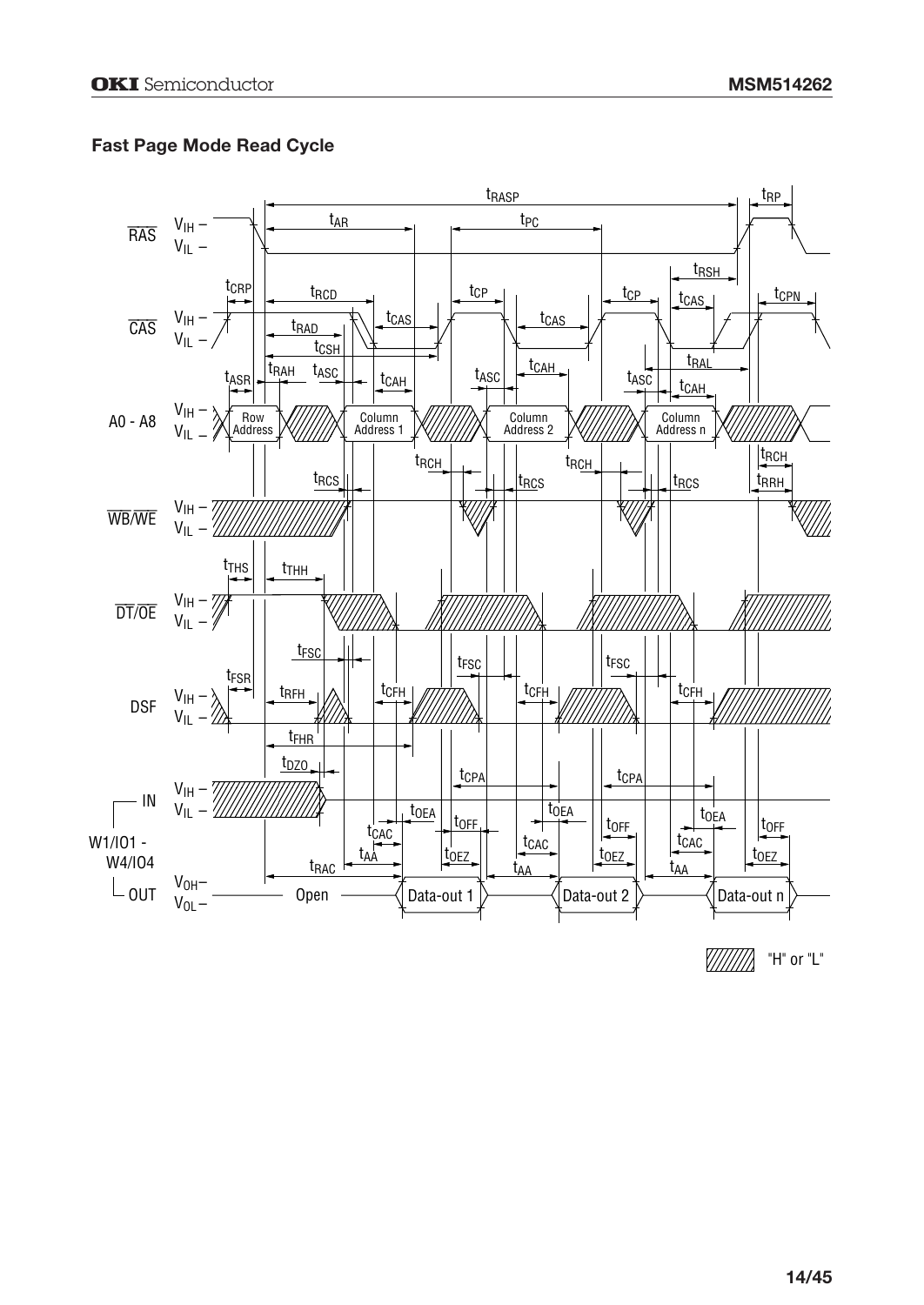

#### **Fast Page Mode Write Cycle (Early Write)**

V//////// "H" or "L"

| *1 WB/WE | W1/I01 - W4/I04 | Cycle         |  |  |  |
|----------|-----------------|---------------|--|--|--|
|          | WM1 data        | Write per Bit |  |  |  |
|          | Don't Care      | Normal Write  |  |  |  |
|          |                 |               |  |  |  |

WM1 data:

0: Write Disable 1: Write Enable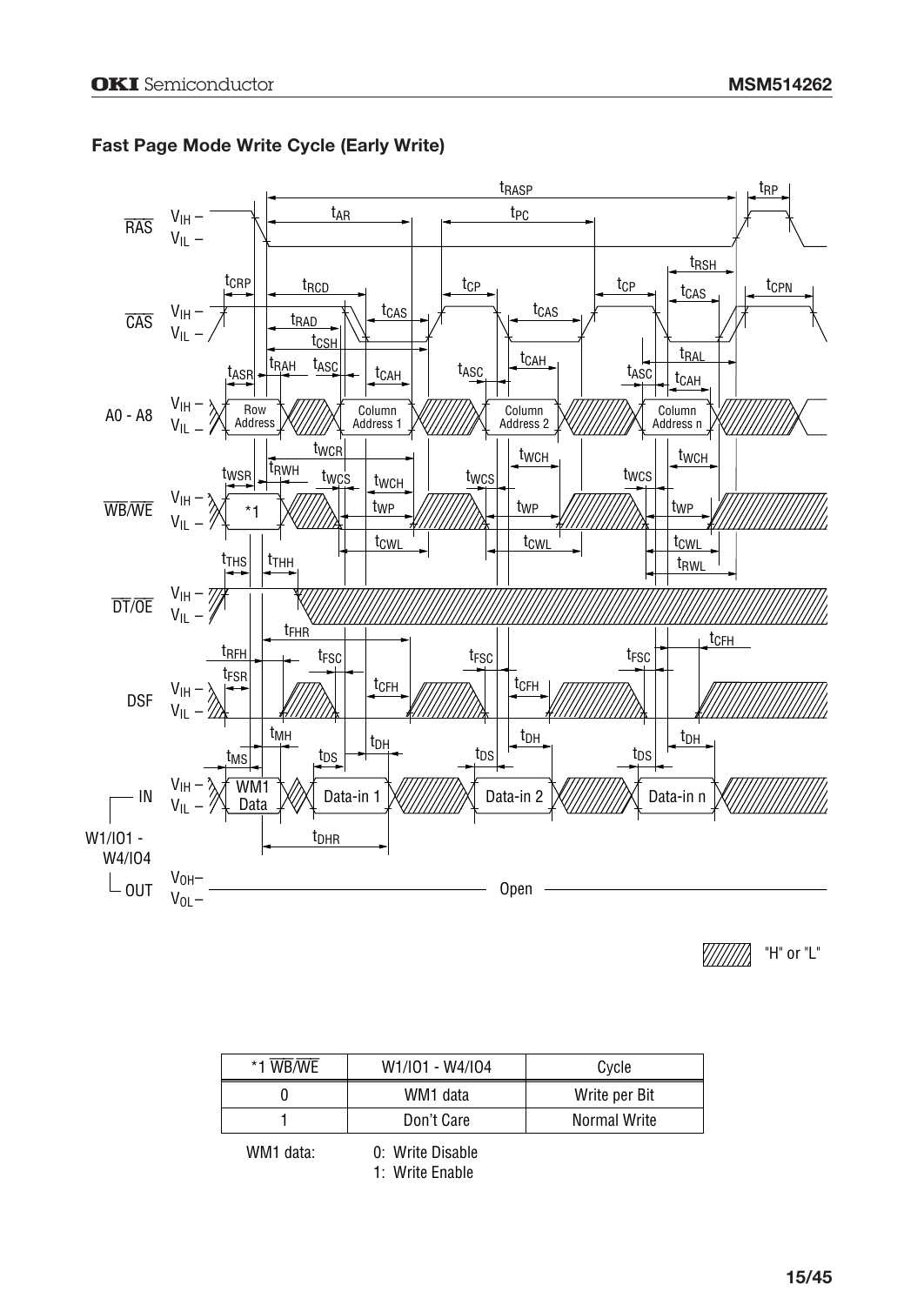

#### **Fast Page Mode Read Modify Write Cycle**

| *1 WB/WE | W1/I01 - W4/I04 | Cycle         |  |  |  |
|----------|-----------------|---------------|--|--|--|
|          | WM1 data        | Write per Bit |  |  |  |
|          | Don't Care      | Normal Write  |  |  |  |
|          |                 |               |  |  |  |

WM1 data:

<sup>0:</sup> Write Disable 1: Write Enable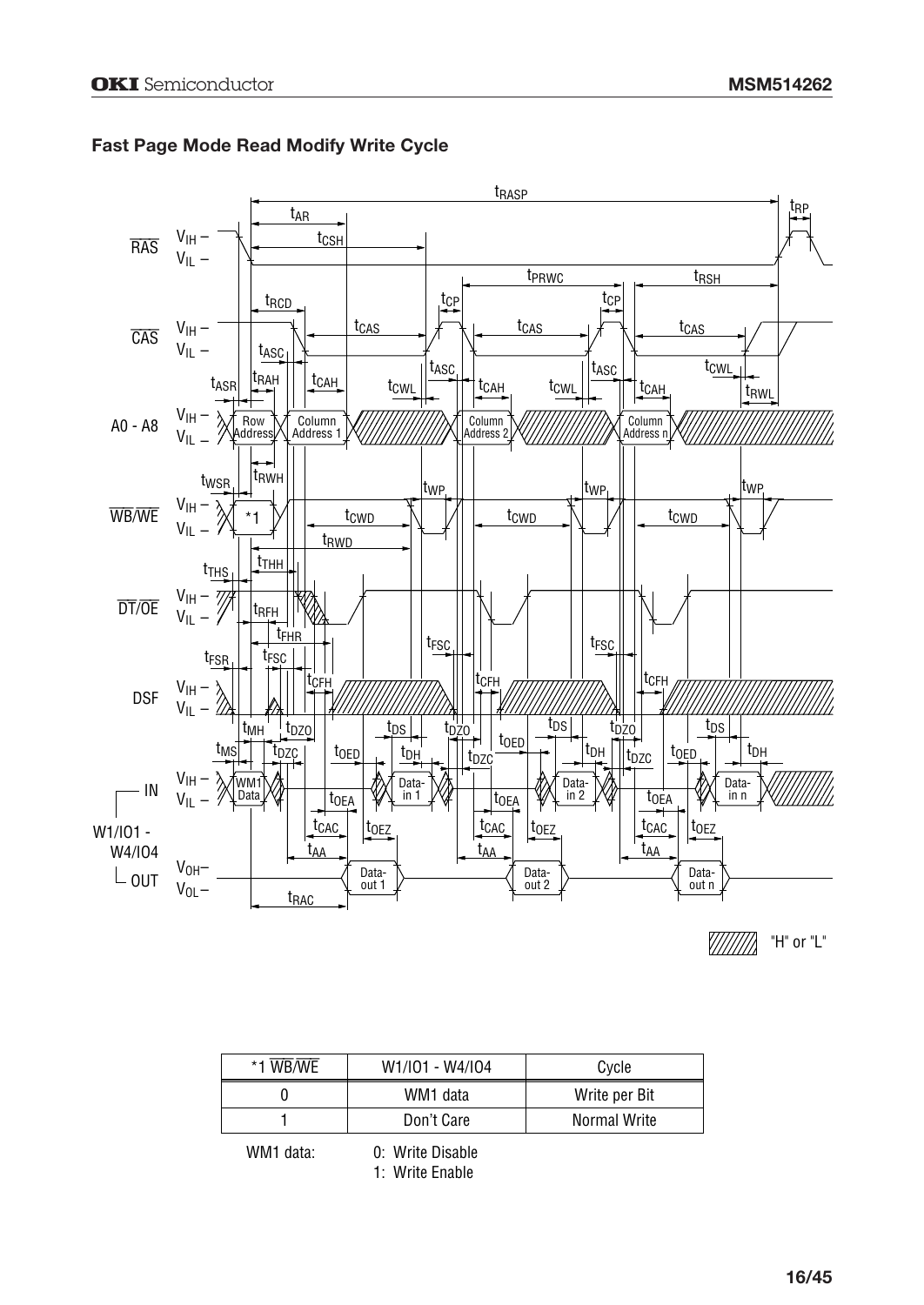# RAS Only Refresh Cycle



////////////////// "H" or "L"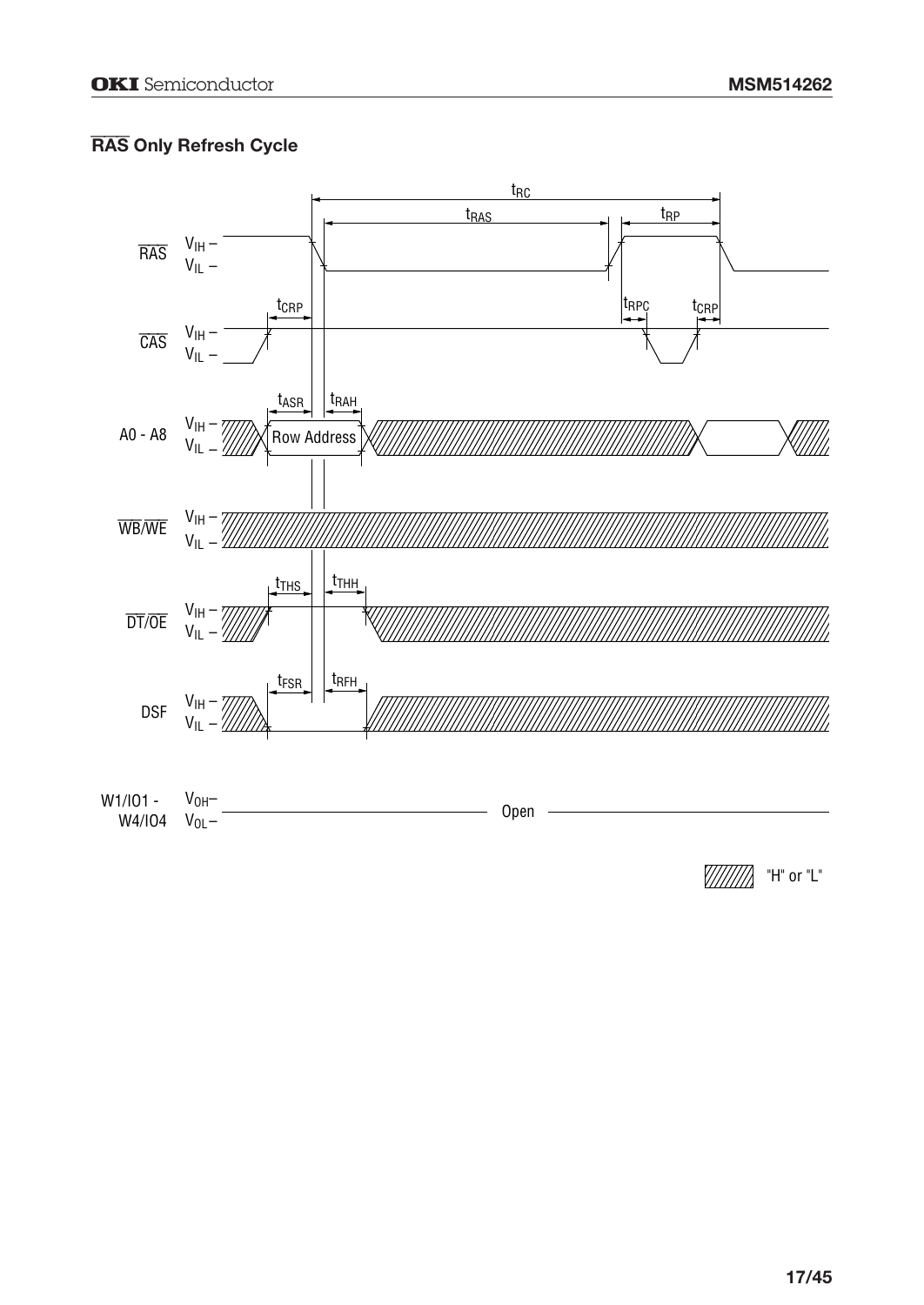# CAS **before** RAS **Refresh Cycle**

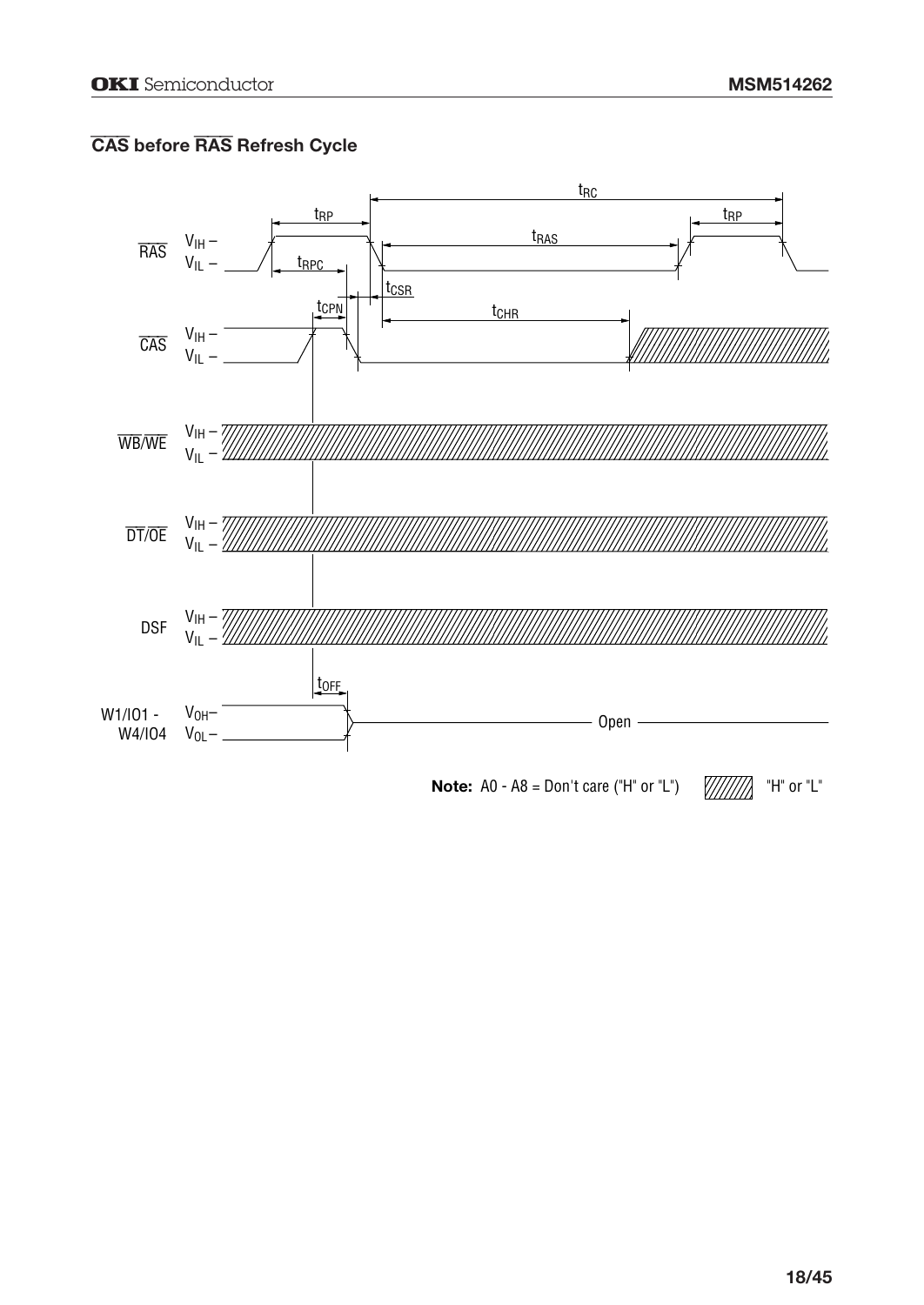## **Hidden Refresh Cycle**

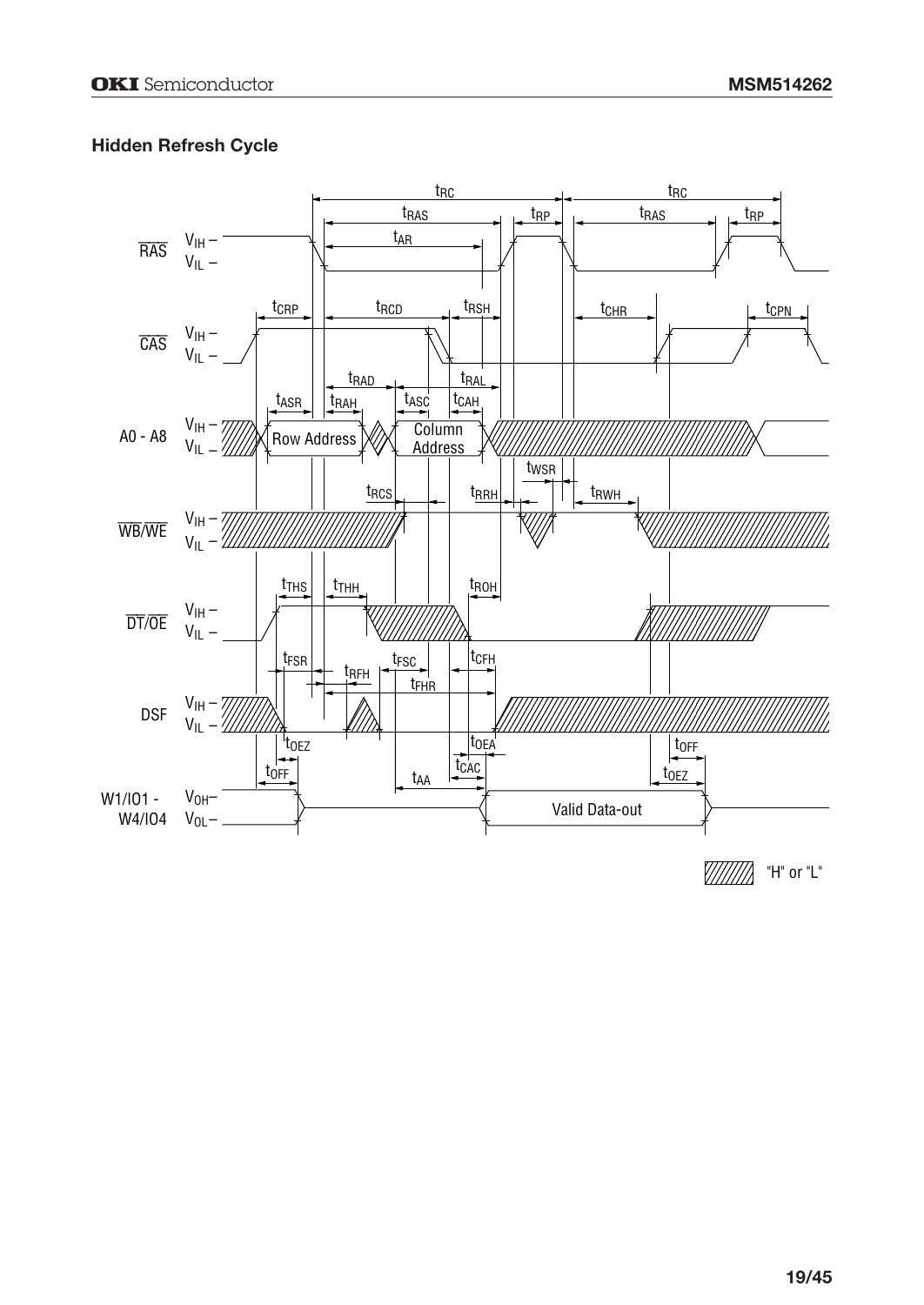## **Load Color Register Cycle**

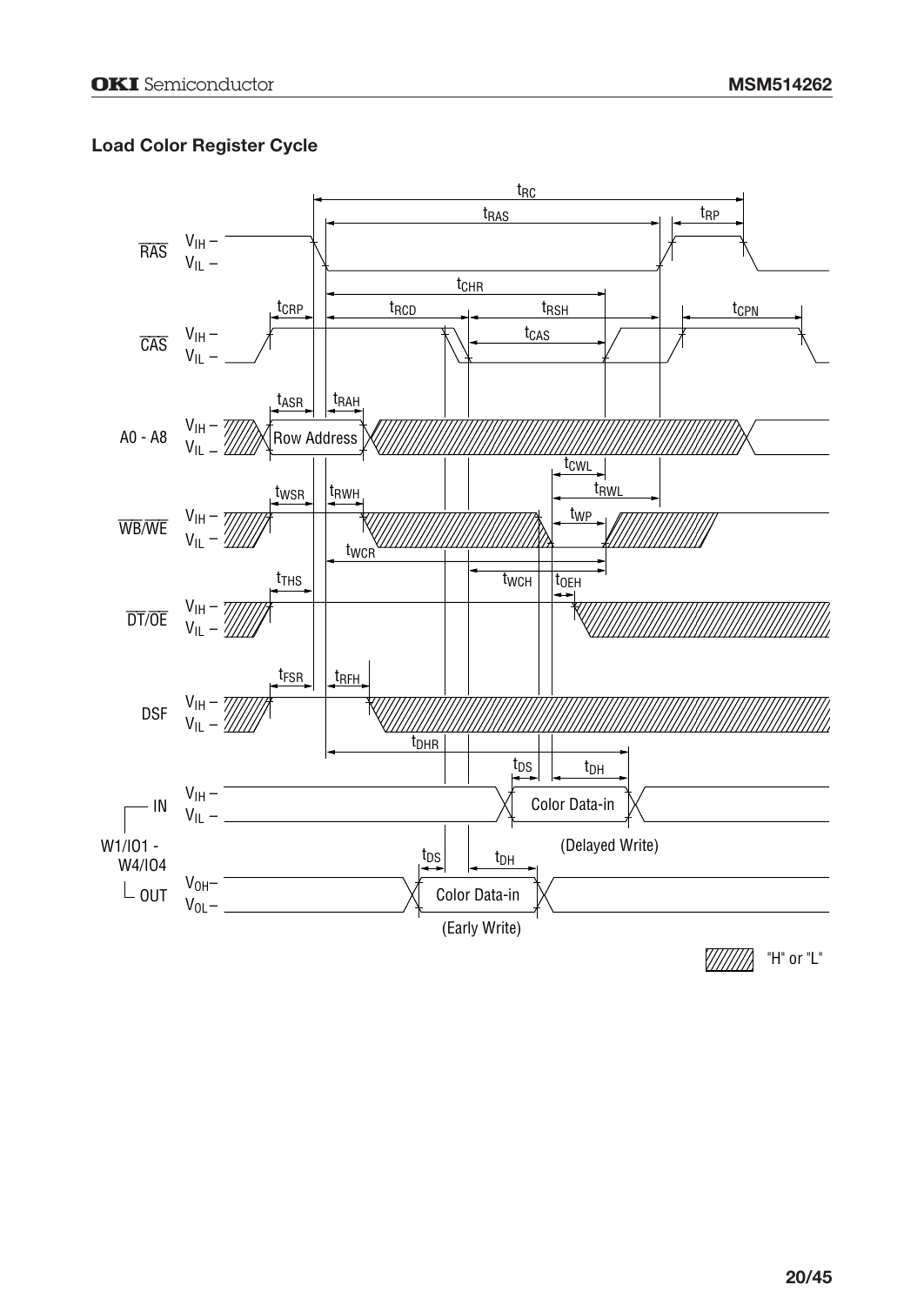## **Read Color Register Cycle**



V//////// "H" or "L"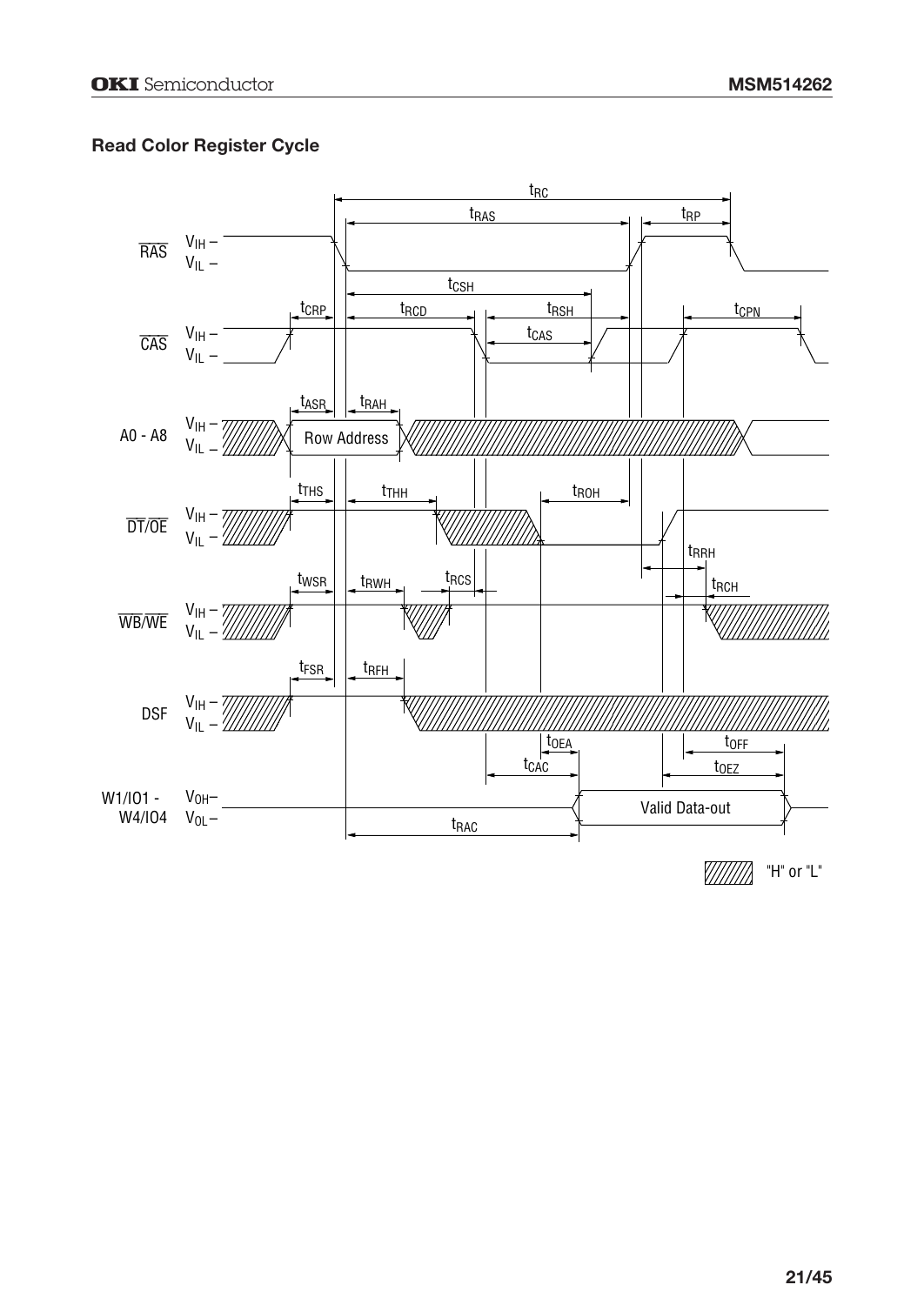## **Flash Write Cycle**



 $\frac{1}{2}$  "H" or "L"

| WM1 Data | Cycle                      |  |  |  |  |
|----------|----------------------------|--|--|--|--|
| O        | <b>Flash Write Disable</b> |  |  |  |  |
|          | <b>Flash Write Enable</b>  |  |  |  |  |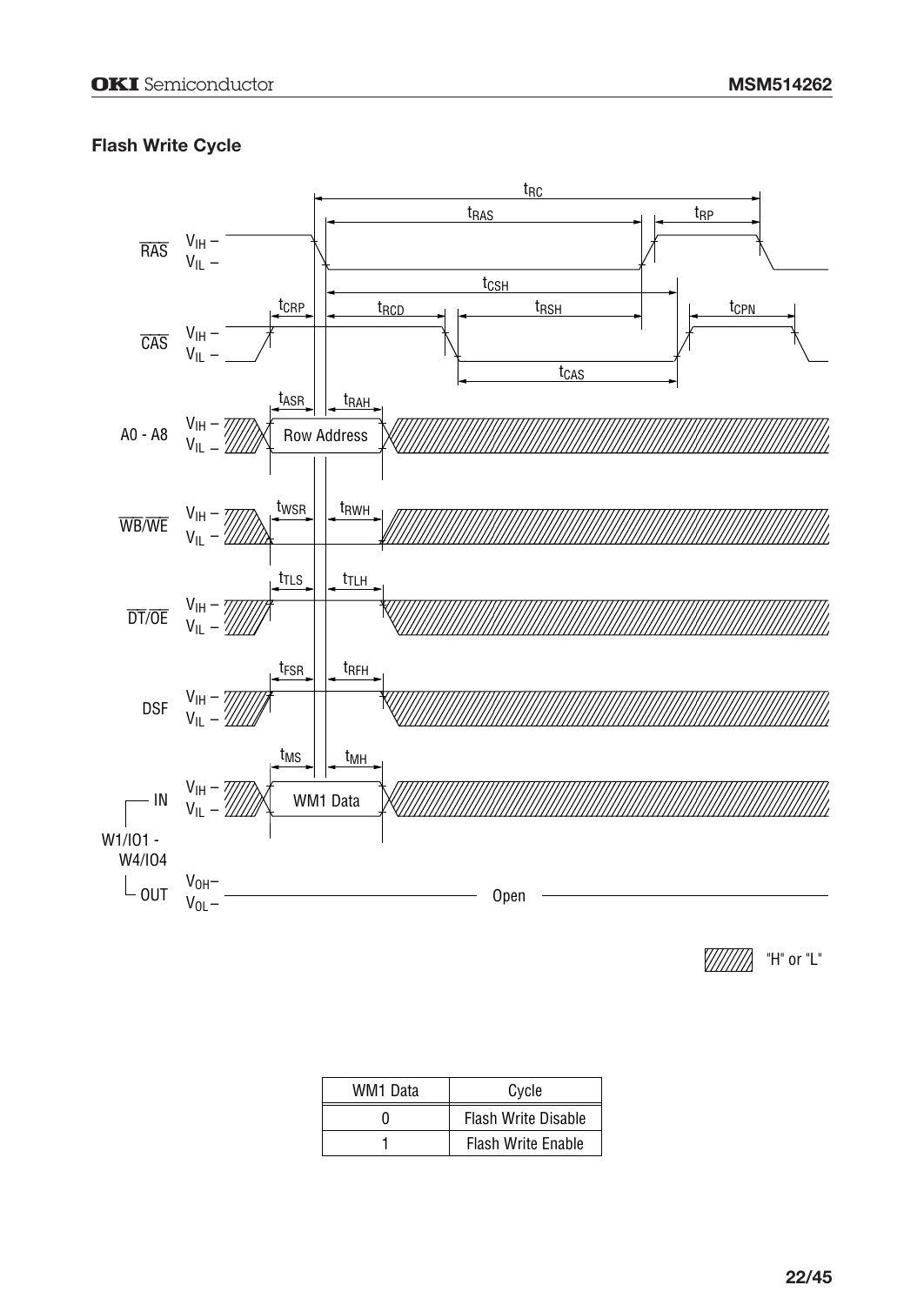## **Block Write Cycle**



V//////// "H" or "L"

| WB/WE<br>$* -$ | *2 W1/I01 - W4/I04 | Cvcle                     |
|----------------|--------------------|---------------------------|
|                | WM1 data           | <b>Masked Block Write</b> |
|                | Don't Care         | Block Write (Non Mask)    |

WM1 data: 0: Write Disable 1: Write Enable

\*3) COLUMN SELECT

W1/IO1 - Column 0 (A1C = 0, A0C = 0) W2/IO2 - Column 1 (A1C = 0, A0C = 1) W3/IO3 - Column 2 (A1C = 1, A0C = 0) W4/IO4 - Column 3 (A1C = 1, A0C = 1) Wn/On = 0 : Disable  $= 1$  : Enable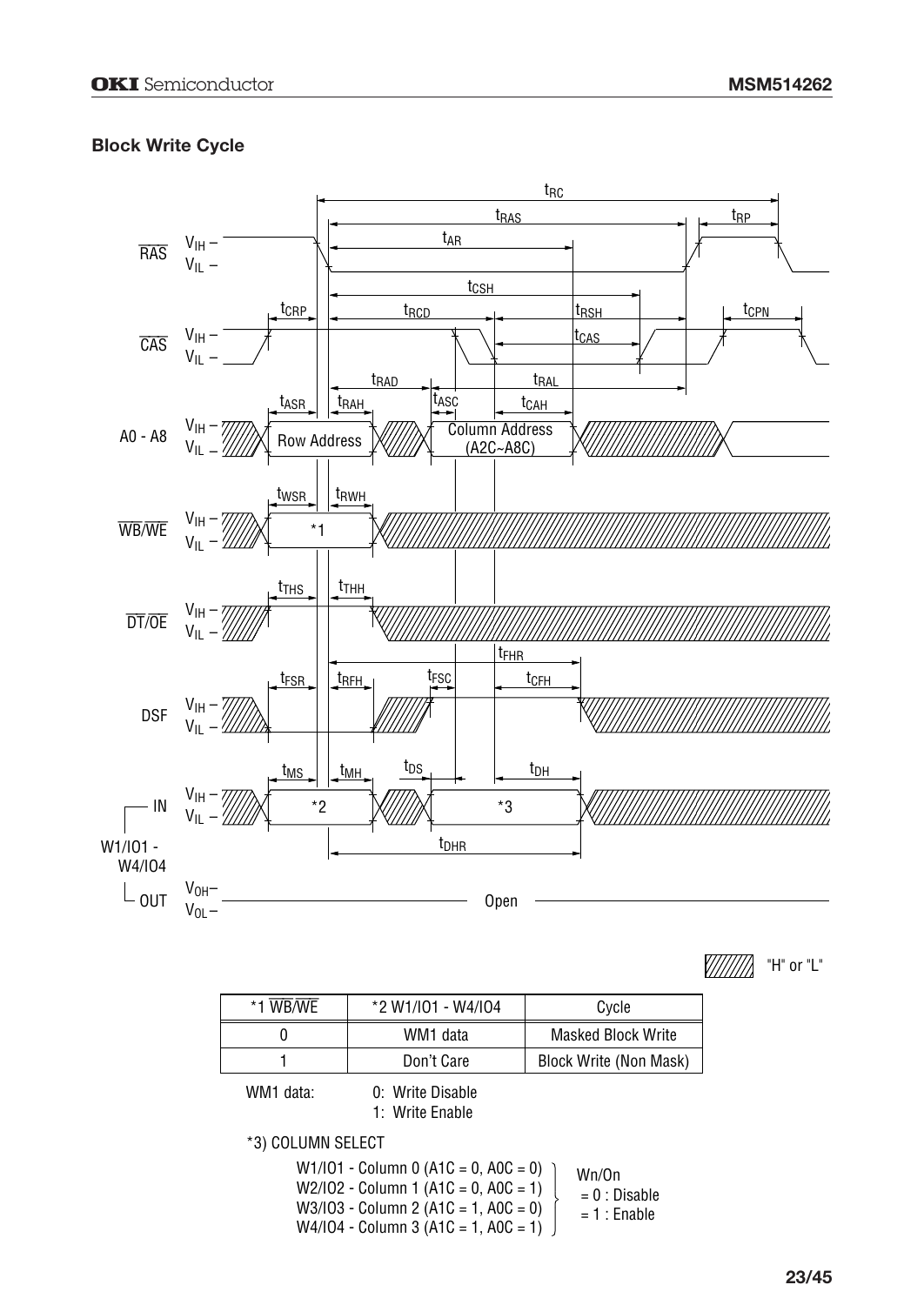

#### **Fast Page Mode Block Write Cycle**

| *1 WB/WE | *2 W1/I01 - W4/I04 | Cycle                     |  |  |  |
|----------|--------------------|---------------------------|--|--|--|
|          | WM1 data           | <b>Masked Block Write</b> |  |  |  |
|          | Don't Care         | Block Write (Non Mask)    |  |  |  |

WM1 data: 0: Write Disable

1: Write Enable

\*3) COLUMN SELECT

W1/IO1 - Column 0 (A1C = 0, A0C = 0) W2/IO2 - Column 1 (A1C = 0, A0C = 1) W3/IO3 - Column 2 (A1C = 1, A0C = 0) W4/IO4 - Column 3 (A1C = 1, A0C = 1) Wn/On = 0 : Disable  $= 1$  : Enable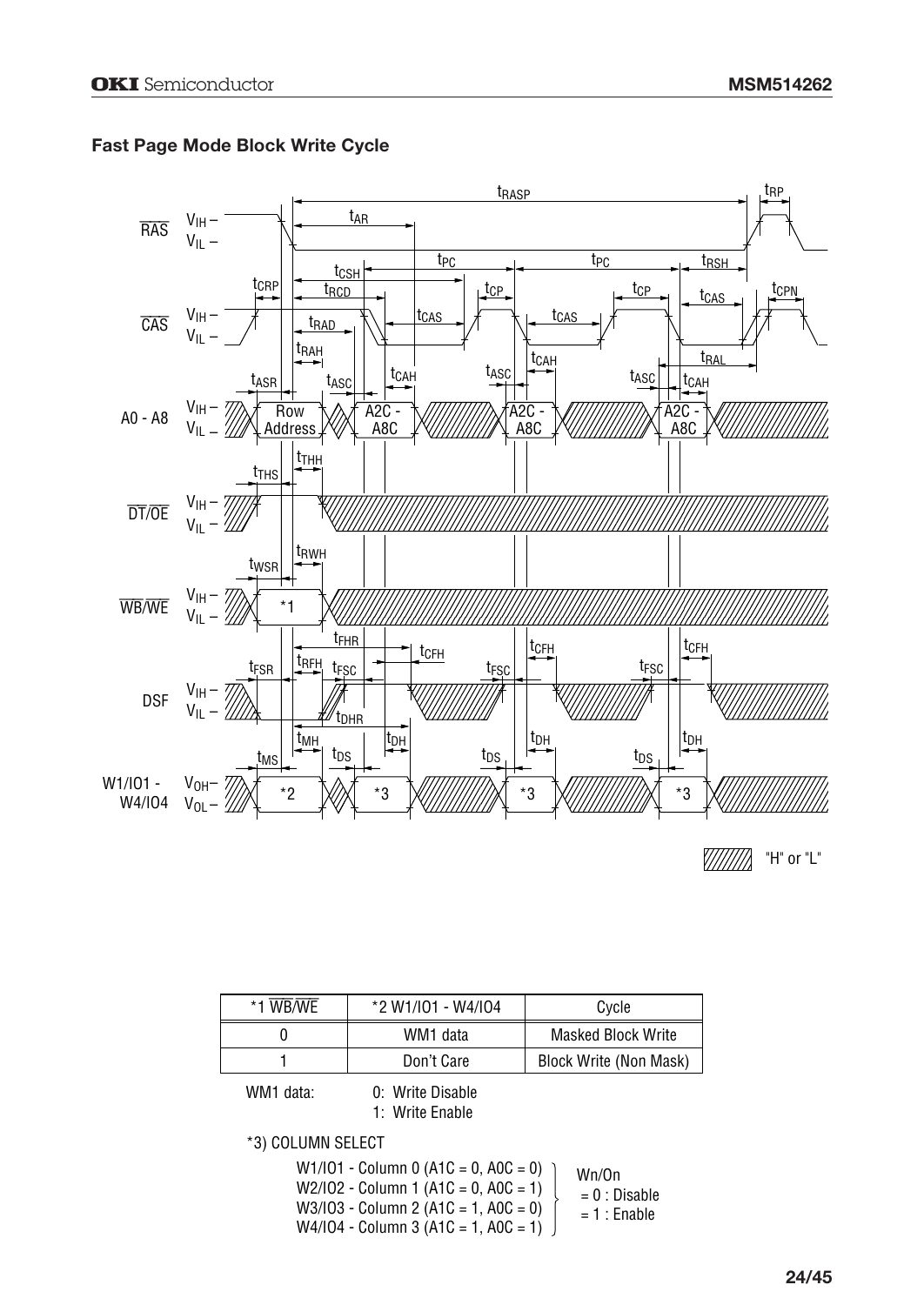

#### **Read Transfer Cycle (Previous Transfer is Write Transfer Cycle)**

**Note:**  $\overline{SE} = V_{IL}$ "H" or "L" VIIIIIIA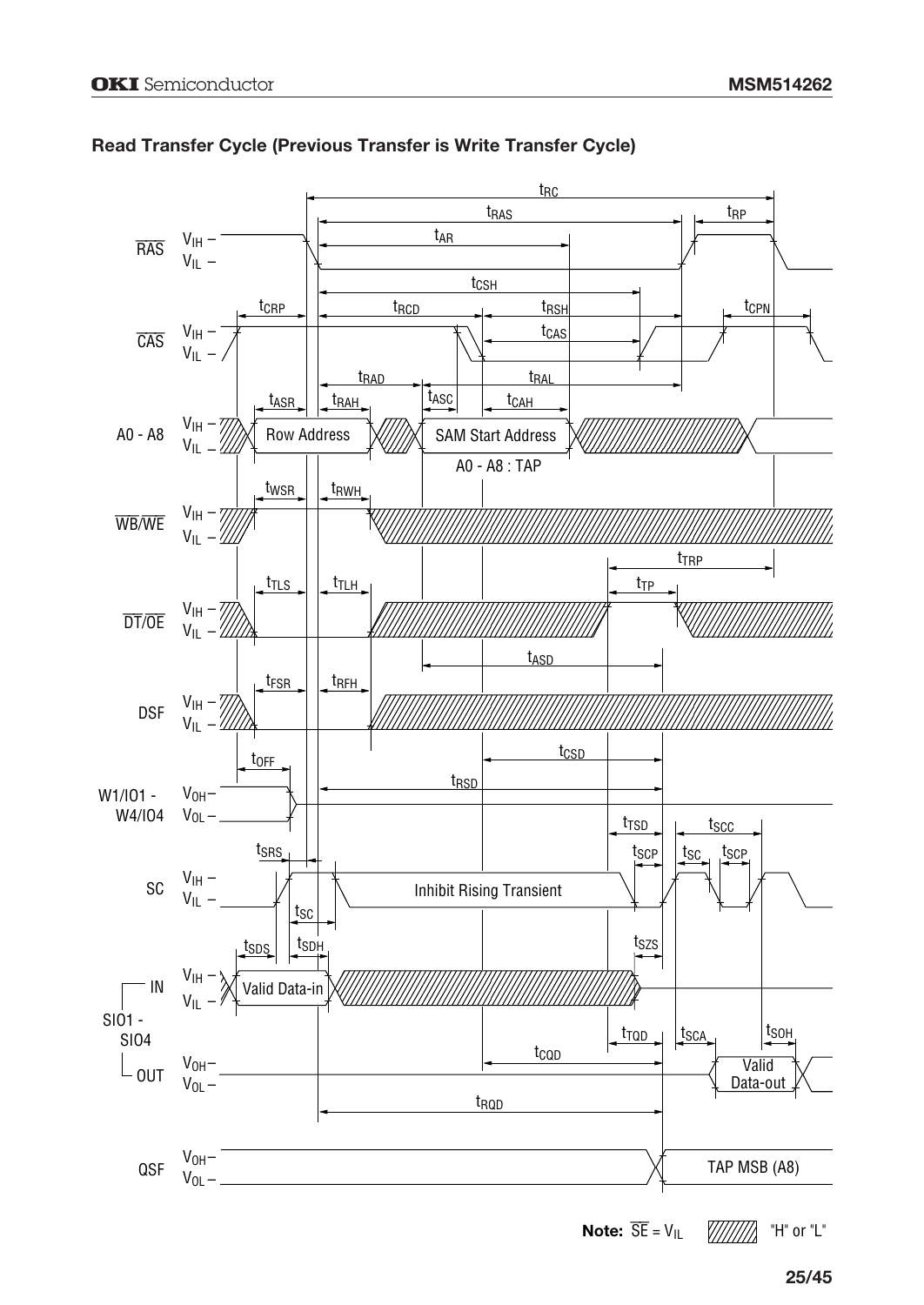## **Real Time Read Transfer Cycle**



"H" or "L" **Note:** SE = VIL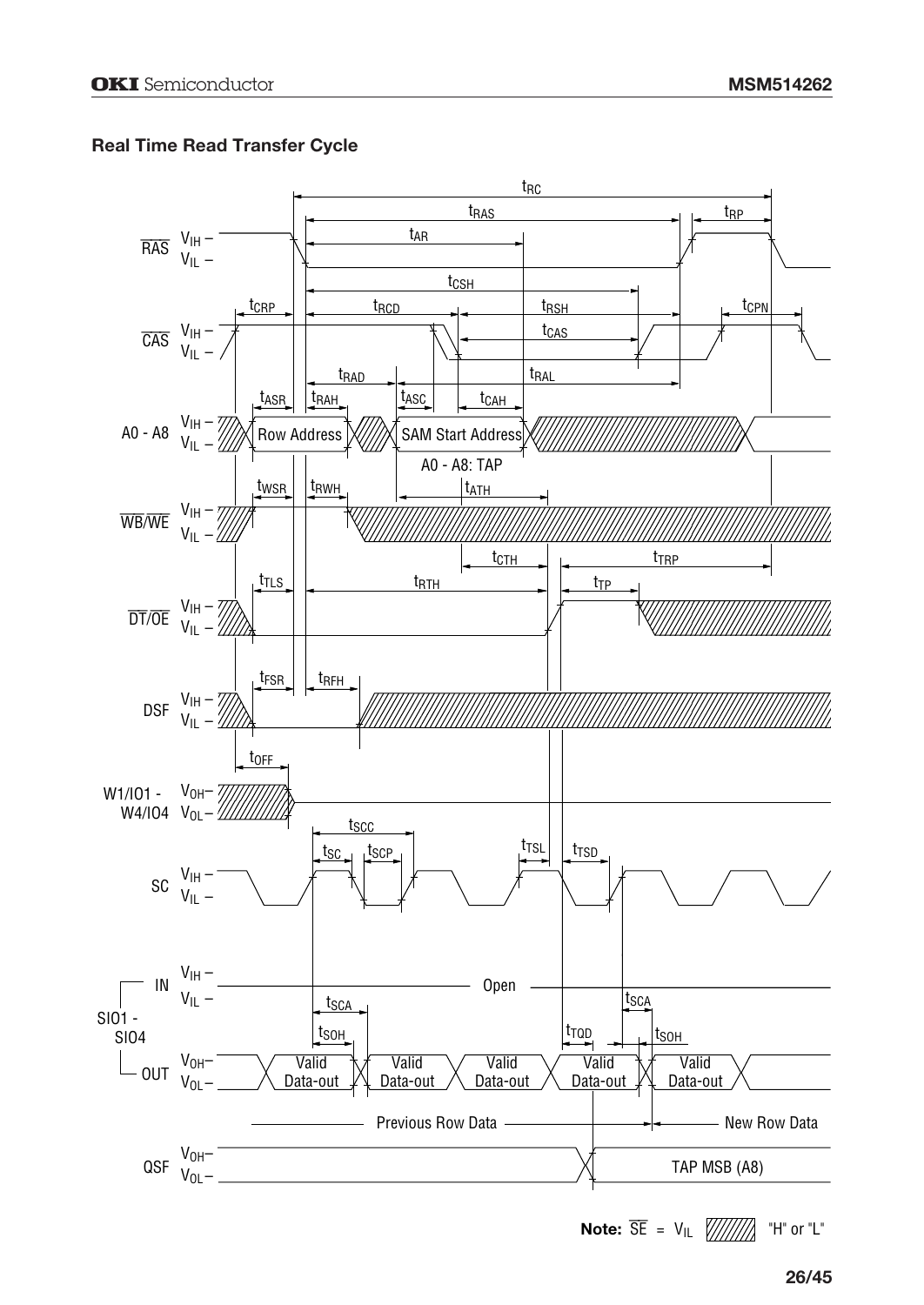## **Split Read Transfer Cycle**

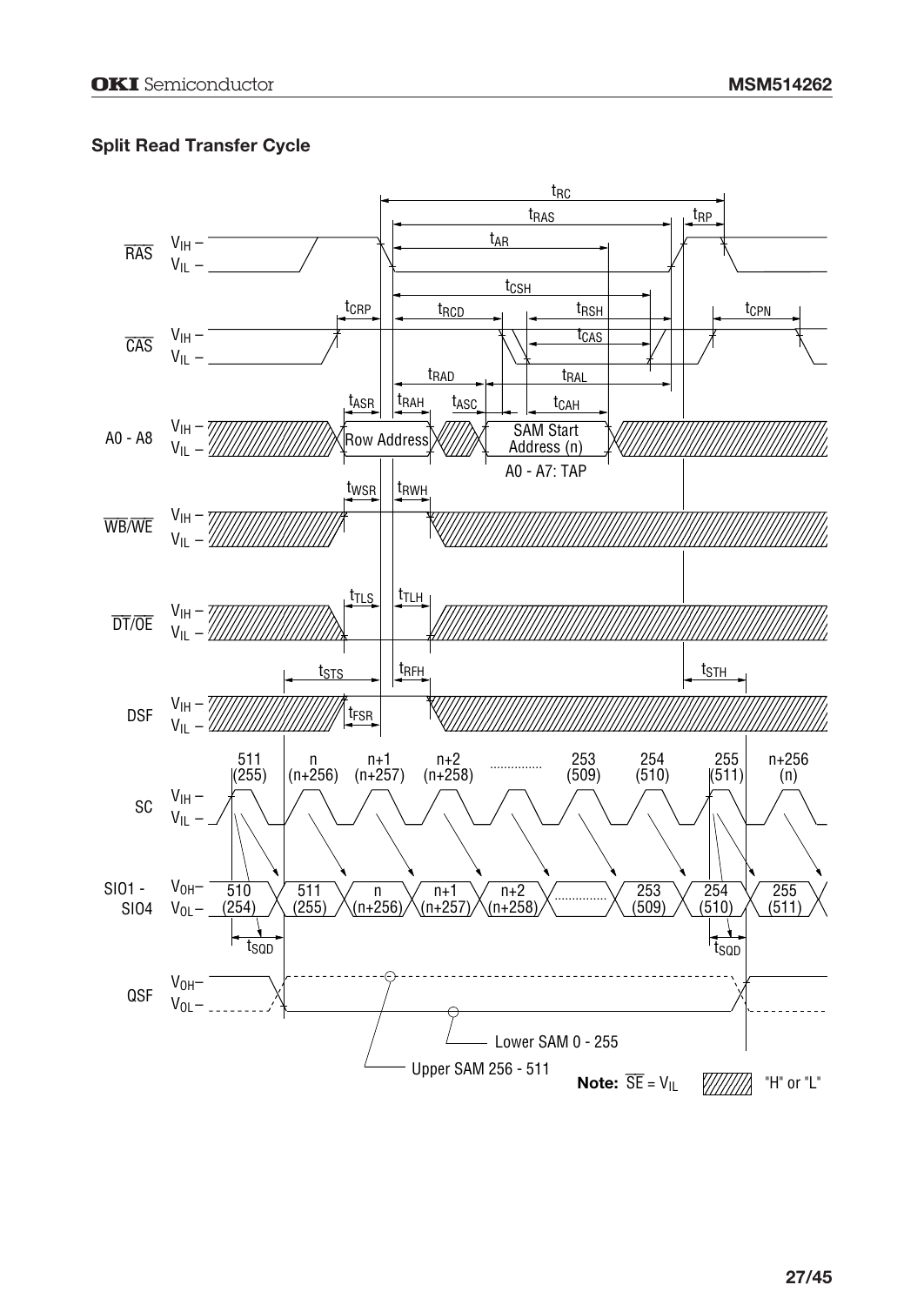## **Pseudo Write Transfer Cycle**

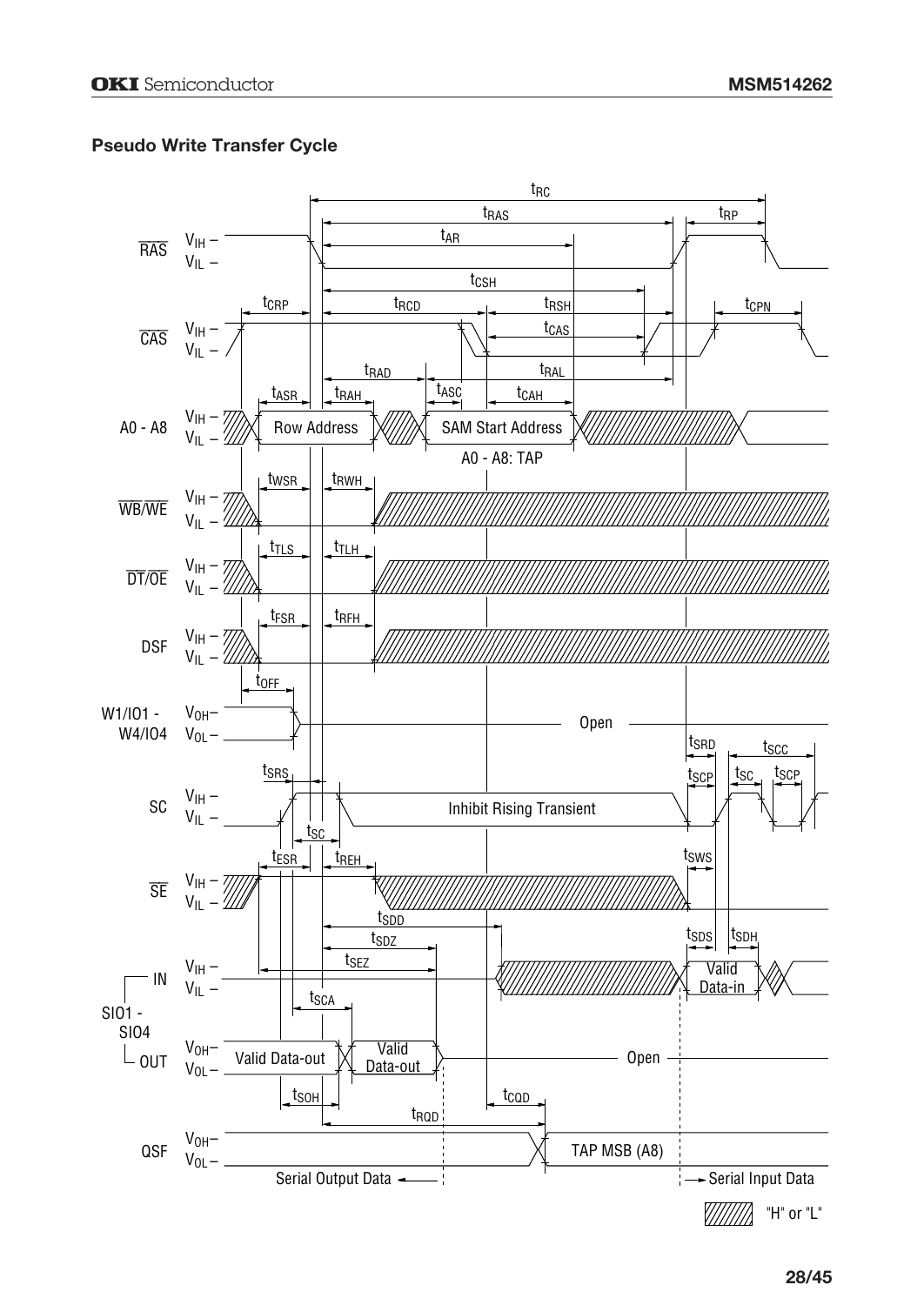## **Write Transfer Cycle**

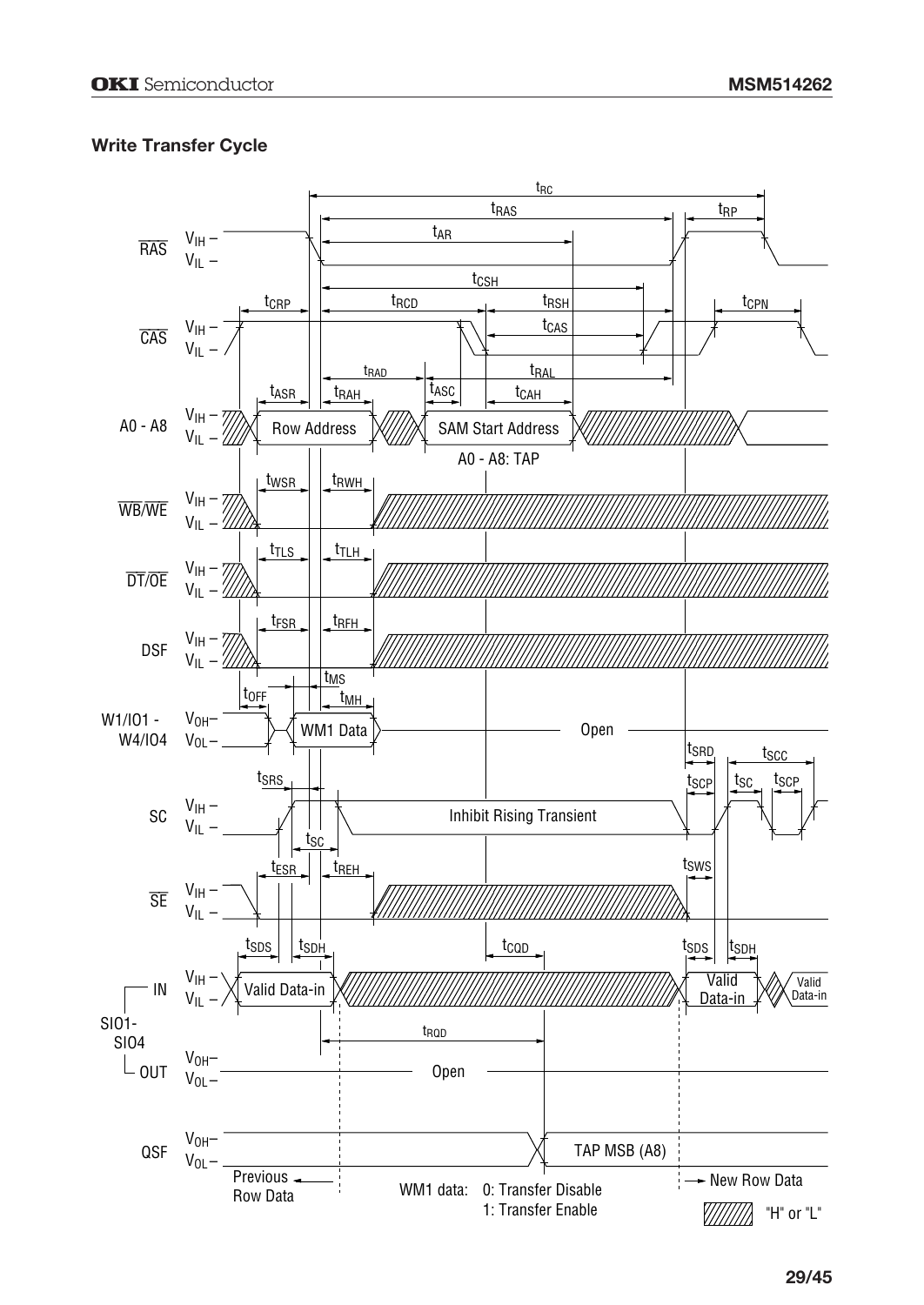## **Split Write Transfer Cycle**

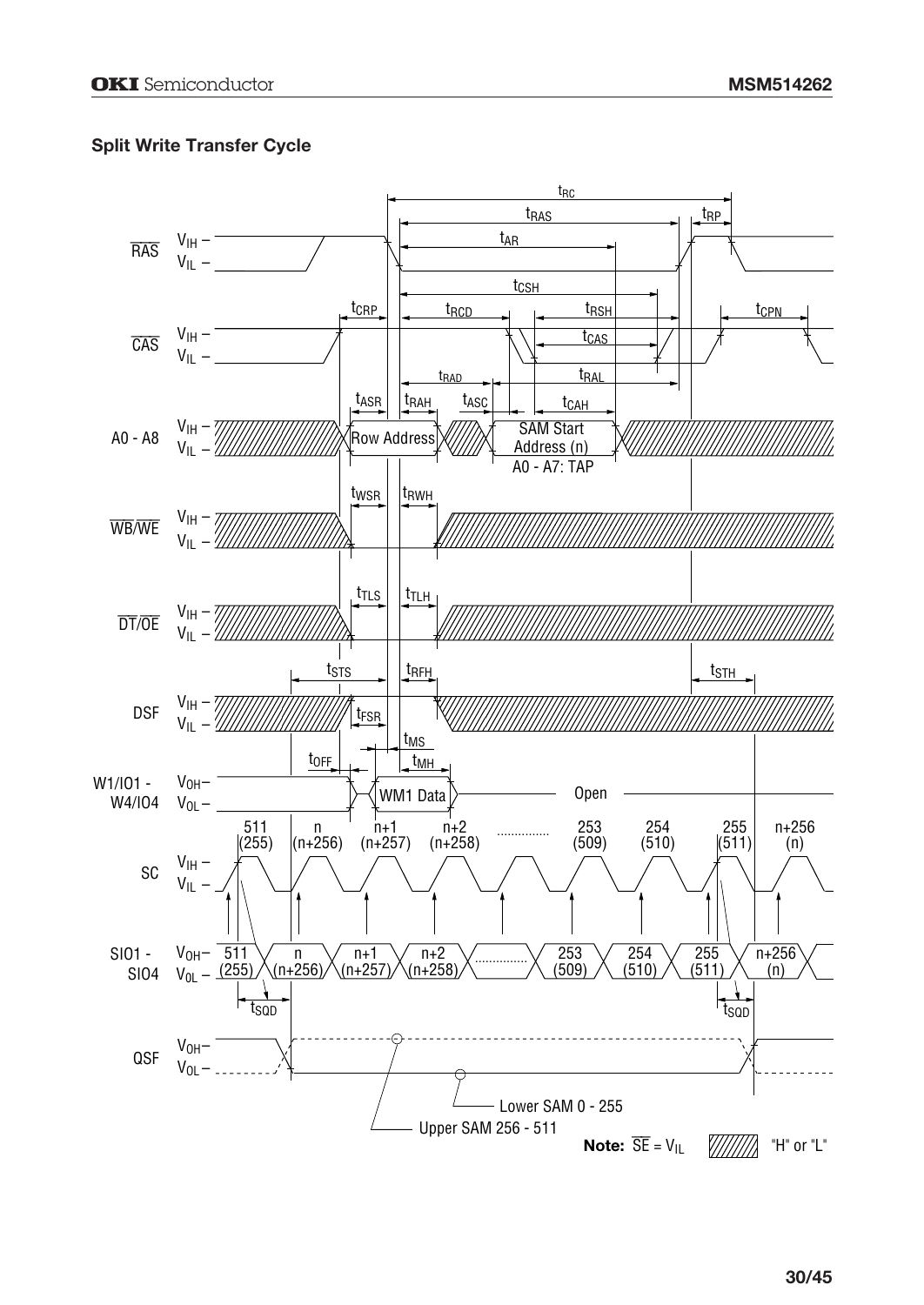# Serial Read Cycle ( $\overline{SE} = V_{IL}$ )



#### **Serial Read Cycle (**SE **Controlled Outputs)**

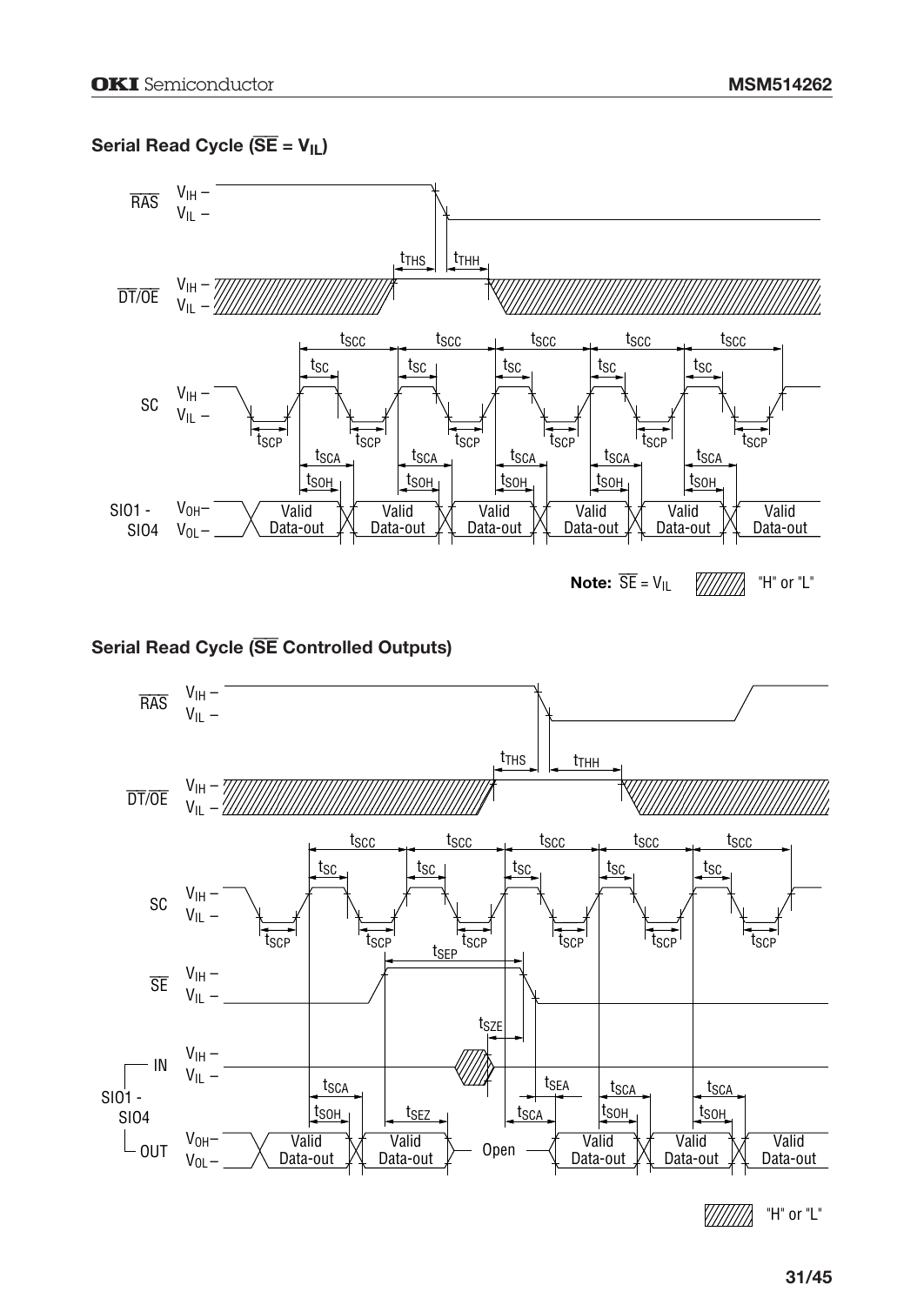# Serial Write Cycle ( $\overline{SE} = V_{IL}$ )



# Serial Write Cycle (SE Controlled Inputs)



"H" or "L" <u> У////////</u>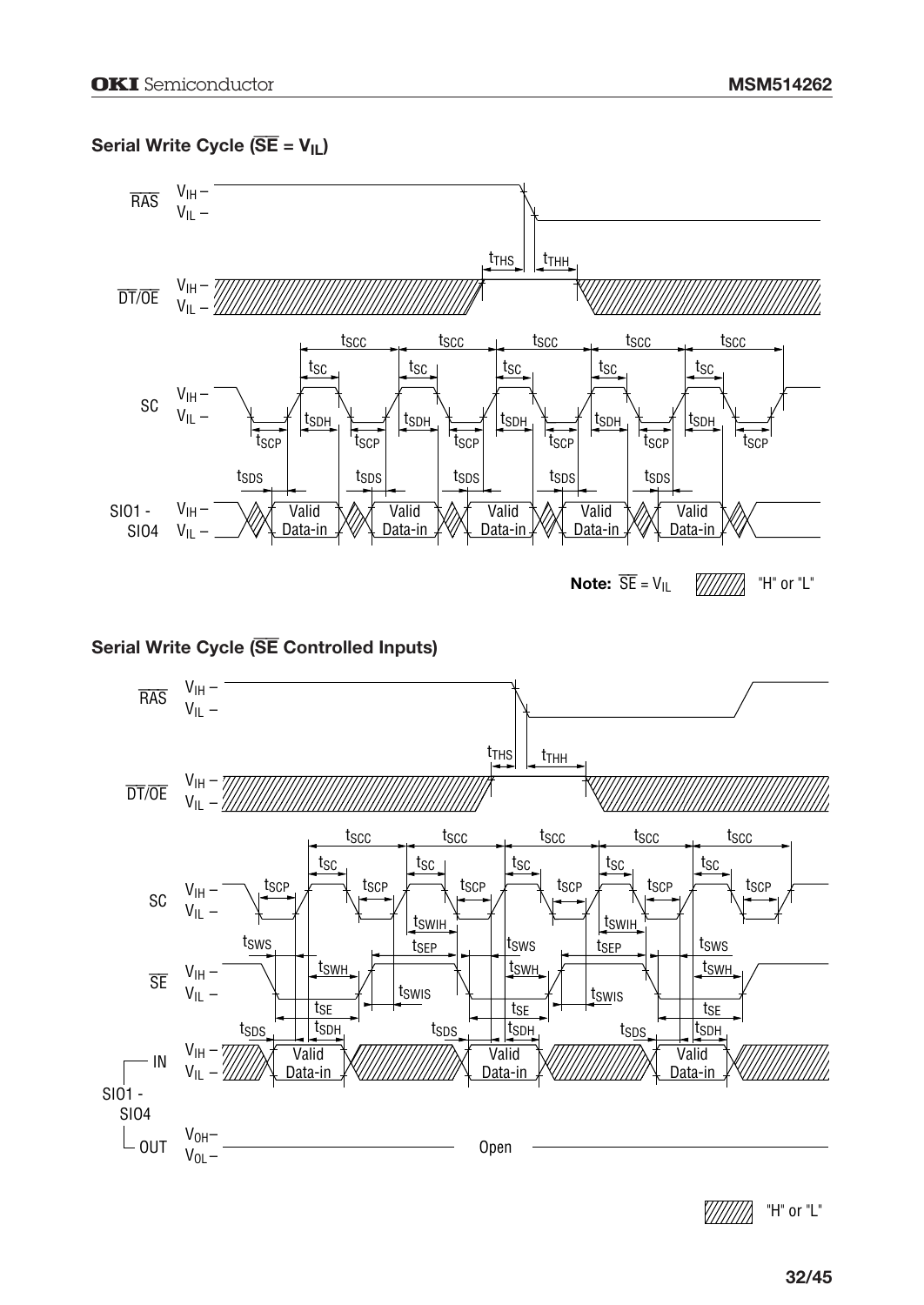# **PIN FUNCTION**

#### **Address Input : A0 - A8**

The 18 address bits decode an 8-bit location out of the 262,144 locations in the MSM514262 memory array. The address bits are multiplexed to 9 address input pins (A0 - A8) as standard DRAM. 9 row address bits are latched at the falling edge of  $\overline{RAS}$ . The following 9 column address bits are latched at the falling edge of  $\overline{CAS}$ .

#### **Row Address Strobe :** RAS

 $\overline{RAS}$  is a basic RAM control signal. The RAM port is in standby mode when the  $\overline{RAS}$  level is "high". As the standard DRAM's  $\overline{RAS}$  signal function,  $\overline{RAS}$  is control input that latches the row address bits and a random access cycle begins at the falling edge of RAS. In addition to the conventional  $\overline{\text{RAS}}$  signal function, the level of the input signals, CAS, DT/OE,  $\overline{WB}/\overline{WE}$ , DSF and  $\overline{SE}$  at the falling edge of  $\overline{RAS}$ , determines the MSM514262 operation modes.

#### **Column Address Strobe :** CAS

As the standard DRAM's  $\overline{CAS}$  signal function,  $\overline{CAS}$  is the control input signal that latches the column address input and the state of the special function input DSF to select, in conjunction with the RAS control, either read/write operations or the special block write feature on the RAM port when the DSF is held "low" at the falling edge of  $\overline{RAS}$ . CAS also acts as a RAM port output enable signal.

#### **Data Transfer/Output Enable :** DT**/**OE

 $\overline{\text{DT}/\text{OE}}$  is also a control input signal having multiple functions. As the standard DRAM's  $\overline{\text{OE}}$ signal function,  $\overline{DT}/\overline{OE}$  is used as an output enable control when  $\overline{DT}/\overline{OE}$  is "high" at the falling edge of RAS.

In addition to the conventional OE signal function, a data transfer operation is started between the RAM port and the SAM port when  $\overline{DT}/\overline{OE}$  is "low" at the falling edge of RAS.

#### **Write-per-Bit/Write Enable :** WB**/**WE

WB/WE is a control input signal having multiple functions. As the standard DRAM's WE signal function, it is used to write data into the memory on the RAM port when WB/WE is "high" at the falling edge of RAS.

In addition to the conventional  $\overline{WE}$  signal function, the  $\overline{WB}/\overline{WE}$  determines the write-per-bit function when  $\overline{WB}/\overline{WE}$  is "low" at the falling edge of  $\overline{RAS}$ , during RAM port operations. The WB/WE also determines the direction of data transfer between the RAM and SAM.

When  $\overline{WB}/\overline{WE}$  is "high" at the falling edge of  $\overline{RAS}$ , the data is transferred from RAM to SAM (read transfer). When  $\overline{\text{WB}}/\overline{\text{WE}}$  is "low" at the falling edge of RAS, the data is transferred SAM to RAM (write transfer).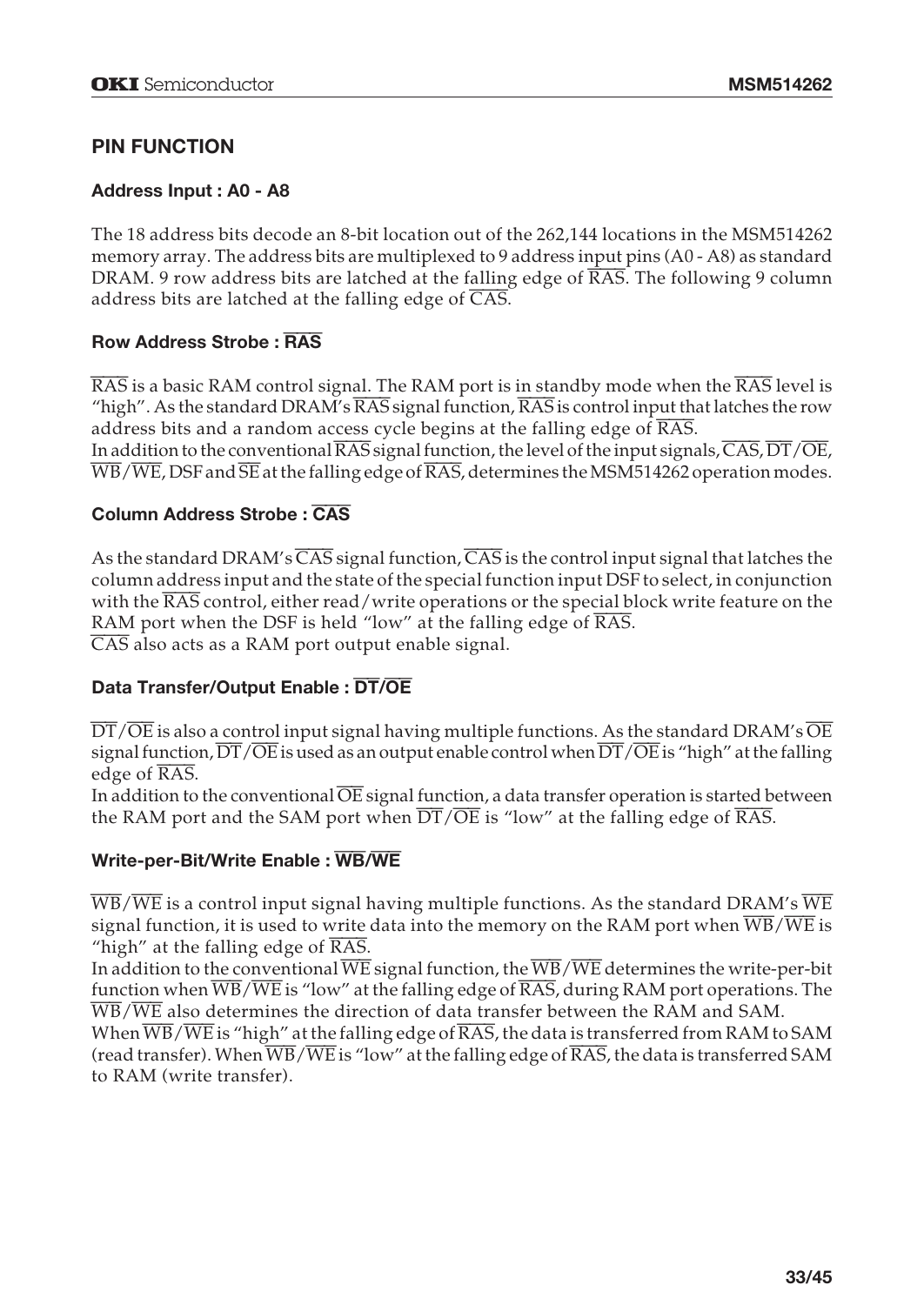# **Write Mask Data/Data Input and Output : W1/IO1 - W4/IO4**

W1/IO1 - W4/IO4 have the functions of both Input/Output and a control input signal. As the standard DRAM's I/O pins, input data on the W1/IO1 - W4/IO4 are written into the RAM port during the write cycle. The input data is latched at the falling edge of either  $\overline{\text{CAS}}$  or  $\overline{\text{WB}}/\overline{\text{WE}}$ , whichever occurs later. The RAM data out buffers, which will output read data from the  $W1/$ IO1 - W4/IO4 pins, becomes low impedance state after the specified access times from RAS,  $\overline{\text{CAS}}, \overline{\text{DT}/\text{OE}}$  and column address are satisfied and the output data will remain valid as long as  $\overline{\text{CAS}}$  and  $\overline{\text{DT}}/\overline{\text{OE}}$  are kept "low". The outputs will return to the high impedance state at the rising edge of either  $\overline{CAS}$  or  $\overline{DT}/\overline{OE}$ , whichever occurs earlier.

In addition to the conventional I/O function, the W1/IO1 - W4/IO4 have the function to set the mask data, which select mask input pins out of four input pins, W1/IO1 - W4/IO4, at the falling edge of RAS. Data is written to the DRAM on data lines where the Write-mask data is a logic "1". The write-mask data is valid for only one cycle.

# **Serial Clock : SC**

SC is a main serial cycle control input signal. All operations of SAM port are synchronized with the serial clock SC. Data is shifted in or out of the SAM registers at the rising edge of SC. In a serial read, the output data becomes valid on the SIO pins after the maximum specified serial access time  $t_{SCA}$  from the rising edge of SC.

The SC also increments the 9 bits serial pointer which is used to select the SAM address. The pointer address is incremented in a wrap-around mode to select sequential locations after the setting location which is determined by the column address in the read transfer cycle. When the pointer reaches the most significant address location (decimal 511), the next SC clock will place it at the least significant address location (decimal 0).

The SC must be held data constant  $V<sub>IH</sub>$  or  $V<sub>II</sub>$  level during read/pseudo write/write-transfer operations and should not be clocked while the SAM port is in the standby mode to prevent the SAM pointer from being incremented.

# **Serial Enable :** SE

The SE is a serial access enable control and serial read/write control signal. In a serial read cycle,  $\overline{\text{SE}}$  is used as an output control. In a serial write cycle,  $\overline{\text{SE}}$  is used as write enable control. When  $\overline{\text{SE}}$  is "high", serial access is disable, however, the serial address pointer location is still incremented when SC is clocked even when  $\overline{SE}$  is "high".

# **Special Function Input : DSF**

The DSF is latched at the falling edge of  $\overline{RAS}$  and  $\overline{CAS}$  and allows for the selection of several RAM port and transfer operating modes. In addition to the conventional multiport DRAM, the special function consisting of flash write, block write, load/read resister and read/write transfer can be invoked.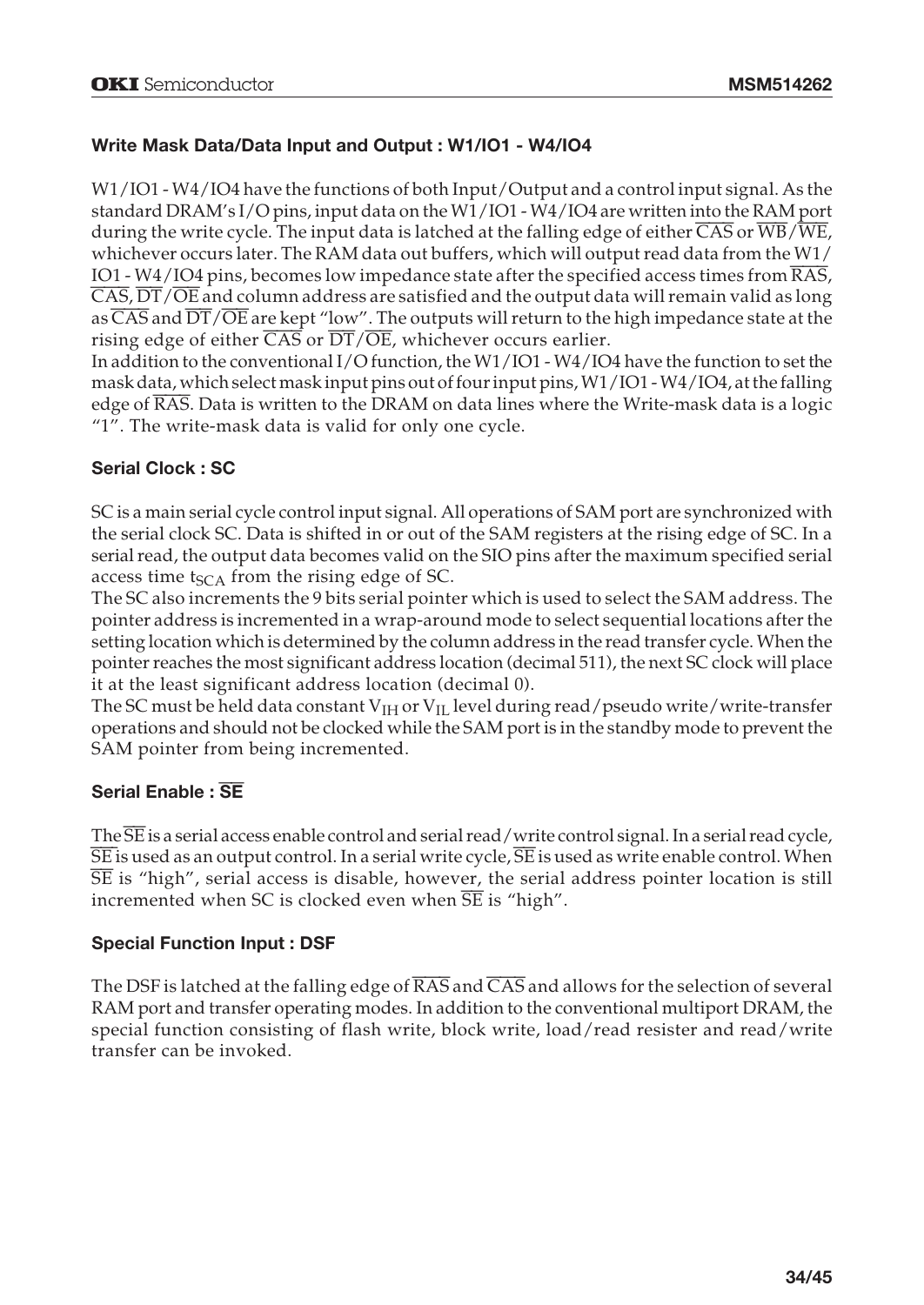# **Special Function Output : QSF**

QSF is an output signal which, during split resister mode, indicates which half of the split SAM is being accessed. QSF "low" indicates that the lower split SAM (0 - 255) is being accessed. QSF "high" indicates that the upper SAM (256 - 511) is being accessed.

QSF is monitored so that after it toggles and after allowing for a delay of t<sub>STS</sub>, split read/write transfer operation can be performed on the non-active SAM.

## **Serial Input/Output : SIO1 - SIO4**

Serial input/output mode is determined by the most recent read, write or pseudo write transfer cycle. When a read transfer cycle is performed, the SAM port is in the output mode. When a write or pseudo write transfer cycle is performed, the SAM port is switched from output mode to input mode.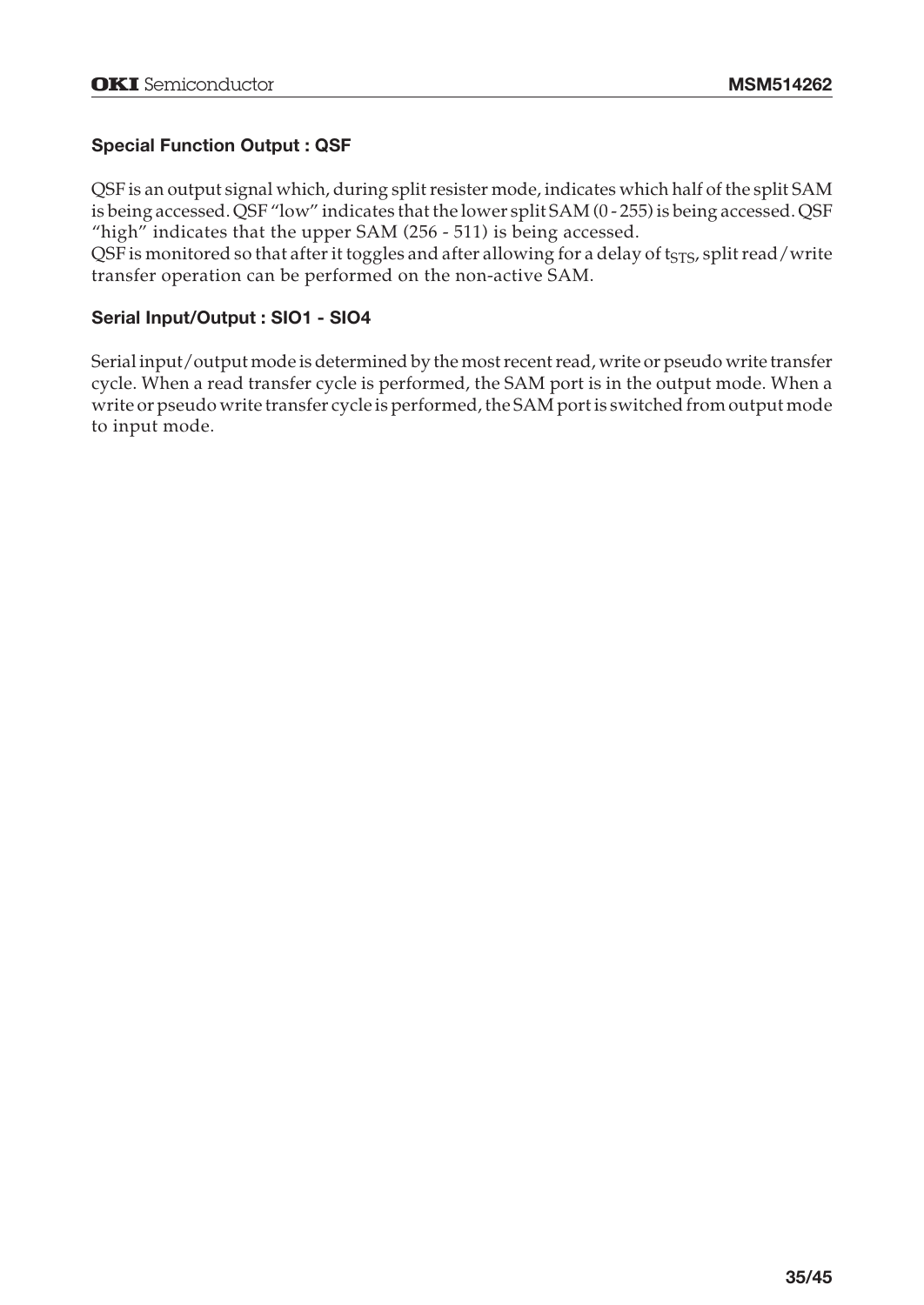# **OPERATION MODES**

Table-1 shows the function truth table for a listing of all available RAM ports and transfer operation of MSM514262.

The RAM port and data transfer operations are determined by the state of  $\overline{CAS}, \overline{DT}/\overline{OE}, \overline{WB}/$ WE, SE and DSF at the falling edge of RAS and by the level of DSF at the falling edge of CAS.

|                  | <b>RAS</b><br><b>CAS</b><br><b>ADDRESS</b><br>W/IO |              | Register<br>Write |           |         |                |                     |         |               |               |                 |             |                           |                              |
|------------------|----------------------------------------------------|--------------|-------------------|-----------|---------|----------------|---------------------|---------|---------------|---------------|-----------------|-------------|---------------------------|------------------------------|
| $\overline{CAS}$ | DT/OE                                              | <b>WB/WE</b> | <b>DSF</b>        | <b>SE</b> |         | <b>DSF RAS</b> | CAS                 | RAS     | CAS           | <b>CAS/WE</b> | <b>Mask</b>     | WM          | Color                     | <b>Function</b>              |
| $\mathbf 0$      | $\star$                                            | $\star$      | $\star$           | $\star$   |         | $\star$        |                     | $\star$ |               |               |                 |             |                           | C.B.R Refresh                |
| 1                | $\mathbf{0}$                                       | $\mathbf{0}$ | 0                 | 0         | $\star$ | Row            | TAP                 | WM1     | $^\star$      | $\star$       | WM1             | Load        |                           | <b>Masked Write Transfer</b> |
|                  |                                                    |              |                   |           |         |                |                     |         |               |               |                 | Use         |                           |                              |
| 1                | 0                                                  | $\mathbf{0}$ | $\mathbf{0}$      | 1         | $\star$ | Row            | TAP                 | $\star$ | $\star$       | $\star$       |                 |             |                           | Pseudo Write Transfer        |
| 1                | $\mathbf{0}$                                       | $\Omega$     | 1                 | $\star$   | $\star$ | Row            | TAP                 | WM1     |               | $\star$       | WM <sub>1</sub> | Load        |                           | <b>Split Write Transfer</b>  |
|                  |                                                    |              |                   |           |         |                |                     |         |               |               |                 | Use         |                           |                              |
| 1                | $\mathbf 0$                                        | 1            | $\mathbf{0}$      | $\star$   | $\star$ | Row            | TAP                 | $\star$ | $\star$       | $\star$       |                 |             |                           | <b>Read Transfer</b>         |
| 1                | $\mathbf{0}$                                       | $\mathbf{1}$ | 1                 | $\star$   | $\star$ | Row            | TAP                 | $\star$ | $\star$       | $\star$       |                 |             |                           | Split Read Transfer          |
| 1                | 1                                                  | $\Omega$     | $\mathbf{0}$      | $\star$   | 0       |                | Row Column WM1      |         |               | Din           | WM1             | Load        |                           | Write per Bit                |
|                  |                                                    |              |                   |           |         |                |                     |         |               |               |                 | Use         |                           |                              |
| 1                | 1                                                  | $\Omega$     | 0                 | $\star$   | 1       | Row            | Column              | WM1     | Column        |               | WM <sub>1</sub> | Load<br>Use | <b>Masked Block Write</b> |                              |
|                  |                                                    |              |                   |           |         |                | A <sub>2</sub> c-8c |         | <b>Select</b> |               |                 | Use         |                           |                              |
| 1                | 1                                                  | $\Omega$     |                   | $\star$   | $\star$ | Row            | $\star$             | WM1     |               | $\star$       | WM <sub>1</sub> | Load        | Use                       | <b>Masked Flash Write</b>    |
|                  |                                                    |              |                   |           |         |                |                     |         |               |               |                 | <b>Use</b>  |                           |                              |
| 1                | 1                                                  | 1            | $\mathbf{0}$      | $\star$   | 0       |                | Row Column          | $\star$ |               | Din           |                 |             |                           | <b>Read Write</b>            |
| 1                | 1                                                  | 1            | 0                 | $\star$   | 1       |                | Column              | $\star$ | Column        |               |                 |             |                           | <b>Block Write</b>           |
|                  |                                                    |              |                   |           |         | Row            | A <sub>2</sub> c-8c |         | <b>Select</b> |               |                 |             | Use                       |                              |
| 1                | 1                                                  | 1            |                   | $\star$   | $\star$ | Row            | $\star$             | $\star$ |               | Color         |                 |             | Load                      | Load Color Register          |

**Table-1. Function Truth Table**

If the DSF is 'high" at the falling edge of RAS, special functions such as split transfer, flash write, and load/read color register can be invoked. If the DSF is "low" at the falling edge of RAS and "high" at the falling edge of  $\overline{CAS}$ , the block write feature can be invoked.

If the DSF is "low" at the falling edge of  $\overline{\text{RAS}}$  and  $\overline{\text{CAS}}$ , only the conventional multiport DRAM operating feature can be invoked.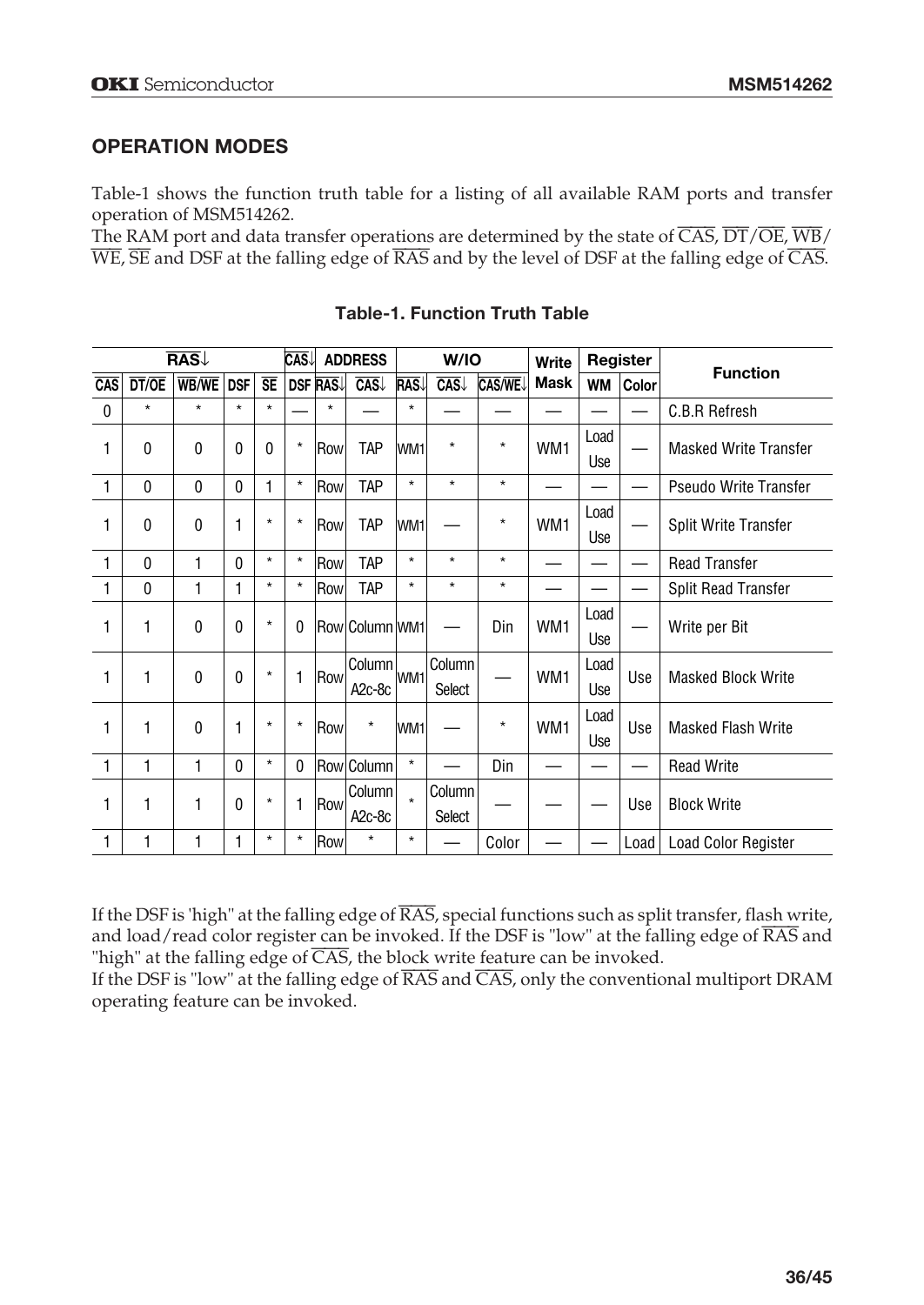# **RAM PORT OPERATION**

## **Fast Page Mode**

Fast page mode allows data to be transferred into or out of multiple column locations of the same row by performing multiple CAS cycle during a signal active for a period up to 100 $\mu$ seconds. For the initial fast page mode access, the output data is valid after the specified access times from  $\overline{\text{RAS}}$ ,  $\overline{\text{CAS}}$ , column address and  $\overline{\text{DT}}/\overline{\text{OE}}$ .

For all subsequent fast page mode read operations, the output data is valid after the specified access times from  $\overline{\text{CAS}}$ , column address and  $\overline{\text{DT}/\text{OE}}$ . When the write-per bit function is enable, the mask data latched at the falling edge of  $\overline{RAS}$  is maintained throughout the fast page mode write or read or read modify write cycle.

# RAS **Only Refresh**

The data in the DRAM requires periodic refreshing to prevent data loss. Refreshing is accomplished by performing a memory cycle at each of the 512 rows in the DRAM array within the specified 8ms refresh period.

Although any normal memory cycle will perform the refresh operation, this function is most easily accomplished with "RAS-only" cycle.

## CAS **before** RAS **Refresh**

The MSM514262 also offers an internal refresh function. When CAS is held "low" for a specified period (t<sub>CSR</sub>) before RAS goes "low", an internal refresh address counter and on-chip refresh control clock generators are enable refresh operation take place.

When the refresh operation is completed, the internal refresh address counter is automatically incremented in preparation for the next CAS before RAS cycle. For successive CAS before RAS refresh cycle, CAS can remain "low" while cycling RAS.

#### **Hidden Refresh**

A hidden refresh is a CAS before RAS refresh performed by holding  $\overline{CAS}$  "low" from a previous read cycle. This allows for the output data from the previous memory cycle to remain valid while performing a refresh.

The internal refresh address counter provides the address and the refresh is accomplished by cycling RAS after the specified RAS precharge period.

# **Write-per-Bit Function**

The write per bit selectively controls the internal write enable circuits of the RAM port. Write per bit is enabled when  $\overline{WB}/\overline{WE}$  held "low at the falling edge of  $\overline{RAS}$  in a random write operation. Also, at the falling edge of  $\overline{\text{RAS}}$ , the mask data on the Wi/IOi pins are latched into a write mask register. The write mask data must be presented at the Wi/IOi pins at every falling edge of RAS. A "0" on any of the Wi/IOi pins will disable the corresponding write circuits and new data will not be written into the RAM. A "1" on any of Wi/IOi pins will enable the corresponding write circuits and new data will be written into the RAM.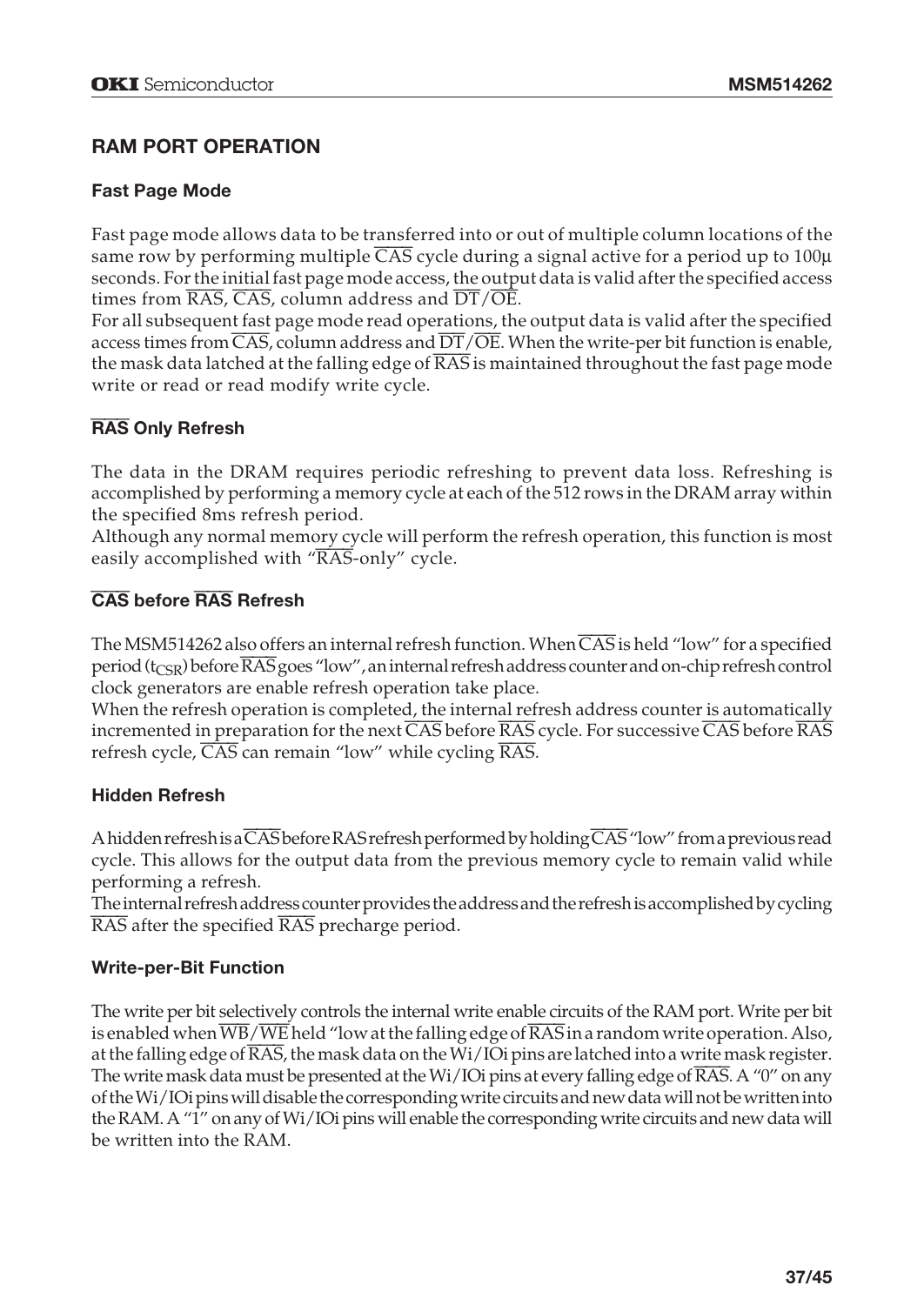## **Load / Read Color Register**

The MSM514262 is provided with an on-chip 4 bits color register for use during the flash write or block write operation. Each bit of the color register corresponds to one of the DRAM I/O blocks.

The load color register cycle is initiated by holding  $\overline{CAS}$ ,  $\overline{WB}/\overline{WE}$ ,  $\overline{DT}/\overline{OE}$  and DSF "high" at the falling edge of RAS. The data presented on the Wi/IOi lines is subsequently latched into the color register at the falling edge of either CAS or WB/WE whichever occurs later.

The read color register cycle is activated by holding CAS, WB/WE, DT/OE and DSF "high" at the falling edge of RAS and by holding WB/WE "high" at the falling edge of CAS and throughout the remainder of the cycle. The data in the color register becomes valid on the Wi/ IOi lines after the specified access times from RAS and DT/OE are satisfied.

During the load/read color register cycle, the memory cells on the row address latched at the falling edge of RAS are refreshed.

#### **Flash Write**

Flash write allows for the data in the color register to be written into all the memory locations of a selected row.

Each bit of the color register corresponds to the DRAM I/O blocks and the flash write operation can be selectively controlled on an I/O basis in the same manner as the write per bit operation. A flash write cycle is performed by holding  $\overline{CAS}$  "high"  $\overline{WB}/\overline{WE}$  "low" and DSF "high" at the falling edge of  $\overline{\text{RAS}}$ . The mask data must also be provided on the Wi/IOi lines at the falling edge of RAS in order to enable the flash write operation for selected I/O blocks.

#### **Block Write**

Block write allows for the data in the color register to be written into 4 consecutive column address locations starting from a selected row. The block write operation can be selectively controlled on an I/O basis and a column mask capability is also available.

Block write cycle is performed by holding  $\overline{CAS}$ ,  $\overline{DT}/\overline{OE}$  "high" and DSF "low" at the falling edge of  $\overline{\text{RAS}}$  and by holding DSF "high" at the falling edge of  $\overline{\text{CAS}}$ . The state of the  $\overline{\text{WB}}/\overline{\text{WE}}$ input at the falling edge of  $\overline{\text{RAS}}$  determines whether or not the I/O data mask is enabled ( $\overline{\text{WB}}$ ) WE must be "low" to enable the I/O data mask or "high" to disable mask). At the falling edge of  $\overline{\text{RAS}}$ , a valid row address and I/O mask data are also specified. At the falling edge of  $\overline{\text{CAS}}$ , the starting column address location and column address data mast be provided. During a block write cycle, the 2 least significant column address locations (A0C, A1C) are internally controlled and only the 7 most significant column addresses (A2C - A8C) are latched at the falling edge of CAS.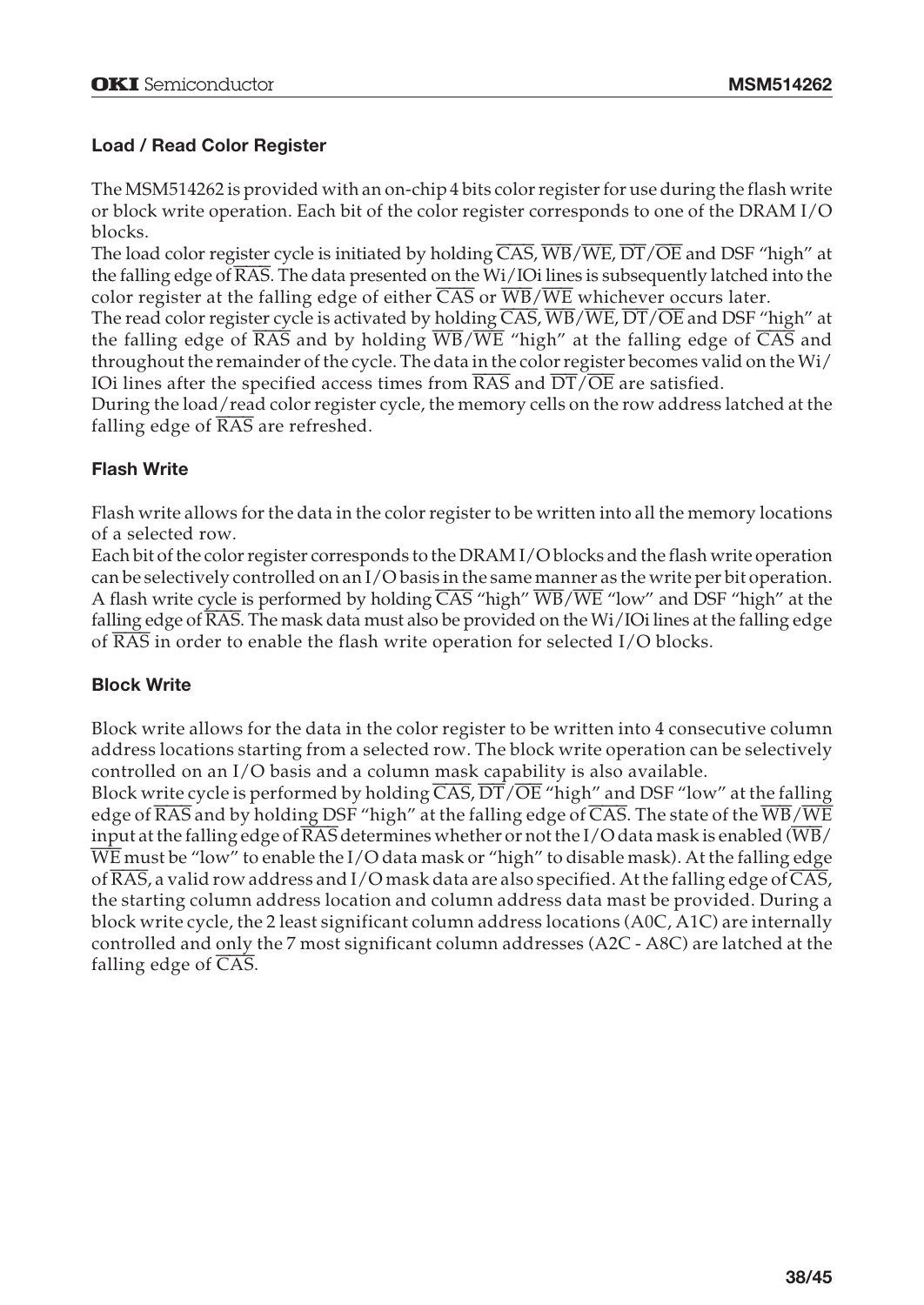# **SAM PORT OPERATION**

#### **Single Register Mode**

High speed serial read or write operation can be reformed through the SAM port independent of the RAM port operation, except during read/write transfer cycles. The preceding transfer operation determines the direction of data flow through the SAM port. If the preceding transfer is a read transfer, the SAM port is in the output mode. If the preceding transfer is write or pseudo write transfer, the SAM port is in the input mode. The pseudo write transfer only switches the SAM port from output mode into mode (Data is not transferred from SAM port to RAM port). Serial data can be read out of the SAM after a read transfer has been performed. The data is shifted out to the SAM starting at any of the 512 bits locations.

The TAP location corresponds to the column address selected at the falling edge of CAS during the read or write transfer cycle. The SAM registers are configured as circular data register. The data is shifted out sequentially starting from the selected TAP location to the most significant bit (511) and then wraps around to the least significant bit (0).

## **Split Register Mode**

In split register mode, data can be shifted into or out of one half of the SAM while a split read or split write transfer is being performed on the other half of the SAM.

Conventional (non split) read, write, or pseudo write transfer cycle must precede any split read or split write transfers. The split read and write transfers will not change the SAM port mode set by preceding conventional transfer operation. In the split register mode, serial data can be shifted in or out of the split SAM registers starting from any at the 256 TAP locations, excluding the last address of each split SAM, data is shifted in or out sequentially starting from the selected TAP location to the most significant bit (255 or 511) of the first split SAM and, then the SAM pointer moves to the TAP location selected for the second split SAM to shift data in or out sequentially starting from this TAP location to the most significant bit (511 or 255) and finally wraps around to the least significant bit.

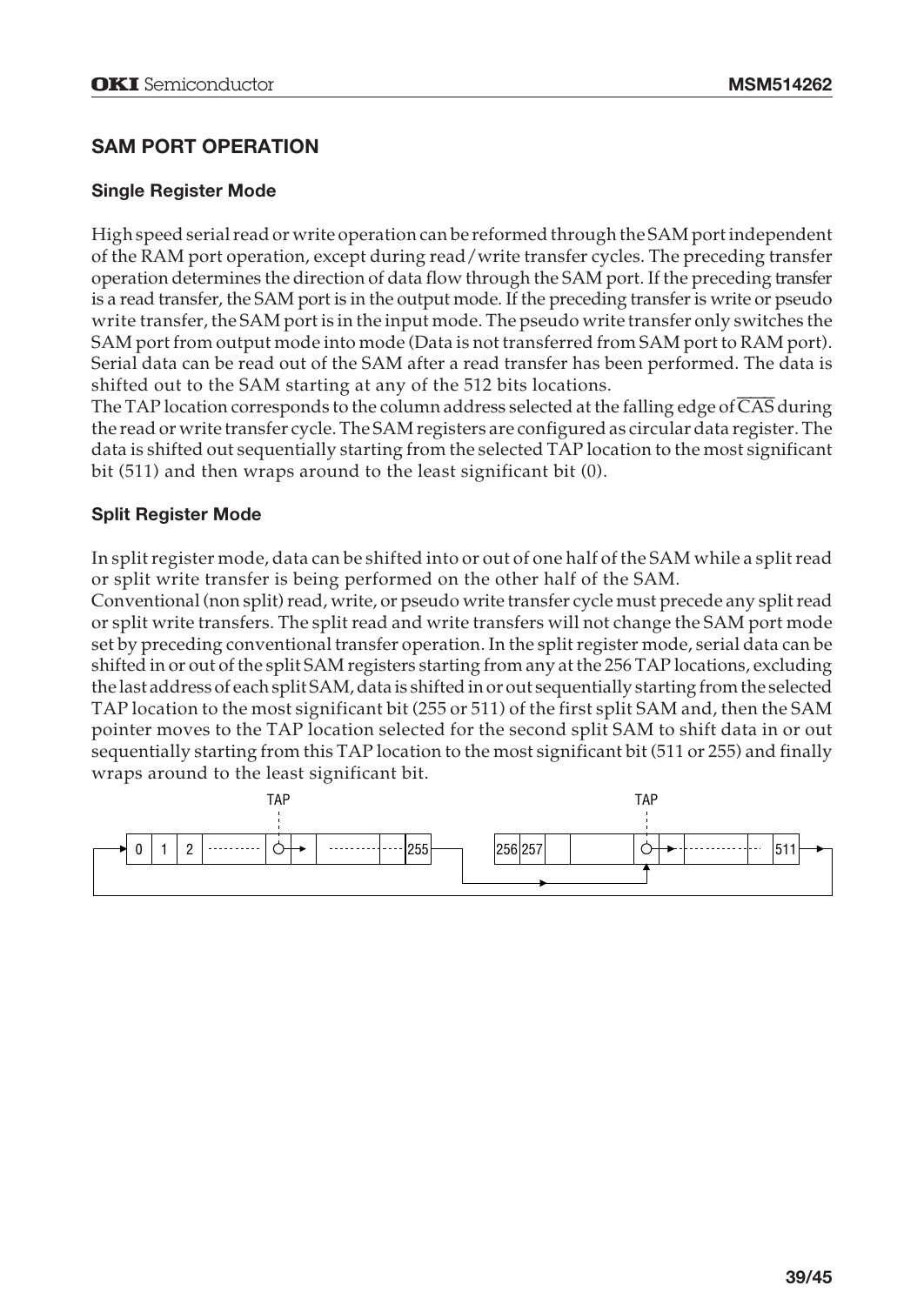# **DATA TRANSFER OPERATION**

The MSM514262 features two types of bidirectional data transfer capability between RAM and SAM, as shown in Figure 1 below.

- 1) Conventional (non split) transfer : 512 words by 4 bits of data can be loaded from RAM to SAM (Read transfer) or from SAM to RAM (Write transfer).
- 2) Split transfer : 256 words by 4 bits of data can be loaded from the lower/upper half of the RAM to the lower/upper half of the SAM (Split read transfer) or from the lower/upper half of SAM to the lower/upper half of RAM (Split write transfer).

The conventional transfer and split transfer modes are controlled by the DSF input signal.



The MSM514262 supports five types of transfer operation : Read transfer , Split read transfer, Write transfer, Pseudo write transfer and Split write transfer as shown in truth table. Data transfer are invoked by holding the  $\overline{DT}/\overline{OE}$  signal "low" at the falling edge of  $\overline{RAS}$ . The type of transfer operation is determined by the state of  $\overline{CAS}$ ,  $\overline{WB}/\overline{WE}$ ,  $\overline{SE}$  and DSF latched at the falling edge of RAS. During conventional transfer operations, the SAM port is switched from input to output mode (Read transfer) or output to input mode (Write/Pseudo write transfer) Whereas it remains unchanged during split transfer operation (Split read transfer or Split write transfer).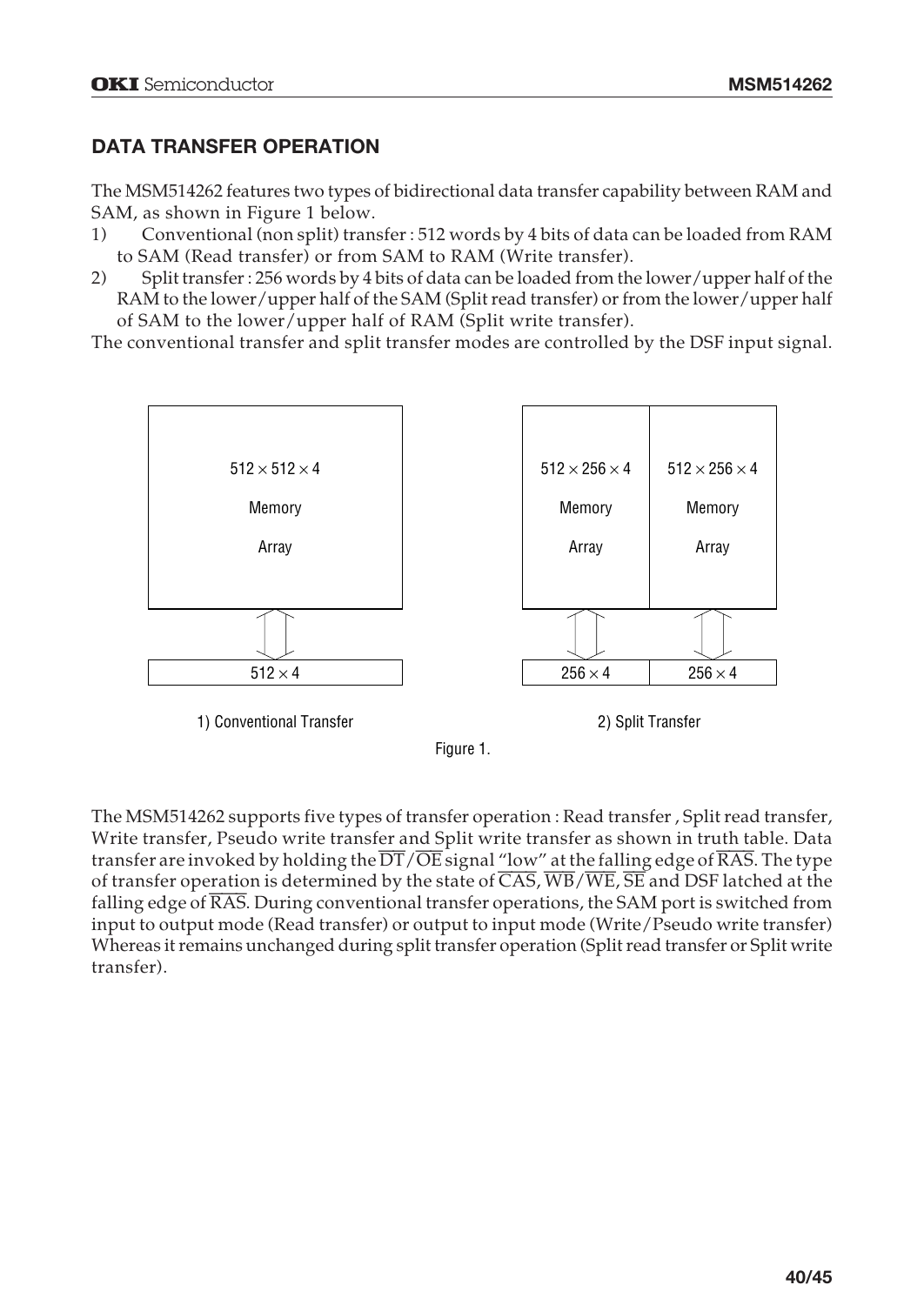## **Read Transfer Operation**

Read transfer consists of loading a selected row of data from the RAM into the SAM register. A read transfer is invoked by holding  $\overline{CAS}$  "high",  $\overline{DT}/\overline{OE}$  "low",  $\overline{WB}/\overline{WE}$  "high" and DSF "low" at the falling edge of  $\overline{\text{RAS}}$ . The row address selected at the falling edge of  $\overline{\text{RAS}}$  determines the RAM row to be transferred into the SAM. The transfer cycle is completed at the rising edge of DT/OE. When the transfer is completed, the SAM port is set into the output mode. In a read/ real time read transfer cycle, the transfer of a new row of data is completed at the rising edge of  $\overline{DT}/\overline{OE}$  and this data becomes valid on the SIO lines after the specified access time t<sub>SCA</sub> from the rising edge of the subsequent SC cycles. The start address of the serial pointer of the SAM is determined by the column address selected at the falling edge of CAS. In a read transfer cycle (which is preceded by a write transfer cycle), SC clock must be held at a constant  $V_{\rm IL}$  or  $V_{\rm IH}$ , after the SC high time has been satisfied. A rising edge of the SC clock must not occur until after the specified delay t<sub>TSD</sub> from the rising edge of  $\overline{DT}/\overline{OE}$ .

In a real time read transfer cycle (which is preceded by another read transfer cycle), the previous row data appears on the SIO lines until the DT/OE signal goes "high" and the serial access time  $t_{SCA}$  from the following serial clock is satisfied. This feature allows for the first bit of the new row of data to appear on the serial output as soon as the last bit of the previous row has been strobed without any timing loss. To make this continuous data flow possible, the rising edge of DT/OE must be synchronized with RAS, CAS and the subsequent rising edge of SC (t<sub>RTH</sub>,  $t_{\text{CTH}}$  and  $t_{\text{TSL}}/t_{\text{TSD}}$  must be satisfied).

#### **Write Transfer Operation**

Write transfer cycle consists of loading the content of the SAM register into a selected row of the RAM. If the SAM data to be transferred must first be loaded through the SAM, a pseudo write transfer operation must precede the write transfer cycles. A write transfer is invoked by holding  $\overline{\text{CAS}}$  "high",  $\overline{\text{DT}/\text{OE}}$  "low",  $\overline{\text{WB}}$  / $\overline{\text{WE}}$  "low",  $\overline{\text{SE}}$  "low" at the falling edge of  $\overline{\text{RAS}}$ . This write transfer is selectively controlled per RAM I/O block by setting the mask data on the Wi/IOi lines at the falling edge of  $\overline{\text{RAS}}$ . The row address selected at the falling edge of  $\overline{\text{RAS}}$  determines the RAM row address into which the data will be transferred. The column address selected at the falling edge of CAS determines the start address of the serial pointer of the SAM. After the write transfer is completed, the SIO lines are set in the input mode so that serial data synchronized with the SC clock can be loaded. When consecutive write transfer operation are performed, new data must not be written into the serial register until the  $\overline{\text{RAS}}$  cycle of the preceding write transfer is completed. Consequently, the SC clock must be held at a constant  $V_{II}$  or  $V_{IH}$  during the  $\overline{RAS}$  cycle. A rising edge of the SC clock is only allowed after the specified delay t<sub>SRD</sub> from rising edge of the RAS, at which time a new row of data can be written in the serial register.

Data transferred to SAM by read transfer cycle or split read transfer cycle can be written to other address of RAM by write transfer cycle, however, the address to write data must be the same as that of the read transfer cycle or the split read transfer cycle (row address AX8).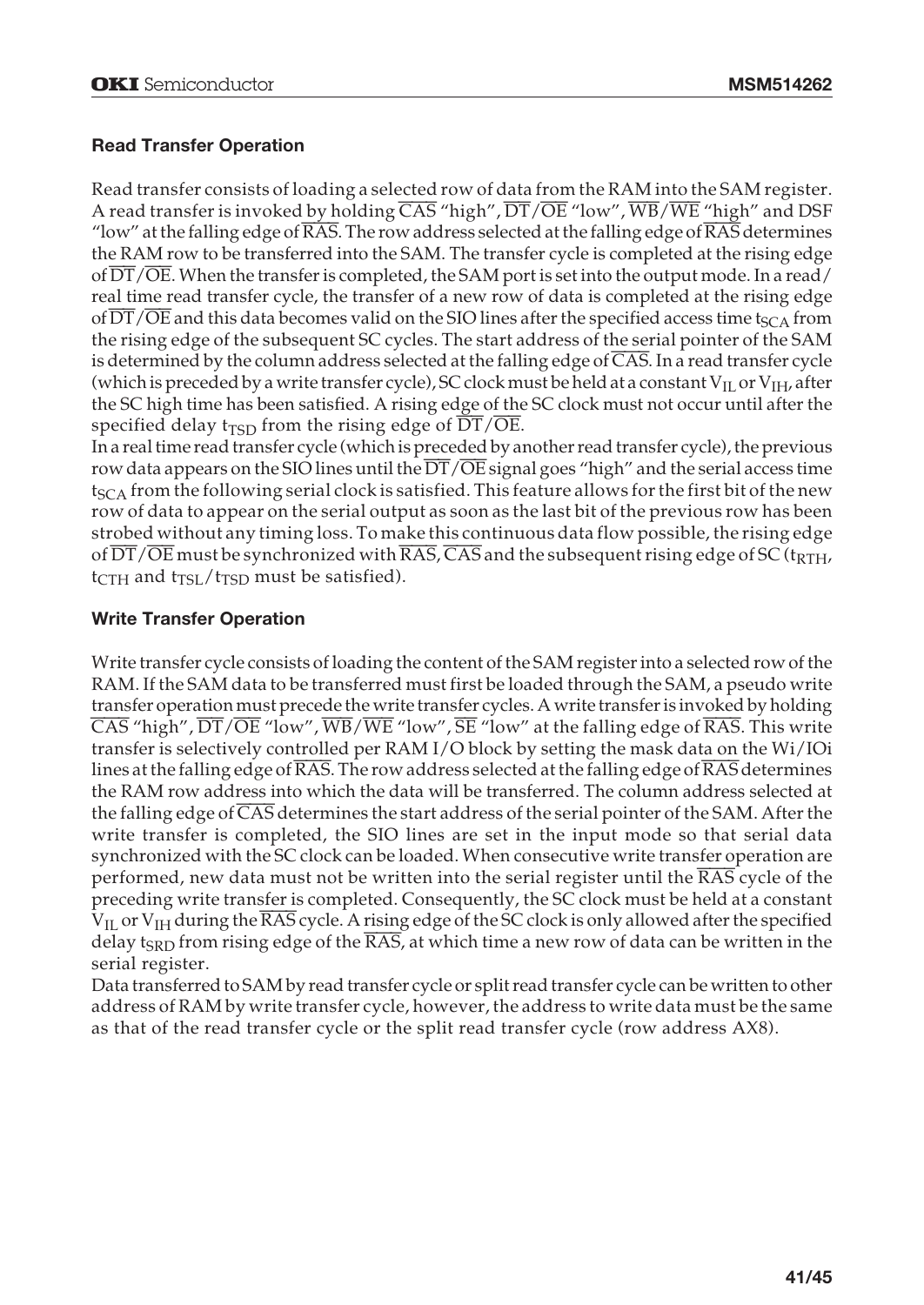# **Pseudo Write Transfer Operation**

Pseudo write transfer cycle must be performed before loading data into the serial register after a read transfer operation has been excuted. The only purpose of a pseudo write transfer is to change the SAM port mode from output mode to input mode (A data transfer from SAM to RAM does not occur). After the serial register is loaded with new data, a write transfer cycle must be performed to transfer the data from SAM to RAM. A pseudo write transfer is invoked by holding  $\overline{CAS}$  "high",  $\overline{DT}/\overline{OE}$  "low",  $\overline{WB}/\overline{WE}$  "low",  $\overline{SE}$  "high" and DSF "low" at the falling edge of  $\overline{\text{RAS}}$ . The timing conditions are the same as the one for the write transfer cycle except for the state of SE at the falling edge of  $\overline{RAS}$ .

# **Split Data Transfer and QSF**

The MSM514262 features a bidirectional split data transfer capability between the RAM and SAM. During split data transfer operation, the serial register is split into two halves which can be controlled independently. Split read or write transfer operation can be performed to or from one half of the serial register while serial data can be shifted into or out of the other half of the register. The most significant column address location (A8C) is controlled internally to determine which half of the serial register will be reloaded from the RAM. QSF is an output in which indicates which half of the serial resister is in an active state. QSF changes state when the last SC clock is applied to active split SAM.

# **Split Read Transfer Operation**

Split read transfer consists of loading 256 words by 4 bits of data from a selected row of the split RAM into the corresponding non-active split SAM register. Serial data can be shifted out from of the other half of the split SAM register simultaneously. During split read transfer operation, the RAM port input clocks do not have to be synchronized with the serial clock SC, thus eliminating timing restrictions as in the case of real time read transfers. A split read transfer can be performed after a delay of  $t_{STS}$ , from the change of state of the QSF output, is satisfied. Conventional (non-split) read transfer operation must precede split read transfer cycles.

# **Split Write Transfer Operation**

Split write transfer consists of loading 256 words by 4 bits of data from the non-active split SAM register into a selected row of the corresponding split RAM. Serial data can be shifted into the other half of the split SAM register simultaneously. During split write transfer operation, the RAM port input clocks do not have to be synchronized with the serial clock SC, thus allowing for real time transfer. A split write transfer can be performed after a delay of  $t_{STS}$ , from the change of state of the QSF output, is satisfied.

A pseudo write transfer operation must precede split write transfer. The purpose of the pseudo write transfer operation is to switch the SAM port from output mode to input mode and to set the initial TAP location prior to split write transfer operations.

# **Transfer Operation Without** CAS

During all transfer cycles, the  $\overline{CAS}$  clock must be cycled, so that the column addresses are latched at the falling edge of CAS, to set the SAM TAP location.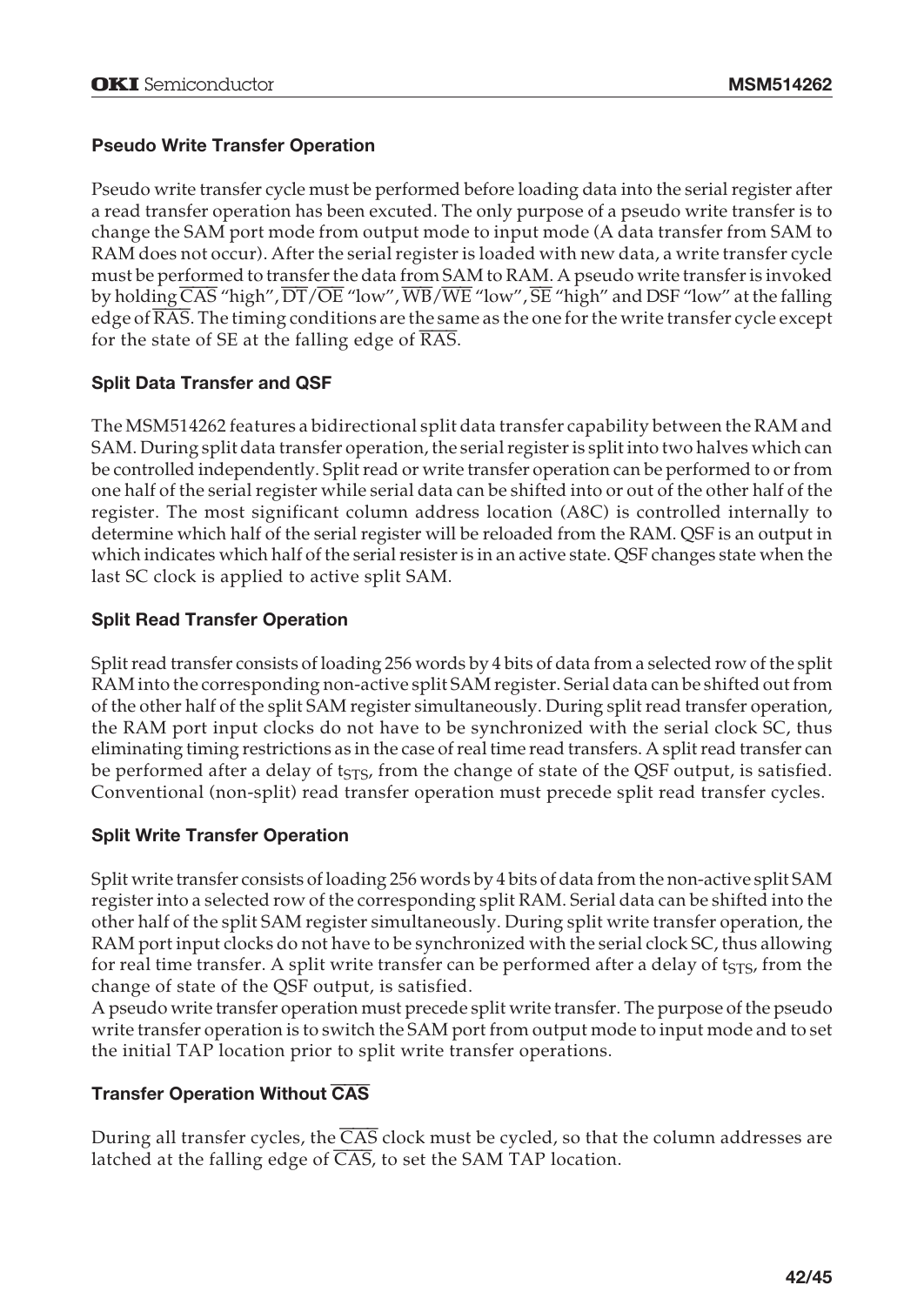# **TAP Location in Split Transfer**

- 1) In a split transfer operation, column address A0C through A7C must be latched at the falling edge of  $\overline{CAS}$  in order to set the TAP location in one of the split SAM registers. During a split transfer, column address A8C is controlled internally and therefore it is ignored internally at the falling edge of  $\overline{CAS}$ . During a split transfer, it is not permissible to set the last address location (A0C - A7C = FF), in either the lower SAM or the Upper SAM, as the TAP location.
- 2) In the case of multiple split transfers preformed into the same split SAM register, the TAP location specified during the last split transfer, before QSF toggles, will prevail.

# **POWER-UP**

Power must be applied to the RAS and DT/OE input signals to pull them "high" before or at the same time as the  $V_{CC}$  supply is turned on. After power-up, a pause of 200  $\mu$ s minimum is required with  $\overline{\text{RAS}}$  and  $\overline{\text{DT}}/\overline{\text{OE}}$  held "high". After the pause, a minimum of 8  $\overline{\text{RAS}}$  and SC dummy cycles must be performed to stabilize the internal circuitry, before valid read, write or transfer operations can begin. During the initialization period, the DT/OE signal must be held "high". If the internal refresh counter is used, a minimum 8 CAS before RAS cycles are required instead of 8 RAS cycles.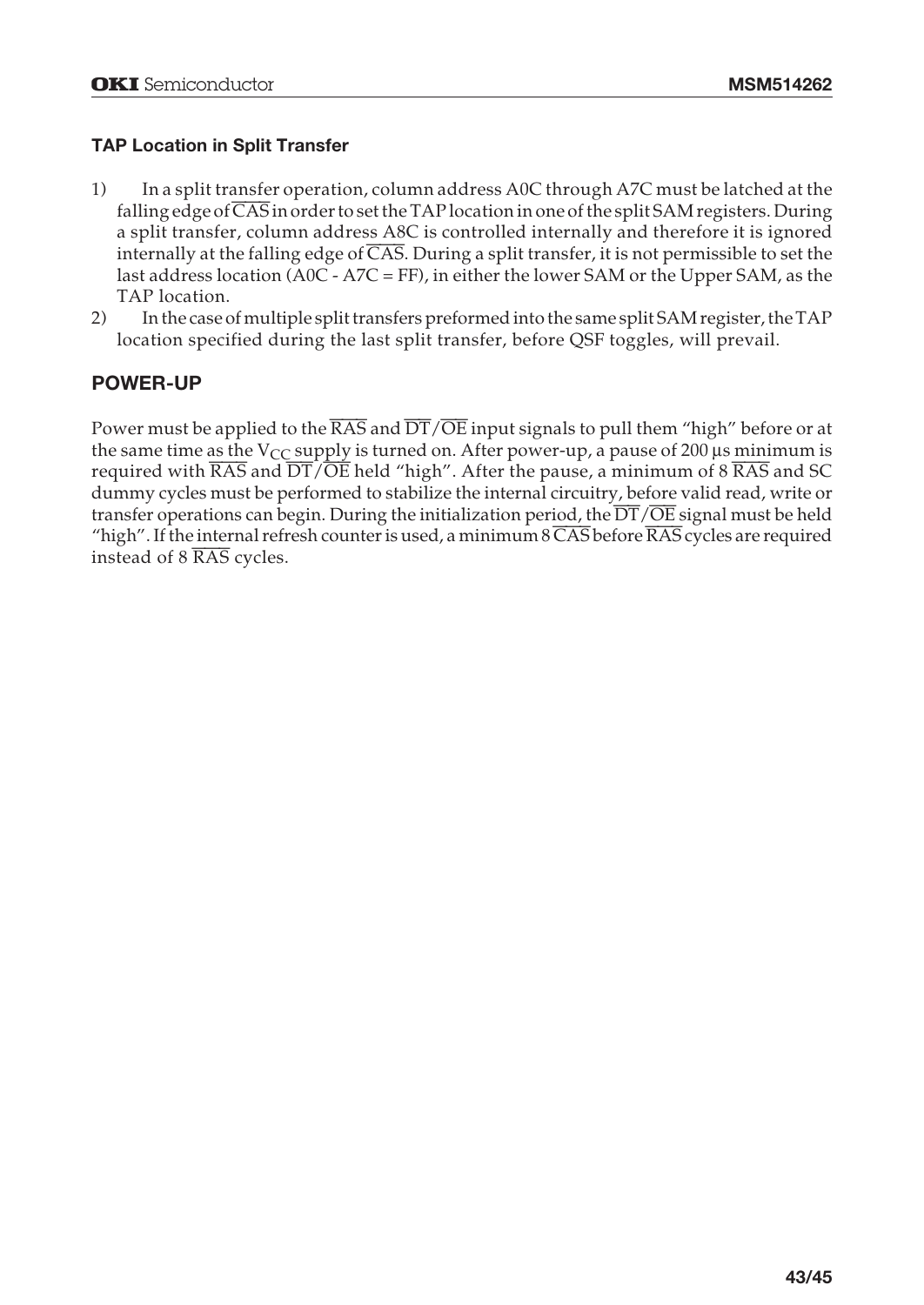# **PACKAGE DIMENSIONS**

(Unit : mm)